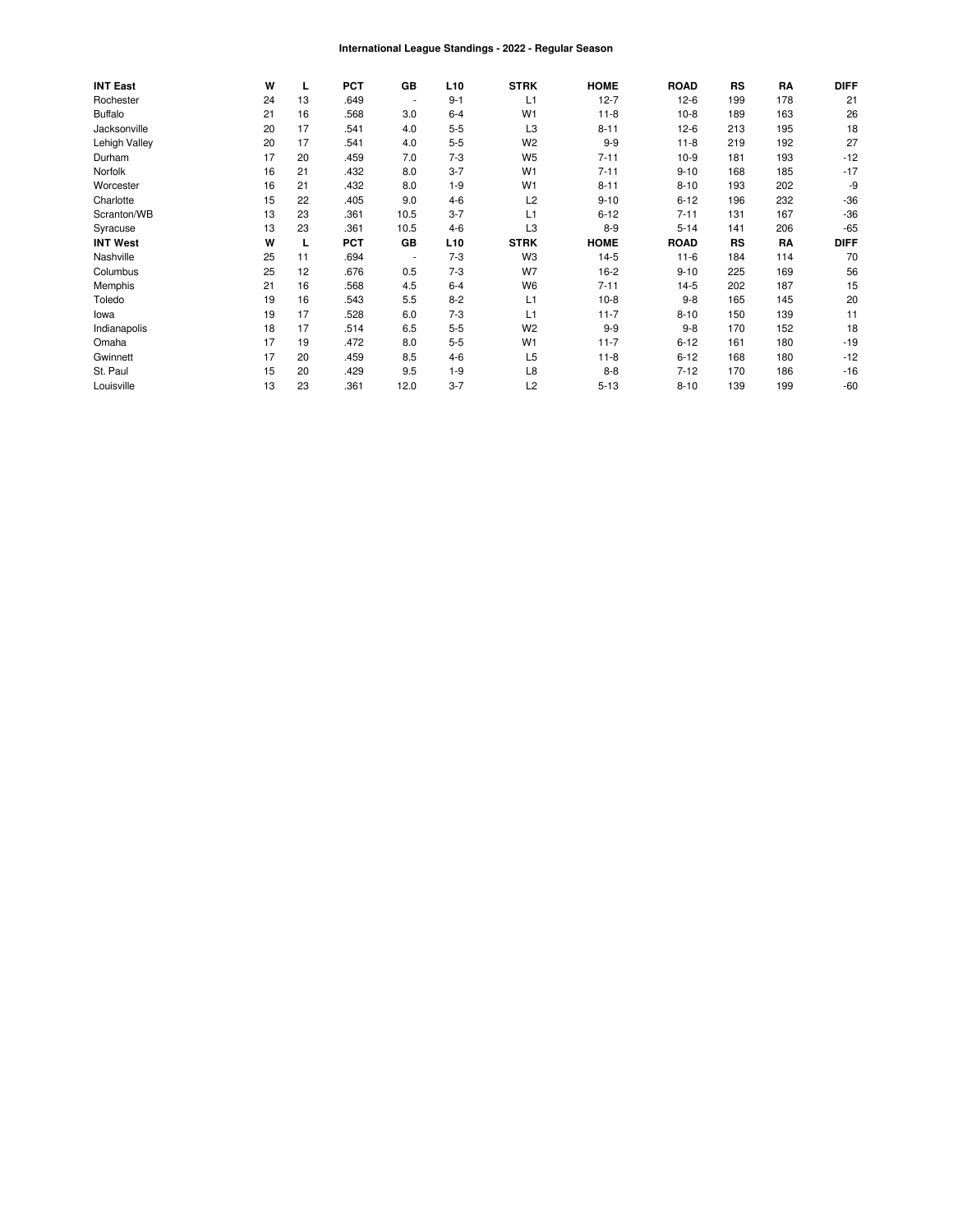#### **International Hitting Leaders - 2022 - Regular Season - Qualified Players**

|                | <b>AVG</b>      |            |                         |                | HR             |            |            |                |                | RBI           |            |     |              | <b>OBP</b>    |            |            |
|----------------|-----------------|------------|-------------------------|----------------|----------------|------------|------------|----------------|----------------|---------------|------------|-----|--------------|---------------|------------|------------|
| #              | Player          | Team       | <b>AVG</b>              |                | # Player       | Team       | HR         | #              | Player         |               | Team       | RBI | #            | Player        | Team       | <b>OBP</b> |
| 1              | González, E     | <b>JAX</b> | .392                    | $\mathbf{1}$   | Gorman, N      | <b>MEM</b> | 15         | $\mathbf{1}$   | Hall, D        |               | LHV        | 39  | 1            | Sands, D      | LHV        | .476       |
| $\overline{c}$ | Leblanc, C      | <b>JAX</b> | .346                    |                | 2 Hall, D      | LHV        | 12         | $\overline{c}$ | Gonzalez, O    |               | COL        | 33  | 2            | Tolman, M     | COL        | .450       |
| 3              | García, L       | <b>ROC</b> | .346                    | 3              | García, R      | <b>IOW</b> | 9          | 3              | Díaz, L        |               | <b>JAX</b> | 30  | 3            | Refsnyder, R  | <b>WOR</b> | .448       |
| 4              | Duran, J        | <b>WOR</b> | .337                    | 3              | Gonzalez, O    | COL        | 9          | $\overline{4}$ | Fitzgerald, R  |               | <b>WOR</b> | 29  | 4            | Lavarnway, R  | TOL        | .430       |
| 5              | Aranda, J       | <b>DUR</b> | .333                    |                | 3 Palka, D     | <b>SYR</b> | 9          | $\overline{4}$ | Pasquantino, V |               | OMA        | 29  | 5            | Lewis, R      | <b>STP</b> | .430       |
| 5              | Sands, D        | LHV        | .333                    | 3              | Yepez, J       | <b>MEM</b> | 9          | 6              | García, L      |               | <b>ROC</b> | 27  | 6            | Warmoth, L    | <b>BUF</b> | .425       |
| $\overline{7}$ | Santana, C      | LOU        | .327                    | 3              | Young, J       | <b>IOW</b> | 9          | 6              | Leblanc, C     |               | <b>JAX</b> | 27  | 7            | García, R     | <b>IOW</b> | 422        |
| $\overline{7}$ | Tolman, M       | COL        | .327                    | 8              | 5 tied         |            | 8          | 8              | Valaika, P     |               | <b>GWN</b> | 26  | 8            | González, E   | <b>JAX</b> | .417       |
| 9              | Lavarnway, R    | <b>TOL</b> | .325                    |                |                |            |            | 8              | Yepez, J       |               | MEM        | 26  | 9            | Duran, J      | <b>WOR</b> | .413       |
|                | 10 Moreno, G    | <b>BUF</b> | .323                    |                |                |            |            | 10             |                | 2 tied        |            | 25  |              | 10 Leblanc, C | <b>JAX</b> | .413       |
|                | <b>SLG</b>      |            |                         |                | <b>OPS</b>     |            |            |                |                | Н             |            |     |              | 2В            |            |            |
| #              | Player          | Team       | <b>SLG</b>              | #              | Player         | Team       | <b>OPS</b> | #              | Player         |               | Team       | н   |              | # Player      | Team       | 2Β         |
| 1              | García, R       | <b>IOW</b> | .700                    | $\mathbf{1}$   | García, R      | <b>IOW</b> | 1.122      | $\mathbf{1}$   | Gonzalez, O    |               | COL        | 47  | $\mathbf{1}$ | Noll, J       | <b>ROC</b> | 12         |
| 2              | Gorman, N       | <b>MEM</b> | .674                    | $\overline{c}$ | Gorman, N      | <b>MEM</b> | 1.031      | $\overline{c}$ | Aranda, J      |               | <b>DUR</b> | 46  | 1            | Short, Z      | <b>TOL</b> | 12         |
| 3              | García, L       | <b>ROC</b> | .624                    | 3              | García, L      | <b>ROC</b> | 1.027      | 2              | García, L      |               | <b>ROC</b> | 46  | 3            | Hall, D       | LHV        | 11         |
| 4              | Fitzgerald, R   | <b>WOR</b> | .612                    | $\overline{4}$ | Lewis, R       | <b>STP</b> | .993       | $\overline{4}$ | Cedrola, L     |               | LOU        | 44  | 3            | Lewis, R      | <b>STP</b> | 11         |
| 5              | Hall, D         | LHV        | .596                    | 5              | Leblanc, C     | <b>JAX</b> | .988       | 4              | Leblanc, C     |               | JAX        | 44  | 3            | Lukes, N      | <b>BUF</b> | 11         |
| 6              | Quintana, L     | JAX        | .585                    | 6              | Fitzgerald, R  | <b>WOR</b> | .987       | 6              | Meneses, J     |               | <b>ROC</b> | 43  | 3            | Martin, M     | IND        | 11         |
| 7              | Leblanc, C      | <b>JAX</b> | .575                    | 7              | Tolman, M      | COL        | .979       | 7              | Clemens, K     |               | TOL        | 41  | 3            | Meneses, J    | ROC        | 11         |
| 8              | Gonzalez, O     | COL        | .570                    | 8              | Quintana, L    | JAX        | .953       | 7              | Lukes, N       |               | <b>BUF</b> | 41  | 3            | Warmoth, L    | <b>BUF</b> | 11         |
| 9              | Pérez, C        | <b>CLT</b> | .565                    | 9              | Hall, D        | LHV        | .950       | 9              | Hall, D        |               | LHV        | 40  | 9            | 7 tied        |            | 10         |
|                | 10 Lewis, R     | <b>STP</b> | .563                    |                | 10 González, E | <b>JAX</b> | .943       | 10             | Turang, B      |               | <b>NAS</b> | 39  |              |               |            |            |
|                |                 |            |                         |                |                |            |            |                |                |               |            |     |              |               |            |            |
|                | 3B              |            |                         |                | BB             |            |            |                |                | <b>XBH</b>    |            |     |              | TB            |            |            |
|                | # Player        | Team       | 3B                      | #              | Player         | Team       | BВ         | #              | Player         |               | Team       | XBH | #            | Player        | Team       | ΤВ         |
|                | 1 Clemens, K    | <b>TOL</b> | $\overline{\mathbf{4}}$ | $\mathbf{1}$   | Short, Z       | <b>TOL</b> | 27         | $\mathbf{1}$   | Hall, D        |               | LHV        | 23  | $\mathbf{1}$ | Gorman, N     | <b>MEM</b> | 87         |
|                | 1 García, L     | <b>ROC</b> | $\overline{4}$          | $\overline{c}$ | Bleday, J      | <b>JAX</b> | 26         | $\overline{c}$ | Martin, M      |               | IND        | 20  | $\mathbf{1}$ | Hall, D       | LHV        | 87         |
|                | 1 Martin, M     | <b>IND</b> | 4                       | 3              | Andreoli, J    | LHV        | 25         | 3              | Gonzalez, O    |               | COL        | 19  | 3            | Gonzalez, O   | COL        | 86         |
|                | 1 Vargas, I     | <b>IOW</b> | 4                       | 3              | Sánchez, Y     | <b>WOR</b> | 25         | 3              | Gorman, N      |               | MEM        | 19  | 4            | García, L     | <b>ROC</b> | 83         |
|                | 5 Fitzgerald, R | <b>WOR</b> | 3                       | 5              | Benson, W      | COL        | 23         | 5              | Clemens, K     |               | TOL        | 18  | 5            | Clemens, K    | <b>TOL</b> | 77         |
|                | 5 Martin, R     | <b>NOR</b> | 3                       | 5              | Casas, T       | <b>WOR</b> | 23         | 5              | Fitzgerald, R  |               | <b>WOR</b> | 18  | 6            | Fitzgerald, R | <b>WOR</b> | 74         |
| 5              | Toffey, W       | LHV        | 3                       | 5              | Sands, D       | LHV        | 23         | 5              | Short, Z       |               | TOL        | 18  | 7            | Leblanc, C    | JAX        | 73         |
| 8              | 13 tied         |            | $\overline{2}$          | 5              | Singleton, J   | <b>NAS</b> | 23         | 8              | García, L      |               | <b>ROC</b> | 17  | 8            | Meneses, J    | <b>ROC</b> | 72         |
|                |                 |            |                         | 9              | 3 tied         |            | 22         | 8              | Meneses, J     |               | <b>ROC</b> | 17  | 9            | Aranda, J     | <b>DUR</b> | 69         |
|                |                 |            |                         |                |                |            |            | 10             |                | 5 tied        |            | 16  | 10           | 3 tied        |            | 65         |
|                | R               |            |                         |                | <b>SB</b>      |            |            |                |                | $\mathsf{cs}$ |            |     |              |               |            |            |
| #              | Player          | Team       | R                       | #              | Player         | Team       | SB         |                | # Player       |               | Team       | CS  |              |               |            |            |
| $\mathbf{1}$   | García, L       | <b>ROC</b> | 33                      | $\mathbf{1}$   | Taylor, S      | <b>BUF</b> | 16         |                | 1 Bruján, V    |               | <b>DUR</b> | 5   |              |               |            |            |
| 2              | Gorman, N       | <b>MEM</b> | 30                      | $\overline{c}$ | Blanco, D      | <b>OMA</b> | 13         |                | 2 DeShields, D |               | <b>GWN</b> | 4   |              |               |            |            |
| 3              | Hall, D         | LHV        | 29                      | 3              | Stevenson, A   | ROC        | 12         |                | 3 Bae, J       |               | <b>IND</b> | 3   |              |               |            |            |
| 4              | Burdick, P      | <b>JAX</b> | 28                      | $\overline{4}$ | Smith, M       | <b>BUF</b> | 11         |                | 3 Cedrola, L   |               | LOU        | 3   |              |               |            |            |
| 5              | Downs, J        | <b>WOR</b> | 27                      | 5              | Bae, J         | IND        | 10         |                | 3 Cruz, O      |               | <b>IND</b> | 3   |              |               |            |            |
| 6              | Fermin, J       | COL        | 26                      | 5              | Duran, J       | <b>WOR</b> | 10         |                | 3 Miller, B    |               | <b>JAX</b> | 3   |              |               |            |            |
| 6              | Remillard, Z    | <b>CLT</b> | 26                      | 5              | Florial, E     | <b>SWB</b> | 10         |                | 3 Palacios, J  |               | 2 Teams    | 3   |              |               |            |            |
| 6              | Short, Z        | <b>TOL</b> | 26                      | 8              | Córdoba, A     | LOU        | 9          |                | 3 Robson, J    |               | <b>TOL</b> | 3   |              |               |            |            |

 [Robson,](https://research.mlb.com/players/615699/stats#orgId=117) J [TOL](https://research.mlb.com/teams/512/stats#timeframe=2022) 3 22 tied 2

8 Corupus, A CORN CORN<br>8 [Cruz,](https://research.mlb.com/players/665833/stats#orgId=117) O [IND](https://research.mlb.com/teams/484/stats#timeframe=2022) 9<br>10 9 tied 8  $\frac{1}{2}$  9 tied

 [Short,](https://research.mlb.com/players/670097/stats#orgId=117) Z [TOL](https://research.mlb.com/teams/512/stats#timeframe=2022) 26 [Taylor,](https://research.mlb.com/players/669392/stats#orgId=117) S [BUF](https://research.mlb.com/teams/422/stats#timeframe=2022) 26 2 tied 25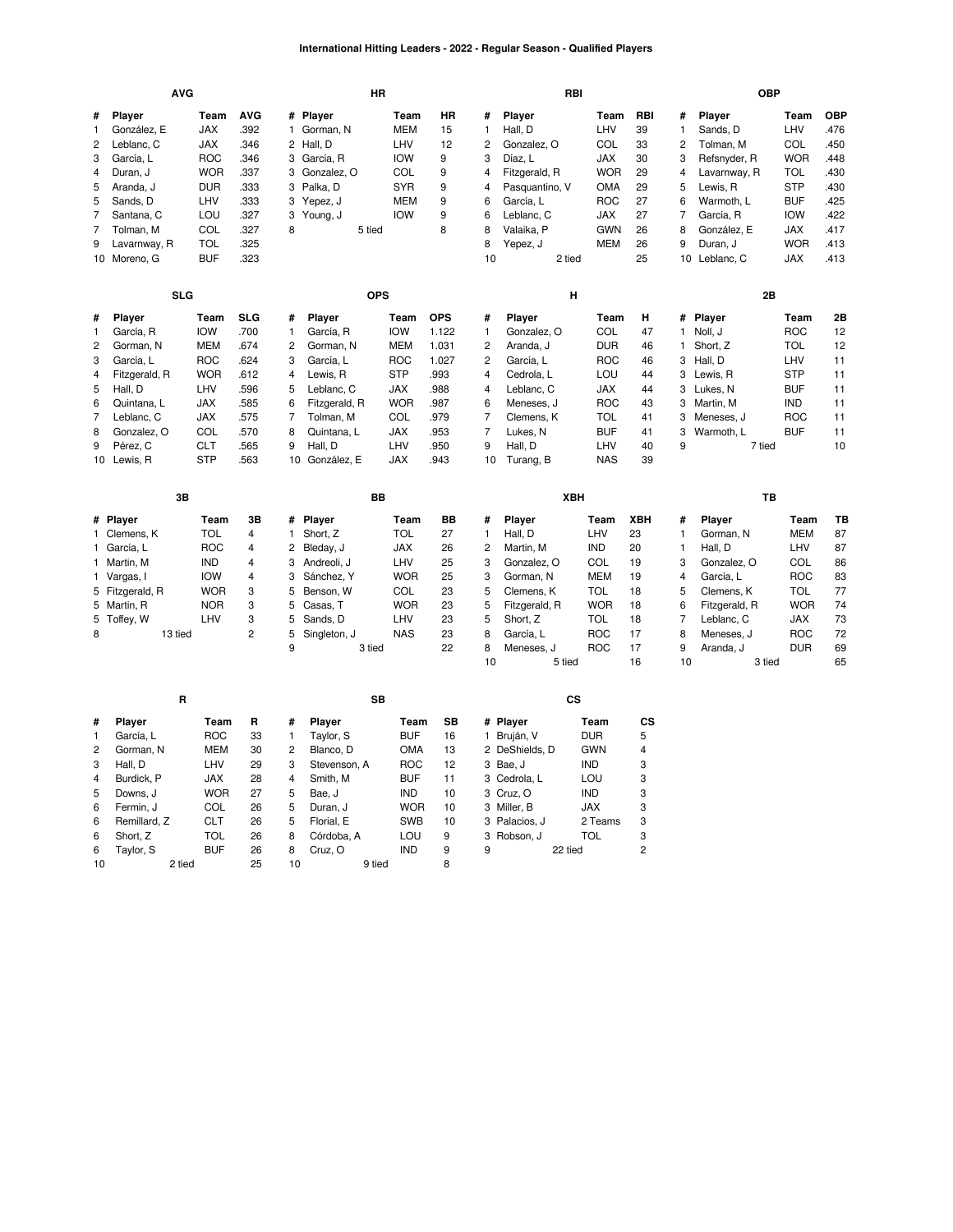### **International Pitching Leaders - 2022 - Regular Season - Qualified Players**

| <b>ERA</b>   |                 |            |              |   |              | W          |            |   |   |                 | <b>SO</b> |            |           |    |                | GS      |            |                |
|--------------|-----------------|------------|--------------|---|--------------|------------|------------|---|---|-----------------|-----------|------------|-----------|----|----------------|---------|------------|----------------|
| #            | Player          | Team       | <b>ERA</b>   |   | # Player     |            | Team       | W |   | # Player        |           | Team       | <b>SO</b> |    | # Player       |         | Team       | GS             |
| $\mathbf{1}$ | Kilian, C       | <b>IOW</b> | 1.57         |   | Alexander, J |            | <b>NAS</b> | 5 |   | Rodriguez, G    |           | <b>NOR</b> | 57        |    | Battenfield, P |         | COL        | 8              |
| 2            | Ashcraft. G     | LOU        | 1.65         |   | 2 Appel, M   |            | LHV        | 4 |   | 2 Krook, M      |           | <b>SWB</b> | 48        |    | Boushley, C    |         | <b>NAS</b> | 8              |
| 3            | Swarmer, M      | <b>IOW</b> | 1.85         |   | 2 Hart, K    |            | <b>WOR</b> | 4 |   | 3 Liberatore, M |           | <b>MEM</b> | 46        | 1. | Krook, M       |         | <b>SWB</b> | 8              |
| 4            | Small, E        | <b>NAS</b> | 1.95         | 2 | Lawrence, C  |            | <b>BUF</b> | 4 |   | 3 Small, E      |           | <b>NAS</b> | 46        | 1. | Lively, B      |         | LOU        | 8              |
| 5            | Wesneski, H     | <b>SWB</b> | 2.31         | 5 |              | 24 tied    |            | 3 |   | 5 Meyer, M      |           | <b>JAX</b> | 44        | 1. | Meyer, M       |         | <b>JAX</b> | 8              |
| 6            | Seabold, C      | <b>WOR</b> | 2.45         |   |              |            |            |   |   | 5 Muller, K     |           | <b>GWN</b> | 44        |    | Oviedo, J      |         | <b>MEM</b> | 8              |
| 7            | Lawrence, C     | <b>BUF</b> | 2.55         |   |              |            |            |   |   | 7 Thompson, Z   |           | <b>MEM</b> | 42        |    | Rodriguez, G   |         | <b>NOR</b> | 8              |
| 8            | Lindblom, J     | <b>NAS</b> | 2.58         |   |              |            |            |   |   | 8 Toussaint, T  |           | <b>GWN</b> | 41        |    | 1 Tetreault, J |         | <b>ROC</b> | 8              |
| 9            | Battenfield, P  | COL        | 2.64         |   |              |            |            |   |   | 9 Lively, B     |           | LOU        | 39        | 9  |                | 22 tied |            | $\overline{7}$ |
|              | 10 Rodriguez, G | <b>NOR</b> | 2.65         |   |              |            |            |   |   | 9 Swarmer, M    |           | <b>IOW</b> | 39        |    |                |         |            |                |
|              | $_{\rm CG}$     |            |              |   |              | <b>SHO</b> |            |   |   |                 | G         |            |           |    |                | SV      |            |                |
|              | # Player        | Team       | CG           |   | # Player     | Team       | <b>SHO</b> |   |   | # Player        |           | Team       | G         |    | # Player       |         | Team       | SV             |
|              | 1 Lawrence, C   | <b>BUF</b> | $\mathbf{1}$ |   |              |            |            |   |   | Clippard, T     |           | <b>ROC</b> | 16        |    | Cruz, F        |         | <b>LOU</b> | 6              |
|              | 1 Sulser, B     | <b>IND</b> | 1            |   |              |            |            |   |   | 1 Cuas, J       |           | <b>OMA</b> | 16        | 1. | Walsh, J       |         | <b>MEM</b> | 6              |
|              |                 |            |              |   |              |            |            |   |   | 3 Baldonado, A  |           | <b>ROC</b> | 15        |    | 3 Knight, D    |         | <b>DUR</b> | 5              |
|              |                 |            |              |   |              |            |            |   |   | 3 Fernández, J  |           | <b>MEM</b> | 15        |    | 3 Law, D       |         | <b>TOL</b> | 5              |
|              |                 |            |              |   |              |            |            |   |   | 3 Perez, A      |           | <b>CLT</b> | 15        |    | 3 Vizcaíno, A  |         | <b>OMA</b> | 5              |
|              |                 |            |              |   |              |            |            |   |   | 3 Weems, J      |           | <b>ROC</b> | 15        |    | 6 Gage, M      |         | <b>BUF</b> | 4              |
|              |                 |            |              |   |              |            |            |   | 7 |                 | 7 tied    |            | 14        |    | 6 Ort, K       |         | <b>WOR</b> | 4              |
|              |                 |            |              |   |              |            |            |   |   |                 |           |            |           | 6  | Uvila, C       |         | <b>NOR</b> | 4              |
|              |                 |            |              |   |              |            |            |   |   |                 |           |            |           | 6  | Vespi, N       |         | <b>NOR</b> | 4              |
|              |                 |            |              |   |              |            |            |   |   |                 |           |            |           |    | 6 Weems, J     |         | <b>ROC</b> | 4              |

|   | IP             |            |      |                | <b>AVG</b> |            |   | <b>WHIP</b>   |            |             |   |               | <b>WPCT</b> |             |
|---|----------------|------------|------|----------------|------------|------------|---|---------------|------------|-------------|---|---------------|-------------|-------------|
| # | Player         | Team       | ΙP   | # Plaver       | Team       | <b>AVG</b> | # | <b>Plaver</b> | Team       | <b>WHIP</b> |   | # Player      | Team        | <b>WPCT</b> |
|   | Battenfield, P | COL        | 44.1 | 1 Small, E     | <b>NAS</b> | .149       |   | Wesneski, H   | <b>SWB</b> | 0.77        |   | Benjamin, W   | <b>CLT</b>  | 1.000       |
| 2 | Liberatore, M  | <b>MEM</b> | 40.0 | 2 Swarmer, M   | <b>IOW</b> | .167       | 2 | Lawrence, C   | <b>BUF</b> | 0.85        |   | Kilian, C     | <b>IOW</b>  | 1.000       |
|   | 3 Meyer, M     | <b>JAX</b> | 39.2 | 3 Wesneski, H  | <b>SWB</b> | .171       | 3 | Seabold, C    | <b>WOR</b> | 0.93        |   | Mariot. M     | LHV         | 1.000       |
|   | 3 Oviedo, J    | <b>MEM</b> | 39.2 | 4 Seabold, C   | <b>WOR</b> | .179       | 4 | Swarmer, M    | <b>IOW</b> | 0.94        |   | Swarmer. M    | <b>IOW</b>  | 1.000       |
|   | 5 Boushley, C  | <b>NAS</b> | 38.2 | 5 Rodriguez, G | <b>NOR</b> | .189       | 5 | Thompson, Z   | <b>MEM</b> | 0.98        |   | Thompson, Z   | <b>MEM</b>  | 1.000       |
| 6 | Lindblom. J    | <b>NAS</b> | 38.1 | 6 Lawrence, C  | <b>BUF</b> | .197       | 6 | Lindblom, J   | <b>NAS</b> | 0.99        |   | 1 Tullv. T    | COL         | 1.000       |
|   | Kent. M        | <b>JAX</b> | 37.2 | 7 Lindblom, J  | <b>NAS</b> | .199       |   | Rodriguez, G  | <b>NOR</b> | 1.02        |   | 7 Lawrence, C | <b>BUF</b>  | .800        |
| 8 | Rodriauez. G   | <b>NOR</b> | 37.1 | 8 Thompson, Z  | <b>MEM</b> | .203       | 8 | Mever, M      | <b>JAX</b> | 1.16        | 8 | 4 tied        |             | .750        |
| 8 | Tetreault, J   | <b>ROC</b> | 37.1 | 9 Kilian, C    | <b>IOW</b> | .215       | 9 | Small, E      | <b>NAS</b> | 1.18        |   |               |             |             |
|   | 10 Seabold, C  | <b>WOR</b> | 36.2 | 9 Meyer, M     | <b>JAX</b> | .215       |   | 10 Tully, T   | COL        | 1.18        |   |               |             |             |

### **Triple-A Team Hitting - 2022 - Regular Season**

| Team                             | League     | AVG G                          | AВ                     | R | н |    |                |    | TB 2B 3B HR RBI |     | BB IBB SO SB CS |     |     | <b>OBP</b> |      | SLG OPS SAC SF |          |    | HBP | <b>GIDP</b> | LOB |
|----------------------------------|------------|--------------------------------|------------------------|---|---|----|----------------|----|-----------------|-----|-----------------|-----|-----|------------|------|----------------|----------|----|-----|-------------|-----|
| Oklahoma City Dodgers            | <b>PCL</b> | .290 37 1275 267 370 620 65 19 |                        |   |   |    |                | 49 | 251 190         |     | 316             | 22  | -11 | .387       | .486 | .873           | 2        | 14 | 21  | 26          | 287 |
| Round Rock Express               | <b>PCL</b> | .279 37                        | 1293 228 361 599 65 13 |   |   |    |                | 49 | 210 124         |     | 0.341           | 40  | 12  | .349       | .463 | .812           | 1        | 5  | 17  | 30          | 246 |
| Albuquerque Isotopes             | PCL        | .274 37 1268 222 348 587 64 14 |                        |   |   |    |                | 49 | 206 141         |     | 0.312           | 23  | 5   | .353       | .463 | .816           | 1        | 16 | 22  | 26          | 269 |
| Salt Lake Bees                   | <b>PCL</b> | .273 37 1240 229 339 542 63 10 |                        |   |   |    |                | 40 | 210 147         |     | 1 278           | 39  | 13  | .357       | .437 | .794           | 2        | 16 | 24  | 31          | 254 |
| <b>Rochester Red Wings</b>       | INT        | .269 37 1277 199 344 541       |                        |   |   | 73 | 11             | 34 | 183 124         |     | 8 3 3 2         | 43  | 5   | .340       | .424 | .764           | 3        | 10 | 18  | 17          | 287 |
| Jacksonville Jumbo Shrimp        | INT        | .268 37                        | 1279 213 343 583 72    |   |   |    | -6             | 52 | 201 139         |     | 0 334           | 22  | 8   | .348       | .456 | .804           |          | 12 | 23  | 31          | 266 |
| Reno Aces                        | PCL        | .268 37 1271 218 340 577 68    |                        |   |   |    | 11             | 49 | 208 163         |     | 1 296           | 52  | 16  | .356       | .454 | .810           | 2        | 12 | 18  | 25          | 280 |
| El Paso Chihuahuas               | PCL        | .263 37 1268 224 333 575 65    |                        |   |   |    | -6             | 55 | 208 171         |     | 1 335           | 19  | 10  | .354       | .453 | .807           | 3        | 14 | 15  | 21          | 272 |
| Sacramento River Cats            | <b>PCL</b> | .260 37 1286 215 335 572 63    |                        |   |   |    | 9              | 52 | 209 169         |     | 2 373           | 35  | 10  | .353       | .445 | .798           | 2        | 8  | 20  | 22          | 288 |
| <b>Gwinnett Stripers</b>         | INT        | .258 37 1240 168 320 510 68    |                        |   |   |    | 4              | 38 | 154 121         |     | 293             | 29  | 10  | .326       | .411 | .737           |          | 18 | 13  | 29          | 251 |
| <b>Buffalo Bisons</b>            | INT        | 258 37 1190 189 307 437 62     |                        |   |   |    | 4              |    | 20 175 147      |     | 1 294           | 58  | 9   | .350       | .367 | .717           | 1        | g  | 27  | 18          | 282 |
| <b>Charlotte Knights</b>         | INT        | .256 37 1273 196 326 538 62    |                        |   |   |    | 3              | 48 | 184 137         |     | 2 335           | 21  | 11  | .333       | .423 | .756           | 3        | 9  | 15  | 29          | 258 |
| Nashville Sounds                 | INT        | 256 36 1184 184 303 479 65     |                        |   |   |    | 6              | 33 | 171             | 163 | 0.326           | 38  |     | .351       | .405 | .756           | 0        | 11 | 16  | 23          | 269 |
| <b>Tacoma Rainiers</b>           | <b>PCL</b> | .255 37 1269 196 324 562 62    |                        |   |   |    |                | 54 | 190 150         |     | 1 365           | 62  | 12  | .339       | .443 | .782           | 6        | 10 | 16  | 20          | 272 |
| <b>Columbus Clippers</b>         | INT        | .252 37                        | 1248 225 315 551       |   |   | 70 | 5              | 52 | 209 171         |     | 4 299           | 30  | 6   | .354       | .442 | .796           | 6        | 9  | 30  | 24          | 287 |
| Lehigh Valley IronPigs           | INT        | .250 37 1180 219 295 477 68    |                        |   |   |    | 6              |    | 34 194 192      |     | 2 310           | 36  |     | .363       | .404 | .767           | 5        | 8  | 21  | 24          | 262 |
| Las Vegas Aviators               | PCL        | 249 37 1235 189 308 489 60     |                        |   |   |    | 5              | 37 | 173 153         |     | 0.353           | 28  | 7   | .343       | .396 | .739           | 3        | 6  | 26  | 16          | 283 |
| <b>Memphis Redbirds</b>          | INT        | .247 37 1241 202 307 550 51    |                        |   |   |    | 6              | 60 | 186 128         |     | 0 336           | -34 | 5   | .326       | .443 | .769           | $\Omega$ | 10 | 21  | 25          | 227 |
| <b>Worcester Red Sox</b>         | INT        | .247 37 1195 193 295 514 63    |                        |   |   |    | 6              | 48 | 182 159         |     | 2 3 5 8         | 30  | 9   | .341       | .430 | .771           |          | 11 | 17  | 16          | 257 |
| Durham Bulls                     | INT        | 246 37 1230 181 303 504 64 10  |                        |   |   |    |                | 39 | 170 151         |     | 0 395           | 38  | 16  | .333       | .410 | .743           |          | 9  | 13  | 20          | 256 |
| <b>Iowa Cubs</b>                 | INT        | .245 36 1190 150 291 462 59    |                        |   |   |    | 8              |    | 32 140 129      |     | 3 3 3 0         | 35  | 9   | .322       | .388 | .710           | 2        | 13 | 13  | 15          | 260 |
| Louisville Bats                  | INT        | .241 36                        | 1215 139 293 451 50    |   |   |    | 3              | 34 | 124 129         |     | 0.304           | 24  | 11  | .321       | .371 | .692           | 1        | 5  | 16  | 28          | 267 |
| Indianapolis Indians             | INT        | .239 35 1136 170 272 436 59 12 |                        |   |   |    |                | 27 | 153 175         |     | 1 319           | 54  | 12  | .347       | .384 | .731           | 5        |    | 15  | 24          | 264 |
| <b>Sugar Land Space Cowboys</b>  | <b>PCL</b> | .235 37 1254 172 295 514 65    |                        |   |   |    | 11             |    | 44 157 150      |     | 2 370           | 43  | 13  | .325       | .410 | .735           | 1        |    | 21  | 32          | 259 |
| <b>Toledo Mud Hens</b>           | INT        | .235 35                        | 1144 165 269 469 62    |   |   |    | 9              | 40 | 157             | 132 | 368             | 32  | 13  | .319       | .410 | .729           | 3        | 13 | 15  | 12          | 238 |
| <b>Norfolk Tides</b>             | INT        | .234 37 1230 168 288 484 61    |                        |   |   |    | 6              | 41 | 155 155         |     | 1 342           | -37 | 6   | .331       | .393 | .724           | 5        |    | 27  | 23          | 285 |
| St. Paul Saints                  | INT        | .234 35 1147 170 268 436 69    |                        |   |   |    | 6              | 29 | 154 160         |     | 3 3 0 5         | 28  | 6   | .331       | .380 | .711           |          |    | 10  | 27          | 254 |
| Omaha Storm Chasers              | INT        | .229 36                        | 1159 161 265 434 57    |   |   |    | 5              | 34 | 149 147         |     | 0.317           | 42  | 6   | .323       | .374 | .697           | 5        | 12 | 21  | 24          | 253 |
| Scranton/Wilkes-Barre RailRiders | INT        | .215 36 1113 131 239 386 54    |                        |   |   |    | 3              | 29 | 117             | 130 | 1 294           | 39  | 6   | .304       | .347 | .651           |          | 6  | 16  | 35          | 226 |
| <b>Syracuse Mets</b>             | INT        | 209 36 1113 141 233 397 40     |                        |   |   |    | $\overline{2}$ | 40 | 129             | 124 | 0 333           | 29  | 12  | .296       | .357 | .653           | 3        | ĥ  | 16  | 32          | 200 |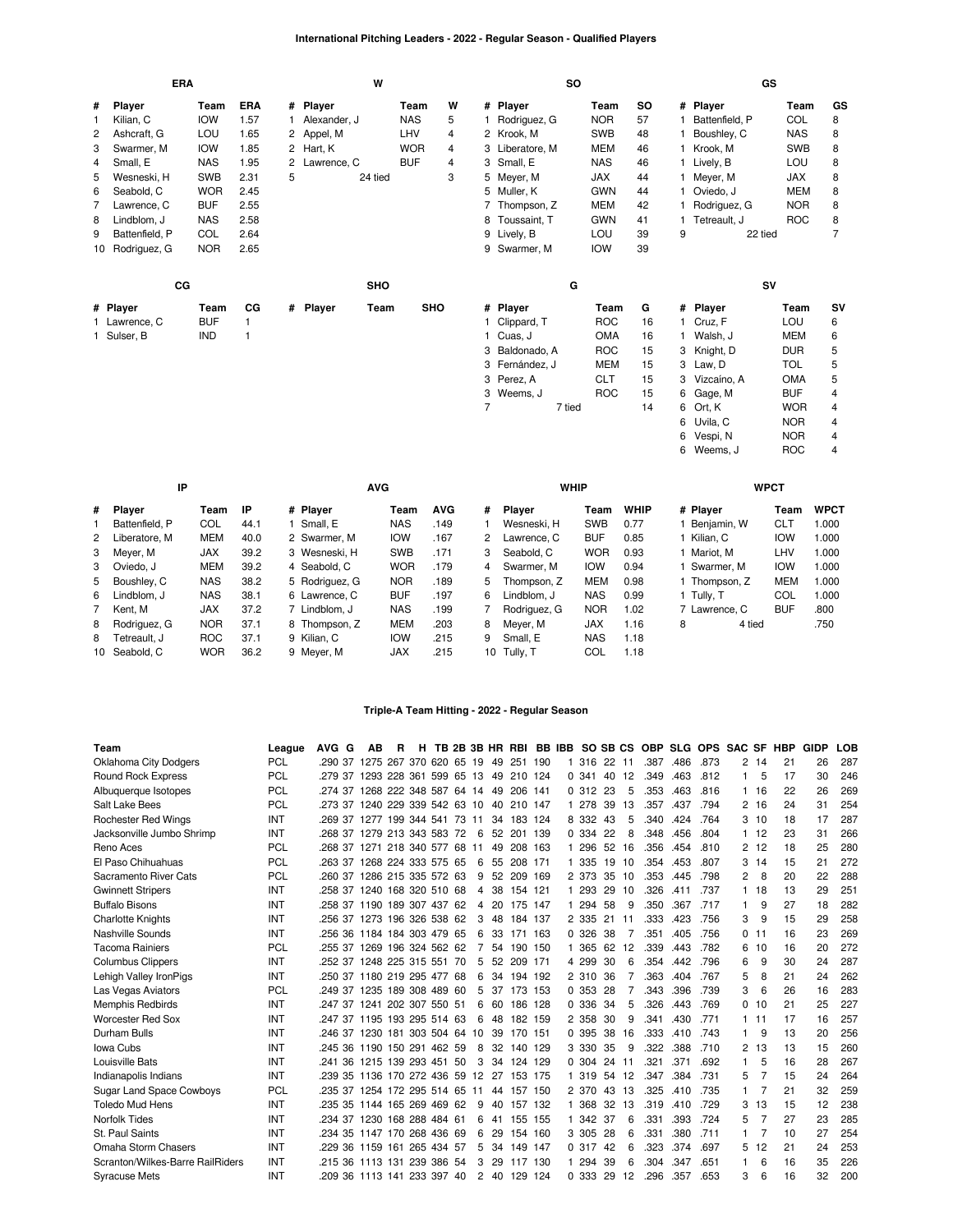| Team                                 | League W L ERA G GS CG SHO GF HLD SV SVO |       |                  |     |                |       |       |    |                                | IP<br>H. |  |                             | R ER HR HB BB IBB SO WP BK WHIP AVG GO/AO GIDP TBF |     |          |           |      |      |              | AB |
|--------------------------------------|------------------------------------------|-------|------------------|-----|----------------|-------|-------|----|--------------------------------|----------|--|-----------------------------|----------------------------------------------------|-----|----------|-----------|------|------|--------------|----|
| Nashville Sounds                     | INT                                      | 25 11 | 2.96 36 36       |     | $\Omega$       | 5 36  | 23 12 |    | 16 316 0 245 114 104 24 16 138 |          |  |                             | 0 3 2 5                                            | 16  | 3        | 1.21 .212 |      | 0.93 | 17 1321 1156 |    |
| Iowa Cubs                            | INT                                      |       | 19 17 3.53 36    | 36  | $\Omega$       | 2 3 6 | 10    | 8  | 17 313.1 259 139 123 30 21 157 |          |  |                             | 1 3 5 1                                            | 23  | 2        | 1.33 .221 |      | 1.08 | 27 1354 1170 |    |
| <b>Toledo Mud Hens</b>               | INT                                      |       | 19 16 3.79 35 35 |     | $\Omega$       | 3 3 5 | 20    | 9  | 15 306.0 261 145 129 31 11 137 |          |  |                             | 2 3 0 3                                            | 21  | 5        | 1.30 228  |      | 0.93 | 20 1306 1144 |    |
| <b>Columbus Clippers</b>             | INT                                      |       | 25 12 3.81 37    | 37  | $\Omega$       | 3 37  | 2110  |    | 19 325 2 293 169 138 27 18 138 |          |  |                             | 4 2 9 2                                            | 24  | 3        | 1.32 .239 |      | 0.99 | 31 1390 1226 |    |
| Indianapolis Indians                 | <b>INT</b>                               |       | 18 17 3.92 35 35 |     | -1             | 3 3 4 | 13    | 5  | 15 303.0 249 152 132 42 18 141 |          |  |                             | 1316                                               | 24  | 3        | 1.29      | .221 | 1.11 | 18 1297 1129 |    |
| <b>Sugar Land Space Cowboys</b>      | <b>PCL</b>                               |       | 15 22 4.20 37 37 |     | $\Omega$       | 1 37  | 13    | 8  | 11 327.2 301 176 153 36 17 170 |          |  |                             | 3 3 6 8                                            | 17  | 4        | 1.44 .241 |      | 0.93 | 14 1449 1248 |    |
| Scranton/Wilkes-Barre RailRiders INT |                                          |       | 13 23 4.21 36 36 |     | $\Omega$       | 3 3 6 | 8     | 6  | 12 301.1 268 167 141 33 22 147 |          |  |                             | 4 3 4 5                                            | 25  |          | 1.38 .236 |      | 1.08 | 21 1327 1138 |    |
| Salt Lake Bees                       | <b>PCL</b>                               |       | 20 17 4.30 37 37 |     | $\overline{c}$ | 2 3 5 | 13    | 5  | 13 316 0 289 169 151 31 19 123 |          |  |                             | 0 302                                              | 24  | 3        | 1.30 .240 |      | 0.93 | 24 1358 1206 |    |
| <b>Buffalo Bisons</b>                | INT                                      |       | 21 16 4.36 37 37 |     |                | 3 3 6 | 10 10 |    | 13 305 2 270 163 148 41 20 134 |          |  |                             | 2 3 0 3                                            | 13  |          | 1.32 .236 |      | 0.75 | 18 1310 1145 |    |
| <b>Rochester Red Wings</b>           | INT                                      |       | 24 13 4.50 37    | 37  | $\Omega$       | 4 37  | 16    | 11 | 13 324.0 291 178 162 27 12 164 |          |  |                             | 1 3 3 6                                            | 19  | 1        | 1.40 .236 |      | 0.94 | 20 1418 1232 |    |
| <b>Gwinnett Stripers</b>             | INT                                      |       | 17 20 4.52 37 37 |     | $\Omega$       | 2 37  | 11    | 5  | 10 324.1 304 180 163 42 24 120 |          |  |                             | 0 3 9 5                                            | 15  | 2        | 1.31 .246 |      | 1.33 | 23 1393 1236 |    |
| Norfolk Tides                        | <b>INT</b>                               |       | 16 21 4.63 37 37 |     | $\Omega$       | 1 37  | 14    | 10 | 13 322.1 305 185 166 22 20 175 |          |  |                             | 0 3 3 9                                            | 27  | 5        | 1.49 249  |      | 0.86 | 28 1443 1226 |    |
| <b>Oklahoma City Dodgers</b>         | <b>PCL</b>                               |       | 23 14 4.70 37 37 |     | -1             | 2 3 6 | 19    | 8  | 14 321 2 322 191 168 39 16 164 |          |  |                             | 0 3 4 6                                            | 23  | 3        | 1.51      | .258 | 0.90 | 19 1443 1248 |    |
| Omaha Storm Chasers                  | INT                                      |       | 17 19 4.74 36 36 |     | $\Omega$       | 2 3 6 | 13 10 |    | 15 309.2 308 180 163 47 22 118 |          |  |                             | 1 2 9 8                                            | 24  | 3        | 1.38 .255 |      | 1.18 | 19 1360 1209 |    |
| Louisville Bats                      | INT                                      |       | 13 23 4.74 36 36 |     | $\Omega$       | 1 36  | 14    | 9  | 16 317 0 314 199 167 38 17 179 |          |  |                             | 0 3 2 5                                            | 20  | 5        | 1.56 .255 |      | 1.15 | 19 1445 1230 |    |
| <b>Memphis Redbirds</b>              | <b>INT</b>                               |       | 21 16 4.76 37    | 37  | $\Omega$       | 2 37  | 15    | 12 | 13 327 0 332 187 173 55 17 132 |          |  |                             | 0 3 5 3                                            | 17  | 4        | 1.42      | .263 | 1.12 | 28 1420 1260 |    |
| St. Paul Saints                      | INT                                      |       | 15 20 4.86 35 35 |     | $\Omega$       | 0.35  | 9     | 8  | 13 300.0 297 186 162 35 20 151 |          |  |                             | 4 3 1 4                                            | 29  | 2        | 1.49 .259 |      | 1.25 | 20 1331 1146 |    |
| Durham Bulls                         | INT                                      |       | 17 20 4.86 37 37 |     | $\Omega$       | 1 37  | 16    | 6  | 13 320 1 326 193 173 57 19 143 |          |  |                             | 1 3 0 2                                            | 24  | 6        | 1.46 .262 |      | 0.93 | 33 1422 1245 |    |
| <b>Round Rock Express</b>            | <b>PCL</b>                               |       | 22 15 4.89 37    | 37  | $\Omega$       | 037   | 19    | 12 | 14 327.2 314 205 178 41        |          |  | 6 185                       | 1 3 4 5                                            | 24  | 6        | 1.52 .251 |      | 1.01 | 32 1459 1249 |    |
| Jacksonville Jumbo Shrimp            | INT                                      |       | 20 17 4.96 37 37 |     | $\Omega$       | 2 37  | 15    | 5  | 15 328.2 320 195 181 43 15 142 |          |  |                             | 2 3 3 8                                            | 23  | 5        | 1.41 .255 |      | 1.11 | 27 1425 1256 |    |
| Las Vegas Aviators                   | <b>PCL</b>                               |       | 20 17 5.10 37    | -37 | $\Omega$       | 2 37  | 18    | 9  | 16 323.0 318 203 183 44 28 155 |          |  |                             | 1 2 9 7                                            | 16  | 4        | 1.46 .259 |      | 0.99 | 31 1429 1229 |    |
| <b>Worcester Red Sox</b>             | INT                                      |       | 16 21 5.10 37    | -37 | $\Omega$       | 0.37  | 12    | 6  | 15 310 1 292 202 176 29 17 132 |          |  |                             | 3 3 6 0                                            | 23  | 0        | 1.37      | .245 | 1.02 | 18 1359 1194 |    |
| <b>Syracuse Mets</b>                 | INT                                      |       | 13 23 5.32 36 36 |     | $\Omega$       | 3 3 6 | 9     | 8  | 12 301.0 295 206 178 47 15 137 |          |  |                             | 0 3 0 3                                            | 20  |          | 1.44 .251 |      | 1.02 | 30 1339 1176 |    |
| Lehigh Valley IronPigs               | INT                                      |       | 20 17 5.40 37    | -37 | $\Omega$       | 2 37  | 24    | 3  |                                |          |  | 8310.0309 192 186 34 29 179 | 3 3 0 7                                            | 27  | 4        | 1.57      | .261 | 1.01 | 31 1399 1186 |    |
| <b>Charlotte Knights</b>             | INT                                      |       | 15 22 5.70 37    | 37  | $\Omega$       | 0.37  | 10    | 4  | 12 327.0 338 232 207 60 10 149 |          |  |                             | 1319                                               | 20  | 5        | 1.49 .264 |      | 1.24 | 28 1450 1280 |    |
| El Paso Chihuahuas                   | <b>PCL</b>                               |       | 20 17 5.73 37 37 |     | $\Omega$       | 1 37  | 17    |    | 17 325.1 341 228 207 54 12 165 |          |  |                             | 0 3 4 9                                            | -23 | 4        | 1.56 .267 |      | 1.04 | 29 1462 1278 |    |
| Reno Aces                            | <b>PCL</b>                               |       | 19 18 5.78 37    | 37  | $\Omega$       | 1 37  | 18    | 9  | 13 325.2 347 222 209 62 13 154 |          |  |                             | 0 3 3 4                                            | 10  | 2        | 1.54 .270 |      | 0.89 | 22 1463 1286 |    |
| Sacramento River Cats                | <b>PCL</b>                               |       | 18 19 5.98 37 37 |     | $\Omega$       | 2 37  |       | 8  | 14 328 1 356 241 218 58 38 165 |          |  |                             | 3 3 6 4                                            | 25  | 2        | 1.59 .273 |      | 0.98 | 27 1520 1302 |    |
| <b>Tacoma Rainiers</b>               | <b>PCL</b>                               |       | 12 25 6.62 37 37 |     | $\Omega$       | 1 37  | 9     | 5  | 10 322.1 379 259 237 45 29 149 |          |  |                             | 0 300                                              | 22  | 2        | 1.64 .291 |      | 0.99 | 25 1498 1304 |    |
| Albuquerque Isotopes                 | <b>PCL</b>                               |       | 16 21 6.87 37    | -37 | $\Omega$       | 0.37  | 22    | 7  | 11 317.0 386 266 242 68 22 128 |          |  |                             | 1 3 3 4                                            | 15  | $\Omega$ | 1.62 .295 |      | 1.24 | 26 1473 1309 |    |

# **Triple-A Team Fielding - 2022 - Regular Season**

| Team                             | League     | <b>PCT</b> | G  | GS | TC   | PO  | A   | Е  | DP | ТP          | PB             | <b>CWP</b> | <b>SB</b> | CS             |
|----------------------------------|------------|------------|----|----|------|-----|-----|----|----|-------------|----------------|------------|-----------|----------------|
| Lehigh Valley IronPigs           | INT        | .988       | 37 | 37 | 1267 | 930 | 322 | 15 | 39 | 0           | 3              | 27         | 45        | 9              |
| Nashville Sounds                 | <b>INT</b> | .987       | 36 | 36 | 1261 | 948 | 297 | 16 | 21 | $\mathbf 0$ | 6              | 16         | 29        | 13             |
| Reno Aces                        | <b>PCL</b> | .986       | 37 | 37 | 1306 | 977 | 311 | 18 | 25 | $\Omega$    | $\overline{2}$ | 10         | 50        | 6              |
| <b>Buffalo Bisons</b>            | INT        | .986       | 37 | 37 | 1204 | 917 | 270 | 17 | 22 | 0           | 5              | 13         | 32        | 16             |
| <b>Memphis Redbirds</b>          | INT        | .984       | 37 | 37 | 1346 | 982 | 342 | 22 | 34 | 0           | 6              | 17         | 33        | 11             |
| <b>Toledo Mud Hens</b>           | <b>INT</b> | .983       | 35 | 35 | 1240 | 918 | 301 | 21 | 25 | 0           | 4              | 21         | 26        | 5              |
| <b>Gwinnett Stripers</b>         | <b>INT</b> | .983       | 37 | 37 | 1328 | 975 | 330 | 23 | 29 | $\mathbf 0$ | 5              | 15         | 44        | 5              |
| Salt Lake Bees                   | <b>PCL</b> | .982       | 37 | 37 | 1280 | 948 | 309 | 23 | 31 | 0           | 3              | 24         | 33        | 8              |
| Jacksonville Jumbo Shrimp        | INT        | .982       | 37 | 37 | 1376 | 986 | 365 | 25 | 36 | 0           | 2              | 23         | 32        | 9              |
| <b>Sugar Land Space Cowboys</b>  | <b>PCL</b> | .982       | 37 | 37 | 1306 | 983 | 299 | 24 | 18 | 0           | 6              | 17         | 32        | 12             |
| St. Paul Saints                  | INT        | .979       | 35 | 35 | 1245 | 900 | 319 | 26 | 27 | 0           |                | 29         | 34        | 13             |
| Omaha Storm Chasers              | <b>INT</b> | .978       | 36 | 36 | 1297 | 930 | 339 | 28 | 23 | $\Omega$    | 3              | 24         | 18        | 5              |
| <b>Tacoma Rainiers</b>           | <b>PCL</b> | .977       | 37 | 37 | 1331 | 967 | 334 | 30 | 30 | $\mathbf 0$ | $\overline{2}$ | 22         | 45        | 10             |
| <b>Charlotte Knights</b>         | INT        | .976       | 37 | 37 | 1379 | 981 | 365 | 33 | 31 | 0           | 2              | 20         | 19        | 5              |
| <b>Rochester Red Wings</b>       | <b>INT</b> | .976       | 37 | 37 | 1325 | 972 | 321 | 32 | 24 | 0           | 3              | 19         | 32        | 10             |
| Durham Bulls                     | <b>INT</b> | .976       | 37 | 37 | 1316 | 961 | 323 | 32 | 37 | 0           | 6              | 24         | 42        | 8              |
| <b>Worcester Red Sox</b>         | INT        | .975       | 37 | 37 | 1256 | 931 | 294 | 31 | 23 | 0           | 11             | 23         | 32        | 8              |
| Indianapolis Indians             | <b>INT</b> | .974       | 35 | 35 | 1252 | 909 | 311 | 32 | 24 | $\Omega$    | 3              | 24         | 29        | $\overline{7}$ |
| <b>Columbus Clippers</b>         | INT        | .974       | 37 | 37 | 1357 | 977 | 345 | 35 | 36 | 0           | 5              | 24         | 33        | 10             |
| Las Vegas Aviators               | <b>PCL</b> | .974       | 37 | 37 | 1349 | 969 | 345 | 35 | 35 | 0           | 3              | 16         | 32        | 14             |
| El Paso Chihuahuas               | <b>PCL</b> | .974       | 37 | 37 | 1340 | 976 | 329 | 35 | 31 | 0           | 4              | 23         | 36        | 15             |
| Iowa Cubs                        | INT        | .973       | 36 | 36 | 1277 | 940 | 303 | 34 | 33 | $\Omega$    | 5              | 23         | 49        | 8              |
| Scranton/Wilkes-Barre RailRiders | INT        | .973       | 36 | 36 | 1220 | 904 | 283 | 33 | 24 | 0           | 8              | 25         | 60        | 8              |
| Albuquerque Isotopes             | PCL        | .973       | 37 | 37 | 1318 | 951 | 331 | 36 | 31 | 0           | 2              | 15         | 24        | 12             |
| Sacramento River Cats            | PCL        | .972       | 37 | 37 | 1340 | 985 | 318 | 37 | 31 | 0           | 8              | 25         | 29        | 12             |
| <b>Oklahoma City Dodgers</b>     | <b>PCL</b> | .972       | 37 | 37 | 1297 | 965 | 296 | 36 | 24 | 0           | 6              | 23         | 34        | 11             |
| Louisville Bats                  | INT        | .969       | 36 | 36 | 1312 | 951 | 320 | 41 | 25 | 0           | 4              | 20         | 46        | 12             |
| Norfolk Tides                    | INT        | .968       | 37 | 37 | 1297 | 967 | 289 | 41 | 29 | 0           | 4              | 27         | 30        | $\overline{7}$ |
| <b>Round Rock Express</b>        | <b>PCL</b> | .968       | 37 | 37 | 1349 | 984 | 322 | 43 | 36 | 0           | 5              | 24         | 48        | 9              |
| <b>Syracuse Mets</b>             | INT        | .964       | 36 | 36 | 1247 | 903 | 299 | 45 | 32 | 0           | 6              | 20         | 34        | 5              |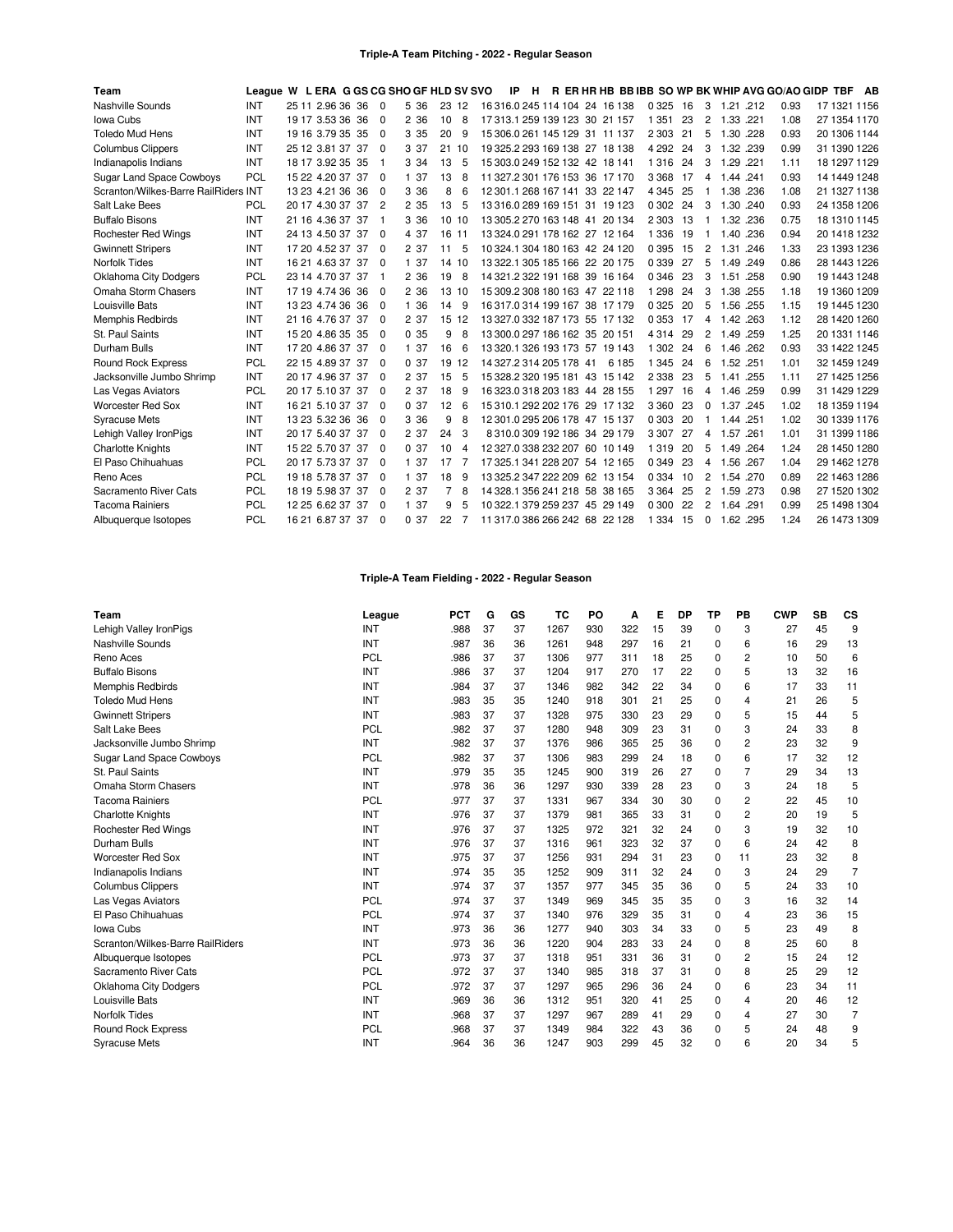| # Player              | Team B     |    | <b>AVG</b> | G   | ΑВ   | R   | н   | ΤВ  |    |          | 2B 3B HR | RBI | <b>BBIBB</b> |              | SO. |              | <b>SBCS</b>  | <b>OBP</b> | <b>SLG</b> | <b>OPS</b> |      | PA SAC       |    | <b>SF HBP GIDP</b> |              | Е  |
|-----------------------|------------|----|------------|-----|------|-----|-----|-----|----|----------|----------|-----|--------------|--------------|-----|--------------|--------------|------------|------------|------------|------|--------------|----|--------------------|--------------|----|
| 45 Astudillo, W       | JAX.       | R  | .288       | 18  | 73   | 12  | 21  | 36  | 3  | $\Omega$ | 4        | 15  | 2            |              | З   |              | 0            | .333       | .493       | .826       | 78   | 0            | 0  | 3                  |              | 2  |
| 10 Bleday, J          | <b>JAX</b> |    | .218       | 34  | 119  | 25  | 26  | 52  | 5  | $\Omega$ |          | 17  | 26           | 0            | 37  |              | 0            | .372       | .437       | .809       | 148  | 0            | 0  |                    |              |    |
| 6 Brigman, B          | <b>JAX</b> | R. | .143       | 24  | 91   | 10  | 13  | 21  | 2  | $\Omega$ |          | 12  | 6            | 0            | 27  |              | 0            | .194       | .231       | .425       | 98   | 0            |    | 0                  | 4            | 2  |
| 8 Burdick, P          | <b>JAX</b> | R  | .229       | 32  | 118  | 28  | 27  | 55  | 6  | 2        | 6        | 15  | 20           | $\Omega$     | 38  | 5            | 2            | .355       | .466       | .821       | 141  | 0            | 0  | 3                  | $\mathbf{2}$ |    |
| 11 Díaz, L            | <b>JAX</b> |    | .264       | 33  | 129  | 21  | 34  | 62  | 10 | $\Omega$ | 6        | 30  | 16           | $\Omega$     | 39  | 0            | $\Omega$     | .344       | .481       | .825       | 151  | 0            | 4  | 2                  | 4            |    |
| 3 Dunand, J           | <b>JAX</b> | R  | 254        | 18  | 59   | 14  | 15  | 24  | 6  | $\Omega$ |          | 8   | 10           | <sup>0</sup> | 22  | 2            | <sup>0</sup> | .375       | .407       | .782       | 73   | <sup>0</sup> |    | 2                  | 2            |    |
| 33 Encarnacion, J JAX |            | R  | .500       |     | 4    |     | 2   | 6   |    | $\Omega$ |          | 2   | 0            |              |     |              | 0            | .500       | .500       | 2.000      | 4    |              |    |                    |              | 0  |
| 4 Fortes, N           | JAX        | R  | .266       | 24  | 94   | 12  | 25  | 38  | 4  | $\Omega$ | 3        | 12  |              | $\Omega$     | 16  |              | $\Omega$     | .327       | .404       | .731       | 104  | $\Omega$     |    |                    | 5            |    |
| 34 Gonzalez, N        | <b>JAX</b> |    | 258        | 26  | 93   | 10  | 24  | 47  | 6  |          | 5        | 20  |              | $\Omega$     | 24  | 0            |              | .327       | .505       | .832       | 104  | $\Omega$     |    | 3                  | 3            |    |
| 2 Hairston, D         | <b>JAX</b> | R  | 318        |     | 22   | 4   |     | 12  | 2  | $\Omega$ |          | 3   | 3            | $\Omega$     | 9   | <sup>0</sup> |              | .385       | .545       | .930       | 26   | $\Omega$     |    | U                  |              |    |
| 12 Leblanc, C         | <b>JAX</b> | R  | .346       | 33  | 127  | 19  | 44  | 73  | 8  | $\Omega$ |          | 27  | 15           |              | 38  |              | 0            | .413       | 575        | .988       | 143  | <sup>0</sup> |    |                    | 3            | 2  |
| 32 Quintana, L        | <b>JAX</b> | R  | 311        | 26  | 106  | 21  | 33  | 62  | 8  | $\Omega$ |          | 23  | 6            | 0            | 16  | 0            | 0            | .368       | .585       | .953       | 117  | <sup>0</sup> |    |                    | 3            | 4  |
| 23 Sims. D            | <b>JAX</b> | R  | 243.       | -11 | 37   | 6   | 9   | 14  |    |          |          | 2   | 2            | $\Omega$     | 18  | 2            | $\Omega$     | .300       | .378       | .678       | 41   |              |    |                    | 0            |    |
|                       | <b>JAX</b> |    | .268       | 37  | 1279 | 213 | 343 | 583 | 72 | 6        | 52       | 201 | 139          | 0            | 334 | 22           | 8            | .348       | .456       | .804       | 1455 |              | 12 | 23                 | 31           | 25 |
|                       | <b>OPP</b> |    | .255       | 37  | 1256 | 195 | 320 | 519 | 60 | 5        | 43       | 183 | 142          | 2            | 338 | 32           | 9            | .335       | .413       | .748       | 1425 | 0            | 12 | 15                 | 27           |    |

**Jacksonville Jumbo Shrimp Pitching - 2022 - Regular Season - Active Roster**

| # Player            | Team T     |   | w        |          | ERA  | G   |          |              |              | <b>GS CG SHO GF HLD SV SVO</b> |                |          |              | IP    | н   | R   | ER  | HR. | HB           | <b>BB IBB</b> |              | SO. | <b>AVG</b> |              |          | WP BK GIDP     | TBF  |
|---------------------|------------|---|----------|----------|------|-----|----------|--------------|--------------|--------------------------------|----------------|----------|--------------|-------|-----|-----|-----|-----|--------------|---------------|--------------|-----|------------|--------------|----------|----------------|------|
| 27 Brazoban. H      | <b>JAX</b> | R | 0        | 0        | 4.95 | 14  | 0        | $\Omega$     | 0            |                                | 2              | $\Omega$ | 2            | 20.0  | 18  | 11  |     | 3   |              | 11            | $\Omega$     | 22  | .250       | 5            |          |                | 86   |
| 26 Brigham, J       | <b>JAX</b> | R | 2        | 0        | 3.44 | 11  |          | 0            | <sup>0</sup> |                                |                |          |              | 18.1  | 17  |     |     | 3   |              |               |              | 26  | .250       |              |          | $\overline{2}$ | 76   |
| 29 Bugg, P          | <b>JAX</b> | R | $\Omega$ | $\Omega$ | 2.84 | 4   | 0        | $\Omega$     | 0            |                                | 0              |          | 0            | 6.1   | 4   | 2   | 2   |     | 0            | 6             | $\Omega$     | 9   | .182       |              |          | 0              | 28   |
| 25 Cabrera, E       | <b>JAX</b> | R |          |          | 5.27 | 3   | 3        | $\Omega$     | 0            | $\Omega$                       | $^{\circ}$     | $\Omega$ | $\Omega$     | 13.2  | 11  | 8   | 8   | 0   | $\Omega$     | 8             | $\Omega$     | 16  | .216       | 0            |          | $\Omega$       | 59   |
| 20 Dayton, G        | <b>JAX</b> |   | 0        |          | 2.35 | 12  | $\Omega$ | $\Omega$     | 0            | 6                              |                |          | 2            | 15.1  | 10  | 6   | 4   |     | $\Omega$     | 5             |              | 24  | .179       |              | $\Omega$ | 0              | 62   |
| 17 Fishman, J       | <b>JAX</b> |   | 3        |          | 2.70 | 11  | O.       | $\Omega$     | 0            | 3                              |                |          | 2            | 20.0  | 12  | 6   | 6   |     | 3            | 6             |              | 23  | .174       | <sup>0</sup> | - 0      | 3              | 78   |
| 39 Garcia, R        | <b>JAX</b> |   |          |          | 2.45 | 9   | $\Omega$ | $\Omega$     | 0            |                                |                |          | 3            | 11.0  | 8   | 4   | 3   | 0   | <sup>0</sup> |               |              | 10  | .211       |              |          |                | 46   |
| 19 Hoeing, B        | <b>JAX</b> | R | 2        | $\Omega$ | 4.15 | 2   | 2        | $\Omega$     | 0            | $\Omega$                       | 0              | $\Omega$ | $\Omega$     | 13.0  | 9   | 6   | 6   | 4   | $\Omega$     | 6             | $\Omega$     | 10  | .205       | $\Omega$     |          | $\overline{c}$ | 50   |
| 31 Kent, M          | <b>JAX</b> |   |          | 3        | 5.50 | 8   | 6.       | $\Omega$     | 0            | $\Omega$                       | $^{\circ}$     | $\Omega$ | $\Omega$     | 37.2  | 49  | 25  | 23  |     | 2            | 6             | $\Omega$     | 18  | .314       | $^{\circ}$   | $\Omega$ | 6              | 166  |
| 1 Meyer, M          | <b>JAX</b> | R | 2        | 2        | 4.54 | 8   | 8        | $\Omega$     | <sup>0</sup> | $\Omega$                       | <sup>0</sup>   | $\Omega$ | <sup>0</sup> | 39.2  | 32  | 21  | 20  | 4   | 2            | 14            | $\Omega$     | 44  | .215       | 3            | $\Omega$ | 3              | 165  |
| 7 Mitchell, B       | <b>JAX</b> | R |          |          | 9.82 | 8   | 3        | $\Omega$     | 0            | $\Omega$                       | <sup>0</sup>   |          | 0            | 18.1  | 34  | 21  | 20  | 4   |              | 10            |              | 15  | .391       | з            |          |                | 99   |
| 38 Pop, Z           | <b>JAX</b> | R | 0        |          | .98  | -11 | $\Omega$ | $\Omega$     | $\Omega$     | $\Omega$                       | 3              | $\Omega$ | 2            | 13.2  | 16  | 5   | 3   | 0   |              | 5             | $\Omega$     | 13  | .302       | 2            |          | 2              | 59   |
| 28 Yacabonis, J JAX |            | R | 2        | 2        | 3.68 | 12  | 0        | 0            | 0            | 8                              | $\overline{2}$ |          | 2            | 14.2  | 11  |     | 6   |     | $\Omega$     | 6             | 0            | 19  | .208       | 0            | 0        | 0              | 59   |
|                     | <b>JAX</b> |   | 20       | 17       | 4.96 | 37  | 37       | $\mathbf{0}$ | $\mathbf{2}$ | 37                             | 15             | 5        | 15           | 328.2 | 320 | 195 | 181 | 43  | 15           | 142           | $\mathbf{2}$ | 338 | .255       | 23           | 5        | 27             | 1425 |
|                     | <b>OPP</b> |   | 17       | 20       | 5.28 | 37  | 37       | 0            | 0            | 37                             | 8              | 5        |              | 327.0 | 343 | 213 | 192 | 52  | 23           | 139           | 0            | 334 | .268       | 26           | 5        | 31             | 1455 |

### **Jacksonville Jumbo Shrimp Hitting - 2022 - Regular Season - Active Roster - Vs Left**

| # Player        | Team       | в | <b>AVG</b> | G  | AB R | н.  | TB. |                | 2B 3B    | HR.           | RBI |    | <b>BB IBB</b> | SO SB CS | <b>OBP</b> | <b>SLG</b> | <b>OPS</b> | PA. |          |          | SAC SF HBP   | <b>GIDP</b> |
|-----------------|------------|---|------------|----|------|-----|-----|----------------|----------|---------------|-----|----|---------------|----------|------------|------------|------------|-----|----------|----------|--------------|-------------|
| 45 Astudillo, W | JAX        | R | .368       | 9  | 19   |     | 13  | $\Omega$       | $\Omega$ | 2             | 8   | 0  | $\Omega$      |          | .368       | .684       | .052       | 19  | 0        | 0        |              | 0           |
| 10 Bleday, J    | <b>JAX</b> |   | .282       | 20 | 39   | 11  | 19  | 2              | $\Omega$ | 2             | 9   | 6  | $\Omega$      | 8        | .391       | .487       | .878       | 46  | 0        | $\Omega$ |              |             |
| 6 Brigman, B    | <b>JAX</b> | R | .179       | 13 | 28   | 5   |     | 2              | $\Omega$ | $\Omega$      | 2   | 2  | $\Omega$      | 8        | .233       | .250       | .483       | 30  | $\Omega$ | $\Omega$ | <sup>0</sup> |             |
| 8 Burdick, P    | <b>JAX</b> | R | .293       | 19 | 41   | 12  | 24  | 4              |          | 2             | 8   | 5  | 0             | 14       | .383       | .585       | .968       | 47  | 0        | 0        |              | 0           |
| 11 Díaz, L      | <b>JAX</b> |   | .278       | 19 | 36   | 10  | 13  | 3              | $\Omega$ | $\Omega$      | 9   | 3  | $\Omega$      | 15       | .357       | .361       | .718       | 42  | 0        |          | 2            |             |
| 3 Dunand, J     | <b>JAX</b> | R | .200       | 9  | 15   | 3   | 4   |                | $\Omega$ | $\Omega$      | 2   | 3  | 0             | 6        | .316       | .267       | .583       | 19  | 0        |          |              |             |
| 4 Fortes, N     | <b>JAX</b> | R | .267       | 15 | 30   | 8   | 8   | 0              | $\Omega$ | $\Omega$      | 2   | 4  | $\Omega$      | 6        | .343       | .267       | .610       | 35  | 0        |          | $\Omega$     |             |
| 34 Gonzalez, N  | <b>JAX</b> |   | .214       | 12 | 28   | 6   | 13  |                | $\Omega$ | 2             | 4   | 0  | $\Omega$      | 9        | .241       | .464       | .705       | 29  | $\Omega$ | $\Omega$ |              |             |
| 2 Hairston, D   | <b>JAX</b> | R | .429       | 3  |      | 3   | 3   | $\Omega$       | $\Omega$ | $\Omega$      |     | 0  | $\Omega$      | 2        | .375       | .429       | .804       | 8   | 0        |          | 0            |             |
| 12 Leblanc, C   | <b>JAX</b> | R | .286       | 21 | 42   | 12  | 20  | $\overline{2}$ | $\Omega$ | $\mathcal{P}$ | 6   | 4  | $\Omega$      | 15       | .348       | .476       | .824       | 46  | $\Omega$ | $\Omega$ | $\Omega$     |             |
| 32 Quintana, L  | <b>JAX</b> | R | .313       | 16 | 32   | 10  | 16  | 3              | $\Omega$ |               | 6   | 0  | $\Omega$      | 4        | .313       | .500       | .813       | 32  | $\Omega$ | $\Omega$ | $\Omega$     |             |
| 23 Sims, D      | JAX        | R | .214       |    | 14   | 3   | 5   | 0              |          | $\Omega$      |     |    | 0             |          | .267       | .357       | .624       | 15  | 0        | $\Omega$ | $\Omega$     | 0           |
|                 | <b>JAX</b> |   | .284       | 25 | 394  | 112 | 174 | 23             | 3        | 11            | 62  | 32 | 0             | 110      | .343       | .442       | .785       | 435 | 0        | 4        | 5            | 10          |
|                 | <b>OPP</b> |   | .234       | 37 | 591  | 138 | 225 | 27             | з        | 18            | 73  | 59 | 0             | 172      | .307       | .381       | .688       |     | 0        | 4        | 5            | 15          |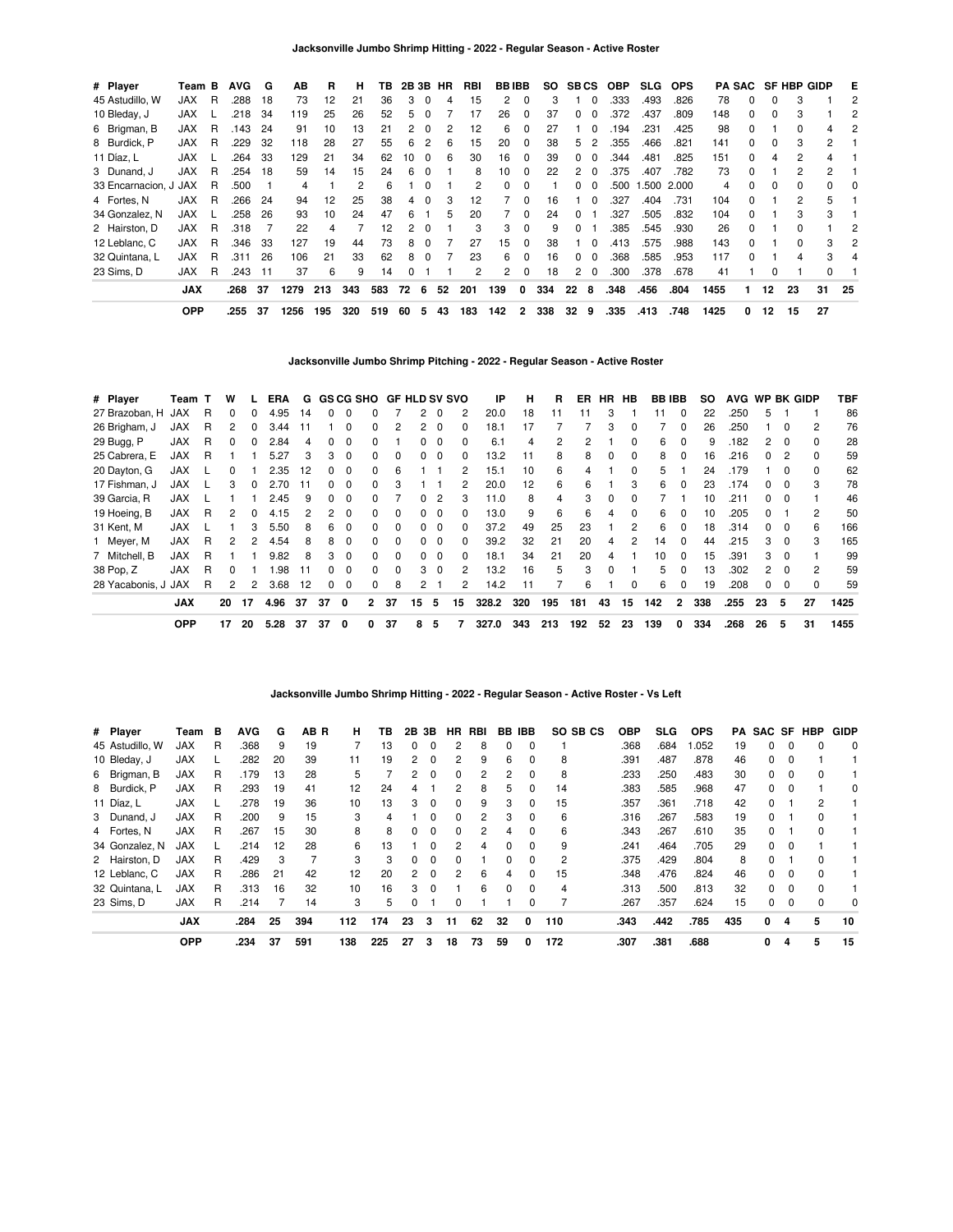**Jacksonville Jumbo Shrimp Opposing Hitting - 2022 - Regular Season - Active Roster - Vs Left**

| # Player        | Team       | — Т | <b>AVG</b> | AB R | н   | ΤВ  | 2Β | 3В             | HR.          | RBI | BB | <b>IBB</b>   | SO SB CS | <b>OBP</b> | SLG  | <b>OPS</b> | PA  |   |          | SAC SF HBP | <b>GIDP</b> |
|-----------------|------------|-----|------------|------|-----|-----|----|----------------|--------------|-----|----|--------------|----------|------------|------|------------|-----|---|----------|------------|-------------|
| 27 Brazoban, H  | JAX        | R   | .265       | 34   | 9   | 13  |    | 0              |              | 5   | 3  | 0            | 12       | .308       | .382 | .690       | 39  | 0 | 2        | 0          | 0           |
| 26 Brigham, J   | <b>JAX</b> | R   | .296       | 27   | 8   | 17  | 3  | 0              | 2            | 8   |    | 0            | 10       | .310       | .630 | .940       | 29  | 0 |          | $\Omega$   | 2           |
| 29 Bugg, P      | <b>JAX</b> | R   | .125       | 8    |     |     |    | 0              | 0            | 0   |    |              |          | .417       | .125 | .542       | 12  | 0 |          |            | 0           |
| 25 Cabrera, E   | <b>JAX</b> | R   | .190       | 21   | 4   | 5   |    | 0              | $\Omega$     | 2   | 3  | 0            | 6        | .292       | .238 | .530       | 24  | 0 | $\Omega$ | $\Omega$   | 0           |
| 20 Dayton, G    | <b>JAX</b> |     | .167       | 30   | 5   | 5   |    | 0              | <sup>0</sup> |     |    |              | 14       | .194       | .167 | .361       | 31  | 0 |          | $\Omega$   | 0           |
| 17 Fishman, J   | <b>JAX</b> |     | .132       | 38   | 5   | 6   |    | 0              | <sup>0</sup> |     |    |              | 15       | .175       | .158 | .333       | 40  | 0 | $\Omega$ |            | $\Omega$    |
| 39 Garcia, R    | <b>JAX</b> |     | .143       | 21   | 3   | 3   |    | 0              | 0            |     | 2  | 0            | 6        | .208       | .143 | .351       | 24  | 0 |          |            |             |
| 19 Hoeing, B    | <b>JAX</b> | R   | .150       | 20   | 3   | 9   | 0  | 0              | 2            | 4   | 3  | 0            | 5        | .261       | .450 | .711       | 23  | 0 | $\Omega$ | $\Omega$   |             |
| 31 Kent, M      | <b>JAX</b> |     | .306       | 49   | 15  | 21  | 6  | <sup>0</sup>   | <sup>0</sup> | 3   |    | <sup>0</sup> |          | .320       | .429 | .749       | 50  | 0 | $\Omega$ | $\Omega$   | 3           |
| Meyer, M        | <b>JAX</b> | R   | .143       | 84   | 12  | 16  |    | ŋ              |              | 5   | 8  |              | 27       | .226       | .190 | .416       | 93  | 0 |          |            | 2           |
| 7 Mitchell, B   | <b>JAX</b> | R   | .300       | 40   | 12  | 20  | 2  | <sup>0</sup>   | 2            |     | 5  | $\Omega$     | 10       | .378       | .500 | .878       | 45  | 0 | $\Omega$ | $\Omega$   |             |
| 38 Pop, Z       | <b>JAX</b> | R   | .280       | 25   |     | 9   | 2  | O              | $\Omega$     | 3   | 3  | $\Omega$     | 8        | .357       | .360 | .717       | 28  | 0 | $\Omega$ |            |             |
| 28 Yacabonis, J | <b>JAX</b> | R   | .233       | 30   |     | 14  | 3  | $\overline{c}$ | 0            | 4   | 4  | 0            |          | .324       | .467 | .791       | 34  | 0 | $\Omega$ | $\Omega$   | 0           |
|                 | <b>JAX</b> |     | .234       | 591  | 138 | 225 | 27 | з              | 18           | 73  | 59 | 0            | 172      | .307       | .381 | .688       | 659 | 0 | 4        | 5          | 15          |

**Jacksonville Jumbo Shrimp Hitting - 2022 - Regular Season - Active Roster - Vs Right**

| # Player          | Team       | в | <b>AVG</b> | G  | AB R | н   | ΤВ  | 2В | 3В           | НR | RBI |                | <b>BB IBB</b> | SO SB CS       | OBP  | <b>SLG</b> | <b>OPS</b> | PA   | SAC SF   |          | <b>HBP</b> | GIDP     |
|-------------------|------------|---|------------|----|------|-----|-----|----|--------------|----|-----|----------------|---------------|----------------|------|------------|------------|------|----------|----------|------------|----------|
| 45 Astudillo, W   | <b>JAX</b> | R | .259       | 18 | 54   | 14  | 23  | 3  | $\Omega$     | 2  |     | $\overline{2}$ | 0             | $\overline{c}$ | .322 | .426       | .748       | 59   | 0        | $\Omega$ | 3          |          |
| 10 Bleday, J      | <b>JAX</b> |   | .188       | 33 | 80   | 15  | 33  | 3  | $\mathbf 0$  | 5  | 8   | 20             | 0             | 29             | .363 | .413       | .776       | 102  | 0        | $\Omega$ | 2          | 0        |
| 6 Brigman, B      | <b>JAX</b> | R | .127       | 22 | 63   | 8   | 14  | 0  | $\Omega$     | 2  | 10  | 4              | $\Omega$      | 19             | .176 | .222       | .398       | 68   | $\Omega$ |          | 0          | 3        |
| 8 Burdick, P      | <b>JAX</b> | R | .195       | 31 | 77   | 15  | 31  | 2  |              | 4  |     | 15             | 0             | 24             | .340 | .403       | .743       | 94   | 0        | $\Omega$ | 2          | 2        |
| 11 Díaz, L        | <b>JAX</b> |   | .258       | 32 | 93   | 24  | 49  |    | $\Omega$     | 6  | 21  | 13             | 0             | 24             | .339 | .527       | .866       | 109  | 0        | 3        | ŋ          | 3        |
| 3 Dunand, J       | <b>JAX</b> | R | .273       | 18 | 44   | 12  | 20  | 5  | $\Omega$     |    | 6   |                | 0             | 16             | .396 | .455       | .851       | 54   | 0        | 0        |            |          |
| 33 Encarnacion, J | <b>JAX</b> | R | .500       |    | 4    | 2   | 6   |    | $\Omega$     |    | 2   | 0              | 0             |                | .500 | .500       | 2.000      | 4    | 0        | $\Omega$ | 0          | 0        |
| 4 Fortes, N       | <b>JAX</b> | R | .266       | 23 | 64   | 17  | 30  | 4  | $\Omega$     | 3  | 10  | 3              | $\Omega$      | 10             | .319 | .469       | .788       | 69   | 0        | $\Omega$ | 2          | 4        |
| 34 Gonzalez, N    | <b>JAX</b> |   | .277       | 24 | 65   | 18  | 34  | 5  |              | 3  | 16  |                | $\Omega$      | 15             | .360 | .523       | .883       | 75   | $\Omega$ |          | 2          | 2        |
| 2 Hairston, D     | <b>JAX</b> | R | .267       |    | 15   | 4   | 9   | 2  | $\Omega$     |    | 2   | 3              | $\Omega$      | 7              | .389 | .600       | .989       | 18   | 0        | $\Omega$ | 0          | 0        |
| 12 Leblanc, C     | <b>JAX</b> | R | .376       | 33 | 85   | 32  | 53  | 6  | $\Omega$     | 5  | 21  | 11             | 0             | 23             | .443 | .624       | 1.067      | 97   | 0        |          | 0          | 2        |
| 32 Quintana, L    | <b>JAX</b> | R | .311       | 25 | 74   | 23  | 46  | 5  | $\Omega$     | 6  | 17  | 6              | 0             | 12             | .388 | .622       | 1.010      | 85   | 0        |          | 4          | 2        |
| 23 Sims, D        | <b>JAX</b> | R | .261       | 9  | 23   | 6   | 9   | 0  | C            |    |     |                | $\Omega$      | 11             | .320 | .391       | .711       | 26   |          | 0        |            | $\Omega$ |
|                   | <b>JAX</b> |   | .261       | 37 | 885  | 231 | 409 | 49 | 3            | 41 | 139 | 107            | 0             | 224            | .350 | .462       | .812       | 1020 | 1.       | 8        | 18         | 21       |
|                   | <b>OPP</b> |   | .274       | 37 | 665  | 182 | 294 | 33 | $\mathbf{2}$ | 25 | 110 | 83             | $\mathbf{2}$  | 166            | .359 | .442       | .801       |      | 0        | 8        | 10         | 12       |

**Jacksonville Jumbo Shrimp Opposing Hitting - 2022 - Regular Season - Active Roster - Vs Right**

| # Player        | Team       | п | <b>AVG</b> | AB R | н   | ΤВ  | 2В       | 3В       | HR       | RBI |    | BB IBB   | SO.<br>SB CS | <b>OBP</b> | SLG. | <b>OPS</b> | PA  | SAC SF |          | HBP      | <b>GIDP</b> |
|-----------------|------------|---|------------|------|-----|-----|----------|----------|----------|-----|----|----------|--------------|------------|------|------------|-----|--------|----------|----------|-------------|
| 27 Brazoban, H  | JAX        | R | .237       | 38   | 9   | 17  | 2        | $\Omega$ | 2        | 5   | 8  | $\Omega$ | 10           | .383       | .447 | .830       | 47  | 0      |          |          |             |
| 26 Brigham, J   | <b>JAX</b> | R | .220       | 41   | 9   | 12  | 0        | $\Omega$ |          | 4   | 6  | $\Omega$ | 16           | .319       | .293 | .612       | 47  | 0      | $\Omega$ |          | 0           |
| 29 Bugg, P      | <b>JAX</b> | R | .214       | 14   | 3   | 8   | 2        | 0        |          |     | 2  | $\Omega$ | 5            | .313       | .571 | .884       | 16  | 0      |          |          | 0           |
| 25 Cabrera, E   | <b>JAX</b> | R | .233       | 30   |     | 9   |          | $\Omega$ | $\Omega$ | 3   | 5  | $\Omega$ | 10           | .343       | .300 | .643       | 35  | 0      | $\Omega$ | $\Omega$ | 0           |
| 20 Dayton, G    | <b>JAX</b> |   | .192       | 26   | 5   | 8   |          | 0        |          | 5   | 4  |          | 10           | .290       | .308 | .598       | 31  | 0      |          |          | 0           |
| 17 Fishman, J   | <b>JAX</b> |   | .226       | 31   |     | 13  | 3        | $\Omega$ |          | 3   | 5  | $\Omega$ | 8            | .368       | .419 | .787       | 38  | 0      | 0        | 2        | 3           |
| 39 Garcia, R    | <b>JAX</b> |   | .294       | 17   | 5   | 6   |          | $\Omega$ | $\Omega$ | 3   | 5  |          | 4            | .455       | .353 | .808       | 22  | 0      |          |          | $\Omega$    |
| 19 Hoeing, B    | <b>JAX</b> | R | .250       | 24   | 6   | 12  | $\Omega$ | $\Omega$ | 2        | 2   | 3  | $\Omega$ | 5            | .333       | .500 | .833       | 27  | 0      | $\Omega$ |          |             |
| 31 Kent, M      | <b>JAX</b> |   | .318       | 107  | 34  | 42  | 5.       | $\Omega$ |          | 17  | 5  | $\Omega$ | 11           | .353       | .393 | .746       | 116 | 0      | 2        | 2        | 3           |
| 1 Meyer, M      | <b>JAX</b> | R | .308       | 65   | 20  | 36  | 5.       |          | 3        | 15  | 6  |          | 17           | .375       | .554 | .929       | 72  | 0      |          |          |             |
| 7 Mitchell, B   | <b>JAX</b> | R | .468       | 47   | 22  | 31  | 3        | $\Omega$ | 2        | 13  | 5  | $\Omega$ | 5            | .519       | .660 | 1.179      | 54  | 0      |          |          | $\Omega$    |
| 38 Pop, Z       | <b>JAX</b> | R | .321       | 28   | 9   |     |          |          | $\Omega$ | 3   | 2  | $\Omega$ | 5            | .387       | .393 | .780       | 31  | 0      |          |          |             |
| 28 Yacabonis, J | <b>JAX</b> | R | .174       | 23   | 4   | 8   |          | $\Omega$ |          | 4   | 2  | $\Omega$ | 12           | .240       | .348 | .588       | 25  | 0      | $\Omega$ | $\Omega$ | $\Omega$    |
|                 | <b>JAX</b> |   | .274       | 665  | 182 | 294 | 33       | 2        | 25       | 110 | 83 | 2        | 166          | .359       | .442 | .801       | 766 | 0      | 8        | 10       | 12          |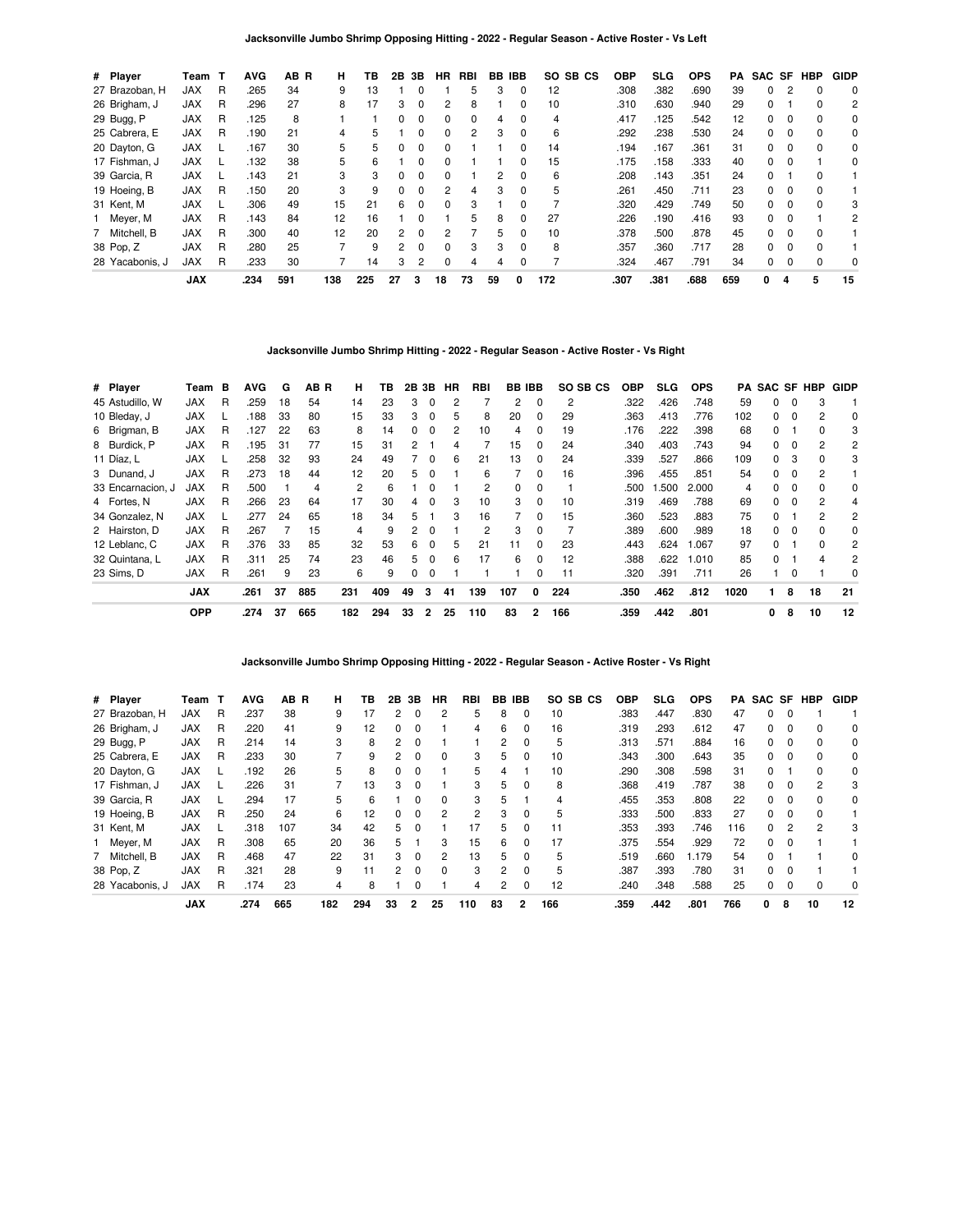| # Player          | Team       | в | <b>AVG</b> | G   | AВ                | R        | н        | ΤВ  | 2В            | 3В       | <b>HR</b>    | RBI            |              | BB IBB       | SO SB CS |          |              | <b>OBP</b> | <b>SLG</b> | <b>OPS</b> | PA  | <b>SAC SF HBP</b> |                |   | <b>GIDP</b> |
|-------------------|------------|---|------------|-----|-------------------|----------|----------|-----|---------------|----------|--------------|----------------|--------------|--------------|----------|----------|--------------|------------|------------|------------|-----|-------------------|----------------|---|-------------|
| 45 Astudillo, W   | <b>JAX</b> | R | .389       | 4   | 18                | 4        |          |     |               |          |              |                |              |              |          |          |              | .450       | .611       | .061       | 20  |                   |                |   | $\mathbf 0$ |
| 10 Bleday, J      | <b>JAX</b> |   | .190       | -6  | 21                | 5        |          |     |               |          |              | 3              |              |              | ĸ        |          |              | .393       | .333       | .726       | 28  | 0                 |                |   | 0           |
| 6 Brigman, B      | <b>JAX</b> | R | .154       | -3  | 13                |          |          | 2   |               |          |              |                |              |              | 3        |          |              | .154       | .154       | .308       | 13  | 0                 | 0              |   |             |
| 8 Burdick, P      | <b>JAX</b> | R | .273       | -6  | 22                | 11       | 6        | 13  |               | 0        | 2            | 3              |              | $\Omega$     | 5        | 3        | 0            | .448       | .591       | .039       | 29  | 0                 | 0              |   |             |
| 11 Díaz, L        | <b>JAX</b> |   | 250        | - 6 | 24                | 6        | 6        | 11  | 2             | $\Omega$ |              | 5              | 5            |              |          | 0        | <sup>0</sup> | .379       | .458       | .837       | 29  | 0                 | $\Omega$       | 0 | 0           |
| 3 Dunand, J       | <b>JAX</b> | R | .333       | 5   | 18                | 4        | 6        | 8   | $\mathcal{P}$ | $\Omega$ | 0            | 0              | з            |              |          |          |              | .455       | .444       | .899       | 23  | O.                |                |   |             |
| 33 Encarnacion, J | <b>JAX</b> | R | .500       |     | 4                 |          |          | 6   |               |          |              | 2              |              |              |          |          |              | .500       | .500       | 2.000      | 4   |                   |                |   | 0           |
| 4 Fortes, N       | <b>JAX</b> | R | .348       | 5   | 23                | 2        | 8        | 15  |               |          |              |                |              |              |          |          |              | .360       | .652       | .012       | 25  |                   |                |   | 2           |
| 34 Gonzalez, N    | <b>JAX</b> |   | .417       | 3   | $12 \overline{ }$ | 2        | 5        | 9   |               | 0        |              | 3              |              | $\Omega$     |          | 0        | 0            | .462       | .750       | .212       | 13  | 0                 | $\Omega$       |   |             |
| 2 Hairston, D     | <b>JAX</b> | R | .000       |     | 3                 | $\Omega$ | $\Omega$ | 0   |               | $\Omega$ | $\Omega$     | <sup>0</sup>   |              | <sup>n</sup> | 3        | $\Omega$ | $\Omega$     | .250       | .000       | .250       | 4   | <sup>0</sup>      | <sup>0</sup>   | 0 | $\Omega$    |
| 12 Leblanc, C     | <b>JAX</b> | R | .167       | 6   | 24                | $\Omega$ | 4        | 5   |               | $\Omega$ | <sup>0</sup> | $\overline{c}$ |              |              |          | $\Omega$ |              | .276       | .208       | .484       | 29  | 0                 |                | n |             |
| 32 Quintana, L    | <b>JAX</b> | R | .391       | 5   | 23                | 5        | 9        | 19  |               | 0        |              | 8              |              |              |          |          |              | .375       | .826       | .201       | 24  | 0                 |                |   |             |
| 23 Sims, D        | <b>JAX</b> | R | .500       |     | 4                 | 2        | 2        | 5   |               | 0        |              |                | <sup>0</sup> |              |          | 0        | 0            | .500       | 1.250      | .750       | 4   | 0                 | 0              |   | 0           |
|                   | <b>JAX</b> |   | .307       |     | 257               | 51       | 79       | 135 | 20            | 0        | 12           | 47             | 31           | 0            | 56       | 8        |              | .385       | .525       | .910       | 297 | 0                 |                | 4 | 8           |
|                   | <b>OPP</b> |   | .234       |     | 222               | 34       | 52       | 87  | 9             | 4        | 6            | 33             | 30           | 0            | 70       | 5        | 2            | .325       | .392       | .717       | 255 | 0                 | $\overline{2}$ |   | 9           |

**Jacksonville Jumbo Shrimp Pitching - 2022 - Regular Season - Active Roster - Vs. Durham**

| # Player        | Team       |   | w            |              | ERA  |               |              |              |          |          | G GS CG SHO GF HLD SV SVO |          |              | ΙP   | н            | R            | ER           | HR HB        |              | BB IBB |              | so | <b>AVG</b> | <b>WP</b>    | BK       | GIDP     | TBF |
|-----------------|------------|---|--------------|--------------|------|---------------|--------------|--------------|----------|----------|---------------------------|----------|--------------|------|--------------|--------------|--------------|--------------|--------------|--------|--------------|----|------------|--------------|----------|----------|-----|
| 27 Brazoban, H  | <b>JAX</b> | R |              | ŋ            | 0.00 |               |              | 0            | 0        |          | 0                         | 0        | $\Omega$     | 5.0  | 2            |              |              |              |              | 3      | 0            | 6  | .133       | 0            | $\Omega$ |          | 19  |
| 26 Brigham, J   | <b>JAX</b> | R |              |              | .57  |               |              | 0            | $\Omega$ |          | <sup>0</sup>              | $\Omega$ | $\Omega$     | 2.1  | 4            | 3            | 3            | 0            | $\Omega$     |        | 0            |    | .364       |              | $\Omega$ | 0        | 12  |
| 29 Bugg, P      | <b>JAX</b> | R |              | <sup>0</sup> | 0.00 |               |              | 0            | $\Omega$ |          | 0                         | $\Omega$ | $\Omega$     | 1.0  | <sup>0</sup> | <sup>0</sup> | <sup>0</sup> | 0            | $\Omega$     | 2      | <sup>0</sup> | 2  | .000       |              | $\Omega$ | 0        | 5   |
| 20 Dayton, G    | <b>JAX</b> |   |              | 0            | 0.00 | 2             |              | 0            | $\Omega$ |          | $\Omega$                  | $\Omega$ | $\Omega$     | 2.0  |              | <sup>0</sup> | 0            | 0            | $\Omega$     |        | <sup>0</sup> |    | .143       | <sup>0</sup> | $\Omega$ | 0        | 8   |
| 17 Fishman, J   | <b>JAX</b> |   |              | 0            | 0.00 | 3             | <sup>0</sup> | 0            | $\Omega$ | $\Omega$ | 0                         | $\Omega$ | $\Omega$     | 6.1  | 0            | $\Omega$     | 0            | 0            | $\Omega$     |        | $\Omega$     | 12 | .000       | 0            | $\Omega$ | $\Omega$ | 20  |
| 39 Garcia, R    | <b>JAX</b> |   |              |              | 0.00 |               |              | <sup>0</sup> | $\Omega$ | $\Omega$ | $\Omega$                  | $\Omega$ | $\Omega$     | 2.0  |              | <sup>o</sup> | <sup>0</sup> | <sup>0</sup> | $\Omega$     | 2      | <sup>0</sup> | 5  | 143        | <sup>o</sup> |          | $\Omega$ | 9   |
| 31 Kent, M      | <b>JAX</b> |   | U            | <sup>0</sup> | .50  | 2             |              | 0            | $\Omega$ | $\Omega$ | 0                         | $\Omega$ | $\Omega$     | 6.0  | 6            | 2            |              | <sup>0</sup> | $\Omega$     |        | $\Omega$     | 4  | .286       | $\Omega$     | $\Omega$ | 4        | 22  |
| Meyer, M        | <b>JAX</b> | R |              |              | 8.64 | $\mathcal{P}$ |              | <sup>0</sup> | $\Omega$ | $\Omega$ | $\Omega$                  | $\Omega$ | $\Omega$     | 8.1  |              | 8            | 8            |              | <sup>0</sup> | 4      | <sup>0</sup> | 9  | .233       | <sup>o</sup> |          |          | 34  |
| 7 Mitchell, B   | <b>JAX</b> | R | <sup>n</sup> | $\Omega$     | 3.38 |               |              | <sup>0</sup> | $\Omega$ | $\Omega$ | $\Omega$                  | $\Omega$ | <sup>0</sup> | 2.2  | 3            |              |              | <sup>0</sup> | $\Omega$     | 2      | <sup>0</sup> |    | .273       |              | $\Omega$ | $\Omega$ | 13  |
| 38 Pop, Z       | <b>JAX</b> | R |              | <sup>0</sup> | 0.00 | 3             |              | 0            | $\Omega$ | $\Omega$ |                           | $\Omega$ | $\Omega$     | 5.0  | 4            | 0            | 0            | $\Omega$     |              |        | $\Omega$     | 5  | .235       | 0            |          | 2        | 18  |
| 28 Yacabonis, J | <b>JAX</b> | R |              |              | 4.50 | 2             |              | 0            | $\Omega$ | 2        | $\Omega$                  | 0        | $\Omega$     | 2.0  | 2            |              |              | 0            | 0            |        | 0            | 3  | .250       | $\Omega$     | $\Omega$ | 0        | 9   |
|                 | <b>JAX</b> |   | 4            | 3            | 4.87 |               |              | 0            |          |          |                           | 0        |              | 61.0 | 52           | 34           | 33           | 6            |              | 30     | 0            | 70 | .234       | 3            | 0        | 9        | 255 |
|                 | <b>OPP</b> |   | 3            | 4            | 6.71 |               |              | 0            | 0        |          | 2                         |          | 3            | 63.0 | 79           | -51          | 47           | 12           | 4            | 31     | 0            | 56 | .307       | 8            | 3        | 8        | 297 |

### **Jacksonville Jumbo Shrimp Hitting - 2022 - Regular Season - Active Roster - Home Games**

| # Player          | Team       | B | <b>AVG</b> | G  | ΑВ  | R             | н   | ΤВ  |     | 2B 3B        | HR | RBI | <b>BB IBB</b> |          | SO. | SB CS |          | <b>OBP</b> | SLG.  | <b>OPS</b> | PA  | SAC SF HBP   |          |    | <b>GIDP</b> |
|-------------------|------------|---|------------|----|-----|---------------|-----|-----|-----|--------------|----|-----|---------------|----------|-----|-------|----------|------------|-------|------------|-----|--------------|----------|----|-------------|
| 45 Astudillo, W   | <b>JAX</b> | R | .207       |    | 29  |               | 6   |     |     |              |    |     |               | 0        | 2   | 0     |          | .233       | .241  | .474       | 30  | 0            | $\Omega$ |    | 0           |
| 10 Bleday, J      | JAX        |   | .127       |    | 55  | 8             |     | 12  |     | 0            |    | 3   | 12            |          | 17  | 0     |          | .314       | .218  | .532       | 70  | 0            |          | 3  | 0           |
| 6 Brigman, B      | <b>JAX</b> | R | .154       | 14 | 52  | 5             | 8   | 15  |     | $\Omega$     | 2  | 10  | 3             | 0        | 18  |       | $\Omega$ | .196       | .288  | .484       | 56  | 0            |          | 0  |             |
| 8 Burdick, P      | <b>JAX</b> | R | .222       | 16 | 54  | 12            | 12  | 23  |     | 2            |    | 6   | 8             | $\Omega$ | 16  |       | - 0      | .344       | .426  | .770       | 64  | 0            | $\Omega$ | 2  |             |
| 11 Díaz, L        | <b>JAX</b> |   | .250       | 18 | 68  | 8             | 17  | 31  | 'n. | 0            | 3  | 15  | 8             | 0        | 19  | 0     | - 0      | .329       | .456  | .785       | 79  | 0            |          |    | 2           |
| 3 Dunand, J       | <b>JAX</b> | R | 257        | 11 | 35  | 9             | 9   | 16  | 4   | 0            |    | 6   | 6             | 0        | 13  |       |          | .366       | .457  | .823       | 42  | 0            |          | ŋ  |             |
| 33 Encarnacion, J | <b>JAX</b> | R | .500       |    | 4   |               | 2   | 6   |     | ŋ            |    | 2   | O             |          |     | O.    |          | .500       | 1.500 | 2.000      | 4   | <sup>0</sup> |          | ŋ  | 0           |
| 4 Fortes, N       | <b>JAX</b> | R | .192       | 14 | 52  | 6             | 10  | 14  |     | $\Omega$     |    |     | 6             | $\Omega$ | 9   |       | $\Omega$ | .276       | .269  | .545       | 58  | 0            | $\Omega$ | 0  | 4           |
| 34 Gonzalez, N    | <b>JAX</b> |   | .196       | 14 | 46  | 5             | 9   | 19  |     |              |    | 11  | 5             | 0        | 15  | 0     | $\Omega$ | .283       | .413  | .696       | 53  | $\Omega$     |          |    |             |
| 2 Hairston, D     | <b>JAX</b> | R | .200       | 5  | 15  | $\mathcal{P}$ | 3   |     |     | <sup>0</sup> |    | 2   | 3             | $\Omega$ | 8   | 0     |          | .333       | .467  | .800       | 18  | 0            | n        | ŋ  |             |
| 12 Leblanc, C     | <b>JAX</b> | R | .377       | 16 | 61  | 13            | 23  | 41  |     | 0            | 5  | 15  |               | 0        | 22  |       |          | .441       | .672  | 1.113      | 68  | 0            | $\Omega$ | ŋ  | 0           |
| 32 Quintana, L    | <b>JAX</b> | R | .292       | 13 | 48  | 10            | 14  | 22  |     | 0            |    |     | 3             | 0        | 8   | 0     |          | .382       | .458  | .840       | 55  | 0            | $\Omega$ |    |             |
| 23 Sims, D        | <b>JAX</b> | R | .267       | 5  | 15  | 2             | 4   | 4   |     | 0            | 0  | 0   |               | 0        |     | 2     | $\Omega$ | .353       | .267  | .620       | 18  |              |          |    | 0           |
|                   | <b>JAX</b> |   | .236       | 19 | 626 | 95            | 148 | 246 | 27  | 4            | 21 | 90  | 74            | 0        | 178 | 12    | 4        | .327       | .393  | .720       | 718 |              | 4        | 12 | 12          |
|                   | <b>OPP</b> |   | .250       | 19 | 657 | 106           | 164 | 267 | 32  |              | 23 | 98  | 79            |          | 173 | 18    | 5        | .337       | .406  | .743       |     | 0            | 9        | 12 | 12          |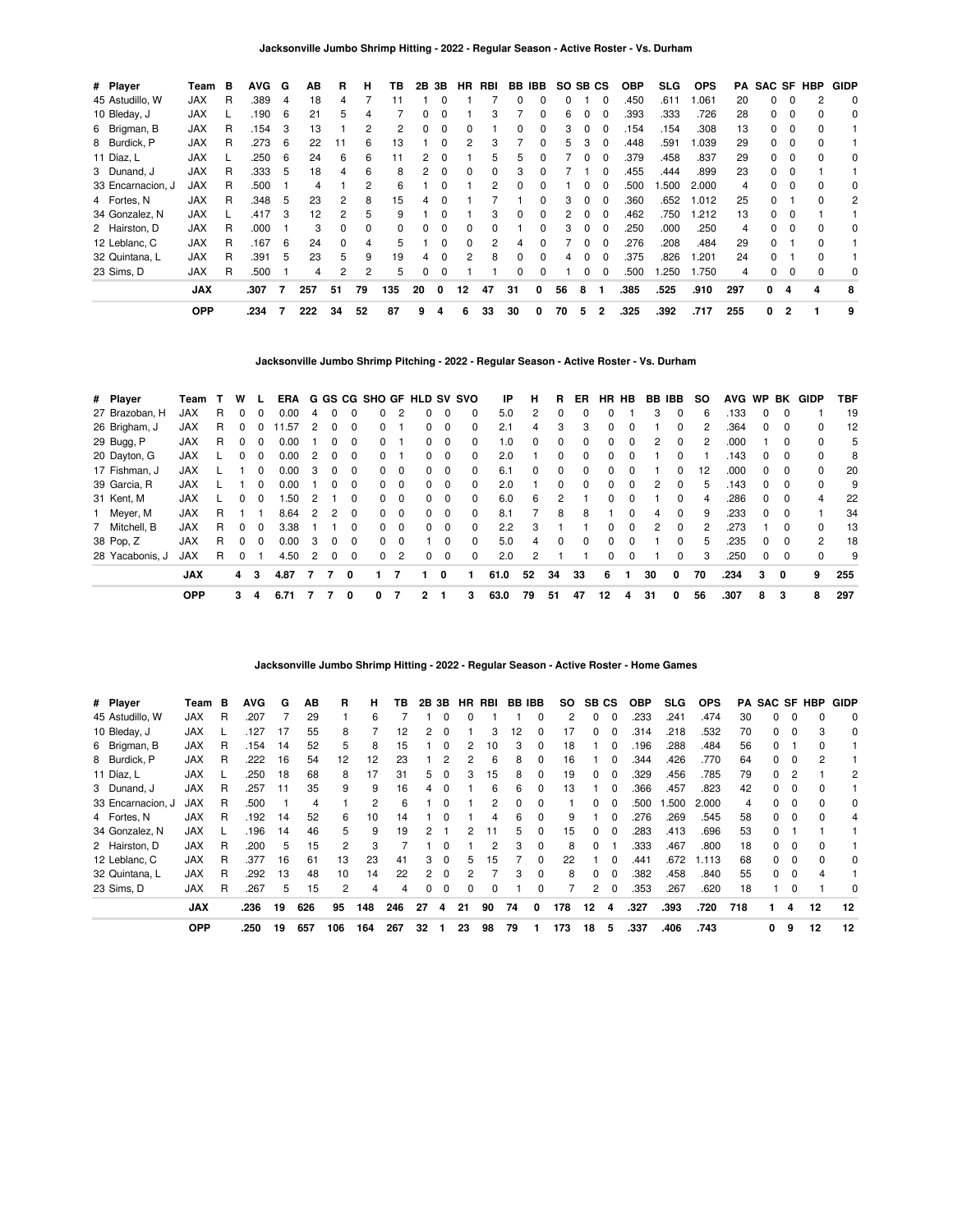| # Player        | Team T     |   | W            |    | <b>ERA</b> | G  |    |              | GS CG SHO GF HLD SV SVO |              |              |          |              | IP    | н   | R.       | ER       | HR. | HB | <b>BB IBB</b> |          | SO. | <b>AVG</b> | WP                  |          | <b>BK GIDP</b> | <b>TBF</b> |
|-----------------|------------|---|--------------|----|------------|----|----|--------------|-------------------------|--------------|--------------|----------|--------------|-------|-----|----------|----------|-----|----|---------------|----------|-----|------------|---------------------|----------|----------------|------------|
| 27 Brazoban, H  | <b>JAX</b> | R | 0            |    | 6.30       | 8  |    |              |                         | 4            |              |          |              | 10.0  | 9   |          |          |     |    | 6             | $\Omega$ | 9   | .243       | 3                   | $\Omega$ |                | 46         |
| 26 Brigham, J   | <b>JAX</b> | R | 2            | 0  | 2.16       | 6  |    | 0            |                         | O            |              | $\Omega$ |              | 8.1   | 5   | 2        |          | 2   | 0  | 4             | $\Omega$ | 15  | .172       |                     | $\Omega$ | $\Omega$       | 34         |
| 29 Bugg, P      | <b>JAX</b> | R |              |    | 2.84       | 4  |    | $\Omega$     |                         |              |              | $\Omega$ |              | 6.1   | 4   | 2        |          |     |    | 6.            | $\Omega$ | 9   | .182       | 2                   | $\Omega$ | 0              | 28         |
| 25 Cabrera, E   | <b>JAX</b> | R | <sup>0</sup> |    | 11.57      |    |    | <sup>0</sup> |                         | $\Omega$     | <sup>0</sup> | $\Omega$ | $\Omega$     | 4.2   | 6   | 6        | 6        | 0   | 0  | 3             | $\Omega$ | 8   | .316       |                     |          | $\Omega$       | 22         |
| 20 Dayton, G    | <b>JAX</b> |   |              |    | .13        | 6  |    | 0            |                         | 3            |              | $\Omega$ |              | 8.0   | 3   | 3        |          | 0   | U  | 3             |          | 15  | .111       |                     | $\Omega$ | $\Omega$       | 31         |
| 17 Fishman, J   | <b>JAX</b> |   |              |    | 3.18       | 6  |    | 0            |                         | 2            | 0            | $\Omega$ |              | 11.1  | 8   | 4        | 4        | 0   | 2  |               | 0        | 15  | .200       | 0                   | 0        | $\overline{2}$ | 43         |
| 39 Garcia, R    | <b>JAX</b> |   | U            |    | 0.00       | 3  |    | $\Omega$     | <sup>0</sup>            | 2            | <sup>0</sup> |          |              | 4.1   |     | $\Omega$ | $\Omega$ | 0   | 0  | 3             | $\Omega$ | 3   | .083       | <sup>0</sup>        | $\Omega$ |                | 15         |
| 19 Hoeing, B    | <b>JAX</b> | R |              | 0  | 3.00       |    |    | 0            |                         |              |              |          |              | 6.0   | 5   | 2        |          | 2   | 0  | 3             | 0        | 3   | .250       | 0                   | $\Omega$ | 2              | 23         |
| 31 Kent, M      | <b>XAL</b> |   | O            | 2  | 7.65       | 4  | 4  | $\Omega$     | <sup>n</sup>            | $\Omega$     | 0            | $\Omega$ | <sup>n</sup> | 20.0  | 30  | 18       | 17       |     | 2  | 5.            | $\Omega$ | 9   | .337       | $\Omega$            | $\Omega$ | $\Omega$       | 98         |
| Meyer, M        | <b>JAX</b> | R | <sup>0</sup> |    | 7.04       | 5  | 5. | 0            |                         |              |              | $\Omega$ |              | 23.0  | 23  | 18       | 18       | 4   |    | 10            |          | 24  | .256       | $\mathcal{P}$       | $\Omega$ | 3              | 101        |
| 7 Mitchell, B   | <b>JAX</b> | R | <sup>0</sup> |    | 7.20       | 5  |    | 0            | <sup>0</sup>            | 0            | 0            | $\Omega$ | $\Omega$     | 10.0  | 17  | 9        | 8        | 2   |    | 5.            | $\Omega$ | 8   | .370       | $\mathcal{P} \quad$ | $\Omega$ | $\Omega$       | 53         |
| 38 Pop, Z       | <b>JAX</b> | R | 0            |    | 3.52       |    |    | 0            | <sup>0</sup>            | <sup>0</sup> |              | $\Omega$ | 2            | 7.2   | 12  | 5        | 3        | ŋ   |    | 4             | $\Omega$ |     | .364       | $\mathcal{P}$       | $\Omega$ | $\Omega$       | 38         |
| 28 Yacabonis, J | <b>JAX</b> | R |              |    | 2.25       | 6  |    | 0            | 0                       | 5            | O            |          |              | 8.0   | 5   | 2        | 2        | 0   | 0  | 4             | 0        | 9   | .179       | 0                   | 0        | 0              | 32         |
|                 | <b>JAX</b> |   | 8            | 11 | 5.05       | 19 | 19 | 0            |                         | 19           | 5            | 2        |              | 173.0 | 164 | 106      | 97       | 23  | 12 | 79            |          | 173 | .250       | 13                  | -2       | 12             | 757        |

**Jacksonville Jumbo Shrimp Hitting - 2022 - Regular Season - Active Roster - Away Games**

| # Player        | Team       | в | <b>AVG</b> | G  | AВ  | R   | н   | тв  | 2B | 3В           | <b>HR</b> | RBI | <b>BB IBB</b> |          | SO. | SB CS        |          | <b>OBP</b> | SLG. | <b>OPS</b> | PA  | SAC SF       |          | HBP          | GIDP |
|-----------------|------------|---|------------|----|-----|-----|-----|-----|----|--------------|-----------|-----|---------------|----------|-----|--------------|----------|------------|------|------------|-----|--------------|----------|--------------|------|
| 45 Astudillo, W | <b>JAX</b> | R | .341       | 11 | 44  | 11  | 15  | 29  | 2  | $\Omega$     | 4         | 14  |               | 0        |     |              | $\Omega$ | .396       | .659 | 1.055      | 48  | 0            | $\Omega$ | 3            |      |
| 10 Bleday, J    | <b>JAX</b> |   | .297       | 17 | 64  | 17  | 19  | 40  | 3  | $\Omega$     | 6         | 14  | 14            | 0        | 20  | 0            | $\Omega$ | .423       | .625 | 1.048      | 78  | 0            | $\Omega$ | o            |      |
| 6 Brigman, B    | <b>JAX</b> | R | .128       | 10 | 39  | 5   | 5   | 6   |    | 0            | 0         | 2   | 3             | 0        | 9   | <sup>0</sup> | $\Omega$ | .190       | .154 | .344       | 42  | O.           | $\Omega$ |              | 3    |
| 8 Burdick, P    | <b>JAX</b> | R | .234       | 16 | 64  | 16  | 15  | 32  | 5  | 0            | 4         | 9   | 12            | 0        | 22  | 4            | 2        | .364       | .500 | .864       | 77  | 0            | 0        |              |      |
| 11 Díaz, L      | <b>JAX</b> |   | .279       | 15 | 61  | 13  | 17  | 31  | 5  | $\Omega$     | 3         | 15  | 8             | 0        | 20  | <sup>0</sup> | $\Omega$ | .361       | .508 | .869       | 72  | 0            | 2        |              | 2    |
| 3 Dunand, J     | <b>JAX</b> | R | .250       |    | 24  | 5   | 6   | 8   | 2  | 0            | 0         | 2   | 4             | 0        | 9   |              | $\Omega$ | .387       | .333 | .720       | 31  | 0            |          |              |      |
| 4 Fortes, N     | <b>JAX</b> | R | .357       | 10 | 42  | 6   | 15  | 24  | 3  | $\Omega$     | 2         | 8   |               | 0        |     | 0            | $\Omega$ | .391       | .571 | .962       | 46  | 0            |          | 2            |      |
| 34 Gonzalez, N  | <b>JAX</b> |   | .319       | 12 | 47  | 5   | 15  | 28  | 4  | $\Omega$     | 3         | 9   | 2             | $\Omega$ | 9   | $\Omega$     |          | .373       | .596 | .969       | 51  | <sup>0</sup> | $\Omega$ | 2            | 2    |
| 2 Hairston, D   | <b>JAX</b> | R | .571       |    |     | 2   | 4   | 5   |    |              | 0         |     |               | 0        |     | O.           | $\Omega$ | .500       | .714 | 1.214      | 8   | 0            |          | ŋ            | 0    |
| 12 Leblanc, C   | <b>JAX</b> | R | .318       | 17 | 66  | 6   | 21  | 32  | 5. | $\Omega$     | 2         | 12  | 8             | 0        | 16  | 0            | $\Omega$ | .387       | .485 | .872       | 75  | 0            |          | 0            | 3    |
| 32 Quintana. L  | <b>JAX</b> | R | .328       | 13 | 58  | 11  | 19  | 40  | 6. | $\Omega$     | 5         | 16  | 3             | 0        | 8   | <sup>0</sup> | $\Omega$ | .355       | .690 | 1.045      | 62  | <sup>0</sup> |          | <sup>0</sup> | 2    |
| 23 Sims. D      | JAX        | R | .227       | 6  | 22  | 4   | 5   | 10  | 0  |              |           | 2   |               | 0        | 11  | <sup>0</sup> | 0        | .261       | .455 | .716       | 23  | 0            | $\Omega$ |              | 0    |
|                 | <b>JAX</b> |   | .299       | 18 | 653 | 118 | 195 | 337 | 45 | $\mathbf{2}$ | 31        | 111 | 65            | 0        | 156 | 10           | 4        | .368       | .516 | .884       | 737 | 0            | 8        | 11           | 19   |
|                 | <b>OPP</b> |   | .260       | 18 | 599 | 89  | 156 | 252 | 28 | 4            | 20        | 85  | 63            |          | 165 | 14           | 4        | .332       | .421 | .753       |     | 0            | 3        | 3            | 15   |

**Jacksonville Jumbo Shrimp Pitching - 2022 - Regular Season - Active Roster - Away Games**

| # Player        | Team T     |   | W  |              | ERA   | G  |          |              | <b>GS CG SHO</b> |          | <b>GF HLD SV SVO</b> |          |              | ΙP    | н   | R  | ER.      | HR HB         |              | <b>BB IBB</b> |          | so  | <b>AVG</b> | <b>WP</b> |              | BK GIDP       | TBF |
|-----------------|------------|---|----|--------------|-------|----|----------|--------------|------------------|----------|----------------------|----------|--------------|-------|-----|----|----------|---------------|--------------|---------------|----------|-----|------------|-----------|--------------|---------------|-----|
| 27 Brazoban, H  | <b>JAX</b> | R | 0  | 0            | 3.60  | 6  | $\Omega$ | 0            | 0                | 3        |                      |          |              | 10.0  | 9   | 4  |          |               | 0            | 5             | $\Omega$ | 13  | .257       |           |              |               | 40  |
| 26 Brigham, J   | <b>JAX</b> | R | 0  | $\Omega$     | 4.50  | 5  |          | 0            | $\Omega$         | 2        |                      |          |              | 10.0  | 12  | 5  |          |               | ŋ            | 3             | 0        |     | .308       | 0         | 0            | 2             | 42  |
| 25 Cabrera, E   | JAX        | R |    | $\Omega$     | 2.00  | 2  | 2        | 0            | 0                | 0        | 0                    | $\Omega$ | 0            | 9.0   | 5   | 2  |          | 0             | $\Omega$     | 5             | $\Omega$ | 8   | 156        | $\Omega$  |              | $\Omega$      | 37  |
| 20 Dayton, G    | JAX        |   | 0  | 0            | 3.68  | 6  | $\Omega$ | 0            | 0                | 3        | 0                    |          | 2            |       |     | 3  | 3        |               | 0            | 2             | $\Omega$ | 9   | .241       | 0         | 0            | 0             | 31  |
| 17 Fishman, J   | <b>JAX</b> |   |    | <sup>0</sup> | 2.08  | 5  | 0        | $\Omega$     | $\Omega$         |          |                      |          |              | 8.2   | 4   | 2  |          |               |              | 5             | $\Omega$ | 8   | 138        | 0         | O            |               | 35  |
| 39 Garcia, R    | JAX        |   |    |              | 4.05  | 6  | $\Omega$ | 0            | $\Omega$         | 5        | 0                    |          | 2            | 6.2   |     | 4  | 3        | $\Omega$      | 0            | 4             |          |     | .269       | 0         | $\Omega$     | $\Omega$      | 31  |
| 19 Hoeing, B    | JAX        | R |    | 0.           | 5.14  |    |          | 0            | $\Omega$         | 0        | 0                    | $\Omega$ |              | 7.0   | 4   | 4  | 4        | $\mathcal{P}$ | 0            | з             |          |     | 167        | 0         |              | <sup>0</sup>  | 27  |
| 31 Kent, M      | <b>JAX</b> |   |    |              | 3.06  | 4  | 2        | 0            | $\Omega$         | $\Omega$ | 0                    | $\Omega$ | <sup>0</sup> | 17.2  | 19  |    | 6        | 0             | 0            |               | $\Omega$ | 9   | .284       | 0         | $\Omega$     | 6             | 68  |
| Meyer, M        | <b>JAX</b> | R | 2  | $\Omega$     | 80.1  | 3  | 3        | $\Omega$     | $\Omega$         | 0        | 0                    | $\Omega$ | <sup>0</sup> | 16.2  | 9   | 3  |          | 0             |              | 4             | $\Omega$ | 20  | .153       |           | <sup>0</sup> | 0             | 64  |
| 7 Mitchell, B   | <b>JAX</b> | R |    |              | 12.96 | 3  | 2        | <sup>0</sup> | $\Omega$         | $\Omega$ | $\Omega$             | $\Omega$ | <sup>0</sup> | 8.1   | 17  | 12 | 12       | $\mathcal{P}$ | $\Omega$     | 5             | $\Omega$ |     | .415       |           |              |               | 46  |
| 38 Pop, Z       | <b>JAX</b> | R | 0  | $\Omega$     | 0.00  | 4  | 0        | 0            | $\Omega$         | $\Omega$ | $\mathcal{P}$        | $\Omega$ | 0            | 6.0   | 4   | 0  | $\Omega$ | 0             | <sup>0</sup> |               | $\Omega$ | 6   | .200       | 0         | 0            | $\mathcal{P}$ | 21  |
| 28 Yacabonis, J | <b>JAX</b> | R |    |              | 5.40  | 6  | 0        | 0            | 0                | 3        | 2                    | $\Omega$ |              | 6.2   | 6   | 5  |          |               | 0            | 2             | $\Omega$ | 10  | .240       | 0         | 0            | 0             | 27  |
|                 | <b>JAX</b> |   | 12 | 6            | 4.86  | 18 | 18       | 0            |                  | 18       | 10                   | 3        | 8            | 155.2 | 156 | 89 | 84       | 20            | 3            | 63            |          | 165 | .260       | 10        | 3            | 15            | 668 |

**Jacksonville Jumbo Shrimp Hitting - Last 5 Games - Regular Season - Active Roster**

| # Player          | Team       | в | AVG G AB R H TB 2B 3B |    |              |                |                |    |   |              | <b>HR</b> |               |               | RBI BB IBB   | SO. | SB CS        |              | <b>OBP</b> | <b>SLG</b> | <b>OPS</b> | PA   | SAC SF   |          | <b>HBP</b>   | GIDP E         |                |
|-------------------|------------|---|-----------------------|----|--------------|----------------|----------------|----|---|--------------|-----------|---------------|---------------|--------------|-----|--------------|--------------|------------|------------|------------|------|----------|----------|--------------|----------------|----------------|
| 45 Astudillo, W   | <b>JAX</b> | R | .190                  | 5  | 21           |                | 4              | 5  |   |              |           |               |               |              |     |              |              | .190       | .238       | .428       | -21  | 0        | $\Omega$ | 0            | 0 <sub>0</sub> |                |
| 10 Bleday, J      | <b>JAX</b> |   | .125                  | 5  | 16           | 2 <sub>2</sub> |                | 5  |   |              |           |               | 5             |              | 6   |              |              | .333       | .313       | .646       | - 21 | 0        | $\Omega$ | 0            | 0 <sub>0</sub> |                |
| 6 Brigman, B      | <b>JAX</b> | R | .111                  | 5  | 18           | 32             |                | 6  |   | $\Omega$     |           | 4             | 3             | $\Omega$     | 4   |              | <sup>0</sup> | .227       | .333       | .560       | -22  | 0        |          | 0            | 0 <sub>0</sub> |                |
| 8 Burdick, P      | <b>JAX</b> | R | .222                  | 5  | 18           | 4              | $\overline{4}$ | 8  |   | <sup>0</sup> |           | $\mathcal{P}$ | 2             | $\Omega$     | 3   | $\Omega$     | 0            | .300       | .444       | .744       | -20  | 0        | $\Omega$ | <sup>0</sup> | 0 <sub>0</sub> |                |
| 11 Díaz, L        | <b>JAX</b> |   | .238                  | -5 | -21          |                | - 5            |    | 3 | 0            |           | 3             |               |              |     |              | 0            | .273       | .524       | .797       | 22   | 0        | $\Omega$ | 0            | 0 <sub>0</sub> |                |
| 3 Dunand, J       | <b>JAX</b> | R | .267                  | 5  | 15           | 3              | -4             | 5  |   | 0            | $\Omega$  | 3             | 3             |              |     | <sup>n</sup> | $\Omega$     | .368       | .333       | .701       | 20   | 0        |          | 0            | 0 <sub>0</sub> |                |
| 33 Encarnacion. J | <b>JAX</b> | R | .500                  |    | 4 1          |                | $\mathcal{P}$  | 6  |   | <sup>0</sup> |           | $\mathcal{P}$ | $\Omega$      |              |     |              | $\Omega$     | .500       | .500       | 2.000      | 4    | $\Omega$ | $\Omega$ | 0            | 0 <sub>0</sub> |                |
| 4 Fortes, N       | <b>JAX</b> | R | .316                  | -5 | 19           | 46             |                | 10 |   | 0            |           | $\mathcal{P}$ | $\mathcal{P}$ | <sup>0</sup> | 2   |              | 0            | .381       | .526       | .907       | 21   | 0        | $\Omega$ | 0            | 3 <sub>0</sub> |                |
| 34 Gonzalez, N    | <b>JAX</b> |   | .077                  | 5  | 13           |                |                | 4  |   | 0            |           | 3             | 3             |              | 4   |              | $\Omega$     | .235       | .308       | .543       | 17   | 0        |          | 0            | 0 <sub>0</sub> |                |
| 2 Hairston, D     | <b>JAX</b> | R | .200                  | 5  | 15           | 2 3            |                |    |   | 0            |           | $\mathcal{P}$ | 3             | <sup>0</sup> | 8   |              |              | .333       | .467       | .800       | -18  | 0        | $\Omega$ | $\Omega$     |                | $1\quad$ 0     |
| 12 Leblanc, C     | <b>JAX</b> | R | .182                  | -5 | $22 \t2 \t4$ |                |                |    | 0 | $\Omega$     |           | 3             |               | 0            | 11  | <sup>n</sup> | $\Omega$     | .217       | .318       | .535       | -23  | 0        | $\Omega$ | <sup>0</sup> | 0 <sub>0</sub> |                |
| 32 Quintana, L    | <b>JAX</b> | R | .267                  | 5  | 15           | 3              | 4              | 5  |   | $\Omega$     | $\Omega$  |               |               |              | 4   |              | $\Omega$     | .389       | .333       | 722        | 18   | 0        | $\Omega$ |              |                | 0 <sub>0</sub> |
| 23 Sims. D        | <b>JAX</b> | R | .235                  | 5. |              | 3              | 4              | 6  |   |              | $\Omega$  | 0             |               |              |     |              | <sup>0</sup> | .278       | .353       | .631       | 19   |          | $\Omega$ | 0            | 0 <sub>0</sub> |                |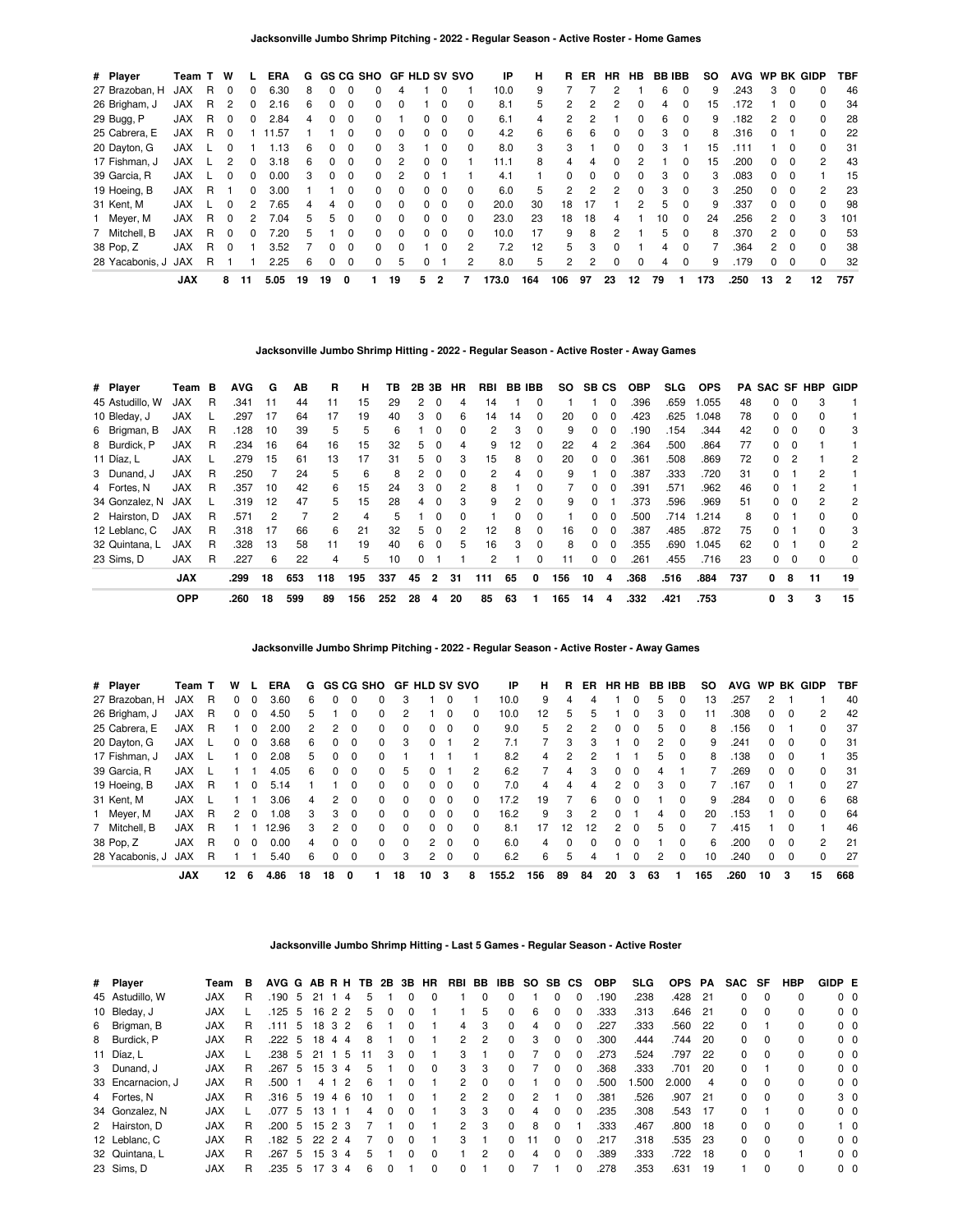| # Player        | Team       |    | WL             | ERA G             |        |     |               | GS CG        | SHO GF       |          | <b>HLD SV</b> |          | svo           | ΙP          | н  | R  | ER |              | HR HB BB |               | <b>IBB SO</b> |    | <b>AVG</b> | <b>WP</b> | BK       | <b>GIDP</b> | <b>TBF</b> |
|-----------------|------------|----|----------------|-------------------|--------|-----|---------------|--------------|--------------|----------|---------------|----------|---------------|-------------|----|----|----|--------------|----------|---------------|---------------|----|------------|-----------|----------|-------------|------------|
| 27 Brazoban, H  | <b>JAX</b> | R. | 0 <sub>0</sub> | 5.19              |        | - 5 | <sup>0</sup>  | <sup>0</sup> | 0            | 2        |               | $\Omega$ |               | 8.2         | 6  | 5  | 5  |              |          | 4             | <sup>0</sup>  |    | .200       | 3         | $\Omega$ | 0           | 36         |
| 26 Brigham, J   | <b>JAX</b> |    | 10             |                   | 1.64 5 |     |               |              | 0            |          |               | $\Omega$ | 0             | 1.0         | 9  |    | 2  |              |          | 6             | 0             | 16 | .231       |           |          | 2           | 45         |
| 29 Bugg, P      | <b>JAX</b> | R. | 0 <sub>0</sub> | $2.84$ 4          |        |     | $\Omega$      | 0            | $\Omega$     |          | 0             | $\Omega$ | <sup>0</sup>  | 6.1         | 4  | 2  | 2  |              | 0        | -6            | $\Omega$      | 9  | .182       | 2         | $\Omega$ | 0           | 28         |
| 25 Cabrera, E   | <b>JAX</b> | R. |                | 5.27 <sup>3</sup> |        |     | 3             | $\Omega$     | $\Omega$     | $\Omega$ | $\Omega$      | $\Omega$ | <sup>0</sup>  | 13.2        | 11 | 8  | 8  | <sup>n</sup> | 0        | 8             | $\Omega$      | 16 | .216       | $\Omega$  | 2        | 0           | 59         |
| 20 Dayton, G    | <b>JAX</b> |    | 0 <sub>0</sub> | 6.00 5            |        |     | <sup>0</sup>  | 0            | $\Omega$     | 3        |               |          |               | 6.0         | 5  | 4  | 4  |              |          | $\mathcal{P}$ | $\Omega$      | 10 | .217       | 0         |          |             | 25         |
| 17 Fishman, J   | <b>JAX</b> |    | 0 <sub>0</sub> | 3.00, 5           |        |     | 0             | $\Omega$     | 0            |          |               |          |               | 9.0         | 6  | 3  | 3  |              |          | 4             | $\Omega$      | 10 | .188       | 0         | $\Omega$ |             | 37         |
| 39 Garcia, R    | <b>JAX</b> |    | 0 <sub>1</sub> | 6.75 5            |        |     | $\Omega$      | $\Omega$     | $\Omega$     | 5        | $\Omega$      |          | $\mathcal{P}$ | 4.0         |    | 4  | 3  | <sup>n</sup> | 0        | 4             |               | 3  | .412       | 0         | $\Omega$ | 0           | 22         |
| 19 Hoeing, B    | <b>JAX</b> | R. | 20             | $4.15$ 2          |        |     | 2             | $\Omega$     | <sup>n</sup> | $\Omega$ | 0             | $\Omega$ |               | 13.0        | 9  | 6  | 6  | Δ            |          | 6             | 0             | 10 | .205       | 0         |          | 2           | 50         |
| 31 Kent, M      | <b>JAX</b> |    | $\mathcal{P}$  | 5.53, 5           |        |     | 4             | $\Omega$     | 0            | $\Omega$ | $\Omega$      | $\Omega$ |               | $0$ 27.2 35 |    | 18 | 17 | $\Omega$     | 2        | 4             | $\Omega$      |    | .307       | 0         | $\Omega$ | 2           | 122        |
| 1 Meyer, M      | <b>JAX</b> | R. | 12             | 6.48 5            |        |     | 5.            | $\Omega$     | $\Omega$     | $\Omega$ | $\Omega$      | $\Omega$ |               | $0\,25.0$   | 27 | 19 | 18 | 4            |          | 11            | $\Omega$      | 24 | .270       | 2         | $\Omega$ | 2           | 112        |
| 7 Mitchell, B   | <b>JAX</b> | R. |                | 12.00 5           |        |     | $\mathcal{P}$ | $\Omega$     | $\Omega$     | $\Omega$ | 0             | $\Omega$ | <sup>0</sup>  | 12.0        | 29 | 17 | 16 | 2            |          | 6             | $\Omega$      | 8  | .468       | 0         | $\Omega$ |             | 70         |
| 38 Pop, Z       | <b>JAX</b> | R. | 0 <sub>0</sub> | 5.79              |        | -5  | <sup>0</sup>  | 0            | $\Omega$     | $\Omega$ | $\mathcal{P}$ | $\Omega$ |               | 4.2         |    | 3  | 3  |              |          | 2             | $\Omega$      | 4  | .350       |           | $\Omega$ | 0           | 23         |
| 28 Yacabonis, J | <b>JAX</b> | R  |                | 3.60 <sub>5</sub> |        |     | <sup>0</sup>  | 0            | 0            | 3        | $\mathbf{2}$  | $\Omega$ |               | 5.0         | 4  | 3  | 2  |              | $\Omega$ | 2             | <sup>0</sup>  | 10 | .222       | 0         | $\Omega$ |             | 20         |

### **Jacksonville Jumbo Shrimp Hitting - Last 10 Games - Regular Season - Active Roster**

| # Player          | Team       | в | <b>AVG</b> | G  | AB R |     | н. | TB. | 2B            | 3B           | HR.           | RBI BB |               | IBB          | SO. | SB CS         |              | <b>OBP</b> | <b>SLG</b> | <b>OPS</b> | PA  | <b>SAC</b> | SF         | HBP          | GIDP E |                |
|-------------------|------------|---|------------|----|------|-----|----|-----|---------------|--------------|---------------|--------|---------------|--------------|-----|---------------|--------------|------------|------------|------------|-----|------------|------------|--------------|--------|----------------|
| 45 Astudillo, W   | <b>JAX</b> | R | .237       | 10 | 38   | -6  | 9  | 16  |               |              |               |        |               | <sup>0</sup> | 2   | 0             | $\Omega$     | .275       | .421       | .696       | 40  | $\Omega$   | $\Omega$   |              |        | $0\quad 0$     |
| 10 Bleday, J      | <b>JAX</b> |   | .242       | 10 | 33   | 8   | 8  | 21  |               |              | 4             | 5      | 9             | $\Omega$     | 10  |               |              | .419       | .636       | .055       | -43 | $\Omega$   | $\Omega$   |              |        | $0\quad 0$     |
| 6 Brigman, B      | <b>JAX</b> | R | .081       | 10 | 37   | 5   | 3  |     |               | 0            |               | 5      | 4             | $\Omega$     | 9   | <sup>0</sup>  | $\Omega$     | .167       | .189       | .356       | 42  | $\Omega$   |            | 0            |        | 2 <sub>0</sub> |
| 8 Burdick, P      | <b>JAX</b> | R | .237       | 10 | 38   |     | 9  | 18  | 4             |              |               | 5      | 4             | $\Omega$     | 8   | 0             |              | 326        | .474       | .800       | -43 |            | $0\quad 0$ |              |        | $0\quad 0$     |
| 11 Díaz, L        | <b>JAX</b> |   | .268       | 10 | 41   | 4   |    | 22  | 5             | 0            | 2             | 10     | 2             | $\Omega$     | 12  |               | <sup>0</sup> | 304        | .537       | .841       | 46  | $^{\circ}$ |            |              |        | $0\quad 0$     |
| 3 Dunand, J       | <b>JAX</b> | R | .167       | 10 | 30   |     | 5  | 9   |               | 0            |               | 5      | 6             | $\Omega$     | 14  | $\Omega$      | $\Omega$     | .316       | .300       | .616       | -39 | $\Omega$   |            |              |        | 0 <sub>0</sub> |
| 33 Encarnacion, J | <b>JAX</b> | R | .500       |    | 4    |     | 2  | 6   |               | $\Omega$     |               | 2      | $\Omega$      | $\Omega$     |     | O.            | $\Omega$     | .500       | .500       | 2.000      | 4   | $\Omega$   | - 0        | <sup>0</sup> |        | 0 <sub>0</sub> |
| 4 Fortes, N       | <b>JAX</b> | R | .306       | 10 | 36   |     | 11 | 15  |               | 0            |               | 2      | 4             | $\Omega$     | 5   |               |              | .405       | .417       | .822       | 42  | $^{\circ}$ | $\Omega$   | 2            |        | 3 0            |
| 34 Gonzalez, N    | <b>JAX</b> |   | .194       | 10 | 31   |     | -6 | 11  | $\mathcal{P}$ | $\Omega$     |               | 5      | 5             | $\Omega$     | 6   | <sup>0</sup>  | <sup>n</sup> | .316       | .355       | .671       | -38 | 0          |            |              |        | $0\quad 0$     |
| 2 Hairston, D     | <b>JAX</b> | R | .318       |    | 22   | 4   |    | 12  | $\mathcal{P}$ | $\Omega$     |               | 3      | 3             | $\Omega$     | 9   | <sup>0</sup>  |              | .385       | .545       | .930       | 26  | $\Omega$   |            | <sup>0</sup> |        | $1\quad 0$     |
| 12 Leblanc, C     | <b>JAX</b> | R | .268       | 10 | 41   | - 5 | 11 | 17  | 3             | <sup>0</sup> |               | 8      | 4             | $\Omega$     | 13  | <sup>0</sup>  | <sup>0</sup> | .333       | .415       | .748       | 45  | $\Omega$   | $\Omega$   | 0            |        | 2 <sub>0</sub> |
| 32 Quintana, L    | <b>JAX</b> | R | .270       | 10 | 37   |     | 10 | 18  |               | $\Omega$     | $\mathcal{P}$ | 6      | 4             | $\Omega$     | 6   | $\Omega$      | <sup>n</sup> | .357       | .486       | .843       | 42  | $\Omega$   | $\Omega$   |              |        | $1\quad 0$     |
| 23 Sims, D        | <b>JAX</b> |   | .265       | 10 | 34   | 6   | 9  | 14  |               |              |               | 2      | $\mathcal{P}$ | <sup>0</sup> | 16  | $\mathcal{P}$ | <sup>n</sup> | .324       | .412       | .736       | 38  |            | $\Omega$   |              |        | 0 <sub>0</sub> |

**Jacksonville Jumbo Shrimp Pitching - Last 10 Games - Regular Season - Active Roster**

| # Player        | Team       |    | <b>WL</b>      | ERA  | G  | GS CG    |          | SHO GF   |          | HLD                  | <b>SV</b> | svo          | ΙP             | H.   | R     | ER  | <b>HR</b> | HB            | BB | IBB      | <b>SO</b> | <b>AVG</b> | WP.          | BK       | GIDP          | TBF |
|-----------------|------------|----|----------------|------|----|----------|----------|----------|----------|----------------------|-----------|--------------|----------------|------|-------|-----|-----------|---------------|----|----------|-----------|------------|--------------|----------|---------------|-----|
| 27 Brazoban. H  | <b>JAX</b> | R. | 0 <sub>0</sub> | 6.14 | 10 | 0        | 0        | $\Omega$ | 3        | $\mathbf{2}^{\circ}$ | $\Omega$  |              | 2 14.2 16      |      | 10    | 10  | 2         |               | 8  | $\Omega$ | 16        | .286       | 4            |          | ŋ             | 67  |
| 26 Brigham, J   | <b>JAX</b> | R. | $\mathbf 0$    | 3.71 | 10 |          | 0        | $\Omega$ | 2        | 2                    | $\Omega$  | 0            | 17.0 16        |      |       |     | з         | 0             |    | 0        | 23        | .254       |              | 0        |               | 71  |
| 29 Bugg, P      | <b>JAX</b> | R. | 0 <sub>0</sub> | 2.84 | 4  | $\Omega$ | $\Omega$ | $\Omega$ |          | 0                    | $\Omega$  | 0            | 6.1            | 4    | 2     | 2   |           | <sup>0</sup>  | -6 | $\Omega$ | 9         | .182       | 2            | $\Omega$ |               | 28  |
| 25 Cabrera, E   | <b>JAX</b> | R. |                | 5.27 | 3  | 3        | $\Omega$ | $\Omega$ | $\Omega$ | 0                    | $\Omega$  | <sup>0</sup> | 13.2 11        |      | 8     | 8   | $\Omega$  | $\Omega$      | 8  | $\Omega$ | 16        | .216       | $\Omega$     | 2        | 0             | 59  |
| 20 Dayton, G    | <b>JAX</b> |    | 0 1            | 2.92 | 10 | $\Omega$ | $\Omega$ | $\Omega$ | 5        |                      |           |              | 2, 12.1        | 9    | 6     | 4   |           | 0             | 4  |          |           | .196       |              |          | 0             | 51  |
| 17 Fishman, J   | <b>JAX</b> |    | 30             | 2.41 | 10 | $\Omega$ | $\Omega$ | $\Omega$ | 3        |                      |           |              | 2 18.2         | 10   | 5     | 5   |           | 3             | -6 | $\Omega$ | 21        | .159       | 0            | 0        | 3             | 72  |
| 39 Garcia, R    | <b>JAX</b> |    |                | 2.45 | -9 | $\Omega$ | $\Omega$ | $\Omega$ |          | 0                    | 2         | 3            | 11.0           | 8    | 4     | 3   | $\Omega$  | $\Omega$      |    |          | 10        | .211       | 0            | $\Omega$ |               | 46  |
| 19 Hoeing, B    | <b>JAX</b> | R. | 20             | 4.15 | 2  | 2        | $\Omega$ | $\Omega$ | $\Omega$ | 0                    | $\Omega$  | <sup>0</sup> | 13.0           | 9    | 6     | 6   | 4         | $\Omega$      | -6 | $\Omega$ | 10        | .205       | 0            |          | $\mathcal{P}$ | 50  |
| 31 Kent, M      | <b>JAX</b> |    | -3             | 5.50 | 8  | 6        | $\Omega$ | $\Omega$ | $\Omega$ | <sup>0</sup>         | $\Omega$  |              | 0.37.2         | 49   | 25    | -23 |           | $\mathcal{P}$ | -6 | $\Omega$ | 18        | .314       | $\Omega$     | $\Omega$ | 6             | 166 |
| 1 Meyer, M      | <b>JAX</b> |    | R 22           | 4.54 | 8  | 8        | $\Omega$ | 0        | $\Omega$ | 0                    | $\Omega$  |              | $0$ 39.2 32 21 |      |       | 20  | 4         | 2             | 14 | $\Omega$ | 44        | .215       | 3            | 0        | 3             | 165 |
| 7 Mitchell, B   | <b>JAX</b> | R. |                | 9.82 | 8  | 3        | $\Omega$ | $\Omega$ | $\Omega$ | 0                    | $\Omega$  | 0            | 18.1           | 34   | $-21$ | 20  | 4         |               | 10 | $\Omega$ | 15        | .391       | 3            | $\Omega$ |               | 99  |
| 38 Pop, Z       | <b>JAX</b> | R. | 0 <sub>0</sub> | 2.19 | 10 | $\Omega$ | $\Omega$ | 0        | $\Omega$ | 3                    | $\Omega$  |              | 12.1           | - 13 | 4     | з   | $\Omega$  |               | 5  | $\Omega$ | 12        | .277       |              | $\Omega$ | $\mathcal{P}$ | 53  |
| 28 Yacabonis, J | <b>JAX</b> | R. | 2 <sub>2</sub> | 4.26 | 10 |          | 0        | $\Omega$ |          | 2                    |           |              | 12.2           |      |       | 6   |           |               | 4  | $\Omega$ | 16        | .234       | <sup>0</sup> | $\Omega$ | 0             | 51  |

### **Bryan Hoeing - Pitching - Game Log - 2022 - Regular Season**

| Date    | GM#Team Opp W L ERA G GS CG SHO SV SVO IP H R ER HR HB BB IBB SO WHIP AVG AB WP BK GIDP TBF |                                                                         |  |  |  |  |  |  |  |  |  |  |  |  | NP-S                                                                             |
|---------|---------------------------------------------------------------------------------------------|-------------------------------------------------------------------------|--|--|--|--|--|--|--|--|--|--|--|--|----------------------------------------------------------------------------------|
| 5/7/22  |                                                                                             | JAX @MEM 1 0 5.14 1 1 0 0 0 0 7.0 4 4 4 2 0 3 0 7 1.00 .167 24 0 1 0 27 |  |  |  |  |  |  |  |  |  |  |  |  | $94 - 55$                                                                        |
| 5/13/22 |                                                                                             | JAX NAS 1 0 4.15 1 1 0 0 0 0 6.0 5 2 2 2 0 3 0 3 1.15 .205 20 0 0 2 23  |  |  |  |  |  |  |  |  |  |  |  |  | $91 - 56$                                                                        |
| Mav     | JAX                                                                                         |                                                                         |  |  |  |  |  |  |  |  |  |  |  |  | 2 0 4.15 2 2 0 0 0 0 13.0 9 6 6 4 0 6 0 10 1.15 .205 44 0 1 2 50 185-111         |
| Total   |                                                                                             |                                                                         |  |  |  |  |  |  |  |  |  |  |  |  | JAX AAA 2 0 4.15 2 2 0 0 0 0 13.0 9 6 6 4 0 6 0 10 1.15 .205 44 0 1 2 50 185-111 |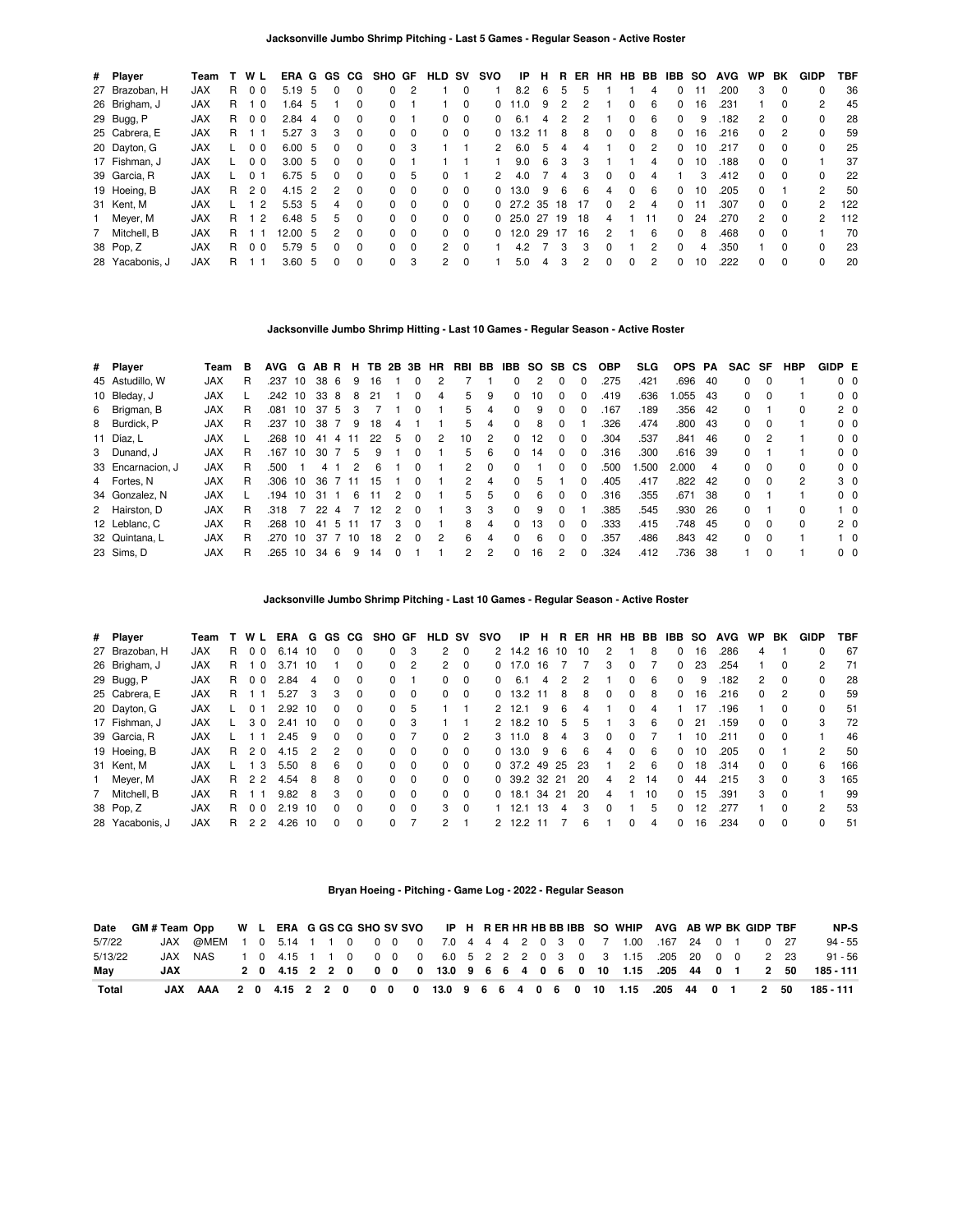### **Bryan Hoeing - Pitching - Stat Splits - 2022 - Regular Season**

| Split                     | Team       |                |        |               |              | W L ERA G GS CG SHO SV |          |              |  |   |               |              |   | IP H R ER HR HB BB IBB SO |    | WHIP AVG AB WP |      |     |              | BK       | GIDP          | TBF | NP-S        |
|---------------------------|------------|----------------|--------|---------------|--------------|------------------------|----------|--------------|--|---|---------------|--------------|---|---------------------------|----|----------------|------|-----|--------------|----------|---------------|-----|-------------|
| Home Games                | <b>JAX</b> | 1 <sub>0</sub> | 3.00   |               |              |                        | 0        | 6.052        |  | 2 | 2             |              |   |                           | 3  | .33            | .250 | 20  |              | $\Omega$ | 2             | 23  | $91 - 56$   |
| Away Games                | <b>JAX</b> | 10             | 5.14   |               | <sup>0</sup> | $\Omega$               | $\Omega$ | 7.0 4 4      |  | 4 | 2             | 0            | 3 | <sup>0</sup>              |    | .00            | .167 | -24 | $\Omega$     |          | 0             | 27  | $94 - 55$   |
| <b>Night Games</b>        | <b>JAX</b> | 20             | 4.15 2 | $\mathcal{P}$ | $\Omega$     | <sup>0</sup>           |          | $0$ 13.0 9 6 |  | 6 | 4             | 0            | 6 | $\Omega$                  | 10 | .15            | .205 | -44 | $\Omega$     |          | 2             | 50  | $185 - 111$ |
| On Grass                  | <b>JAX</b> | 20             | 4.15 2 | $\mathcal{P}$ | $\Omega$     | $\Omega$               |          | 0 13.0 9 6   |  | 6 | 4             | $\Omega$     | 6 | $\Omega$                  | 10 | .15            | .205 | 44  | $\Omega$     |          | 2             | 50  | $185 - 111$ |
| May                       | <b>JAX</b> | 20             | 4.15 2 | $\mathcal{P}$ | $\Omega$     | $\Omega$               |          | 0 13.0 96    |  | 6 | 4             | 0            | 6 | $\Omega$                  | 10 | .15            | .205 | -44 | $\Omega$     |          | 2             | 50  | 185 - 111   |
| On Fridays                | <b>JAX</b> | 10             | 3.00   |               | $\Omega$     | <sup>0</sup>           | $\Omega$ | 6.052        |  | 2 | $\mathcal{P}$ | 0            | 3 | $\Omega$                  | 3  | .33            | .250 | 20  | <sup>0</sup> | $\Omega$ | $\mathcal{P}$ | 23  | $91 - 56$   |
| On Saturdays              | <b>JAX</b> | 10             | 5.14   |               | $\Omega$     | <sup>0</sup>           | $\Omega$ | 7.0 4 4      |  | 4 | 2             | <sup>0</sup> | 3 | $\Omega$                  |    | .00            | .167 | -24 | $\Omega$     |          | <sup>0</sup>  | 27  | $94 - 55$   |
| In games following a win  | <b>JAX</b> | 10             | 5.14   |               | 0            | <sup>0</sup>           | $\Omega$ | 7.0 4 4      |  | 4 | 2             | 0            | 3 | $\Omega$                  |    | .00            | .167 | 24  | $\Omega$     |          | <sup>0</sup>  | 27  | $94 - 55$   |
| In games following a loss | <b>JAX</b> | 10             | 3.00   |               | $\Omega$     | <sup>0</sup>           | $\Omega$ | 6.052        |  | 2 | 2             | 0            | 3 | <sup>0</sup>              | 3  | .33            | .250 | -20 | <sup>0</sup> | $\Omega$ | $\mathcal{P}$ | 23  | $91 - 56$   |
| Starter                   | <b>JAX</b> | 20             | 4 15 2 | 2             | $\Omega$     | <sup>0</sup>           | $\Omega$ | 13.096       |  | 6 | 4             | <sup>0</sup> | 6 | <sup>0</sup>              | 10 | -15            | .205 | 44  | 0            |          | 2             | 50  | 185 - 111   |

# **Bryan Hoeing - Opposing Hitting - Stat Splits - 2022 - Regular Season**

| <b>Split</b>            | Team       | AVG   | G              |                | AB R H                           |                | 2Β          | 3B       | <b>HR</b>      | <b>RBI</b>     | <b>BB</b>               | <b>IBB</b> | <b>SO</b>      |             | SB CS        | <b>OBP</b> | <b>SLG</b> | <b>OPS</b> | <b>HBP</b>  | <b>SAC</b>  | <b>SF</b>   | <b>GIDP</b>    |
|-------------------------|------------|-------|----------------|----------------|----------------------------------|----------------|-------------|----------|----------------|----------------|-------------------------|------------|----------------|-------------|--------------|------------|------------|------------|-------------|-------------|-------------|----------------|
| vs Left                 | <b>JAX</b> | .150  | $\overline{c}$ | 20             |                                  | 3              | $\Omega$    | 0        | $\overline{c}$ | $\overline{4}$ | 3                       | $\Omega$   | 5              |             |              | .261       | .450       | .711       | 0           | $\Omega$    | $\mathbf 0$ | 1              |
| vs Right                | <b>JAX</b> | .250  | $\overline{2}$ | 24             |                                  | 6              | $\mathbf 0$ | $\Omega$ | $\overline{c}$ | $\overline{c}$ | 3                       | $\Omega$   | 5              |             |              | .333       | .500       | .833       | $\Omega$    | $\Omega$    | $\Omega$    | $\overline{1}$ |
| Team is ahead           | <b>JAX</b> | .200  | $\overline{c}$ | 20             |                                  | 4              | $\mathbf 0$ | $\Omega$ | $\overline{c}$ | $\overline{4}$ | 5                       | 0          | 5              |             |              | .360       | .500       | .860       | $\Omega$    | $\Omega$    | $\Omega$    | $\Omega$       |
| Team is behind          | JAX        | .091  | $\mathbf{1}$   | 11             |                                  | $\mathbf{1}$   | $\mathbf 0$ | $\Omega$ | $\mathbf{1}$   | $\mathbf{1}$   | $\Omega$                | $\Omega$   | 4              |             |              | .091       | .364       | .455       | 0           | 0           | $\Omega$    | $\mathbf 0$    |
| Score is tied           | <b>JAX</b> | .308  | $\overline{c}$ | 13             |                                  | 4              | $\mathbf 0$ | 0        | $\mathbf{1}$   | $\mathbf{1}$   | 1                       | 0          | 1              |             |              | .357       | .538       | .895       | 0           | $\Omega$    | $\Omega$    | $\overline{c}$ |
| <b>Batting First</b>    | <b>JAX</b> | .000  | $\overline{2}$ | 6              |                                  | 0              | $\mathbf 0$ | 0        | 0              | $\Omega$       | 0                       | 0          | $\overline{2}$ |             |              | .000       | .000       | .000       | 0           | $\mathbf 0$ | $\Omega$    | $\overline{1}$ |
| <b>Batting Second</b>   | <b>JAX</b> | .000  | $\overline{c}$ | 5              |                                  | 0              | $\mathbf 0$ | 0        | 0              | $\mathbf 0$    | 1                       | 0          | $\mathbf{1}$   |             |              | .167       | .000       | .167       | 0           | $\mathbf 0$ | $\mathbf 0$ | $\Omega$       |
| <b>Batting Third</b>    | <b>JAX</b> | .600  | $\overline{c}$ | 5              |                                  | 3              | $\mathbf 0$ | 0        | $\overline{2}$ | $\overline{2}$ | 1                       | 0          | $\mathbf 0$    |             |              | .667       | 1.800      | 2.467      | 0           | $\mathbf 0$ | $\mathbf 0$ | $\Omega$       |
| <b>Batting Fourth</b>   | <b>JAX</b> | .500  | $\overline{c}$ | 4              |                                  | 2              | $\mathbf 0$ | 0        | $\mathbf{1}$   | $\mathbf{1}$   | $\overline{c}$          | 0          | $\mathbf 0$    |             |              | .667       | 1.250      | 1.917      | 0           | 0           | $\mathbf 0$ | $\mathbf 0$    |
| <b>Batting Fifth</b>    | <b>JAX</b> | .167  | $\overline{c}$ | 6              |                                  | $\mathbf{1}$   | $\Omega$    | 0        | 0              | $\overline{c}$ | $\mathbf 0$             | 0          | $\overline{c}$ |             |              | .167       | .167       | .334       | 0           | 0           | $\Omega$    | $\overline{1}$ |
| <b>Batting Sixth</b>    | <b>JAX</b> | .250  | $\overline{c}$ | 4              |                                  | $\mathbf{1}$   | 0           | 0        | 0              | $\Omega$       | 1                       | $\Omega$   | $\mathbf 0$    |             |              | .400       | .250       | .650       | 0           | $\Omega$    | $\mathbf 0$ | $\mathbf 0$    |
| <b>Batting Seventh</b>  | <b>JAX</b> | .200  | $\overline{c}$ | 5              |                                  | $\mathbf{1}$   | 0           | 0        | $\mathbf{1}$   | $\mathbf{1}$   | 0                       | 0          | 2              |             |              | .200       | .800       | 1.000      | 0           | $\mathbf 0$ | $\mathbf 0$ | $\mathbf 0$    |
| <b>Batting Eighth</b>   | <b>JAX</b> | .000  | $\overline{c}$ | 5              |                                  | 0              | 0           | 0        | 0              | 0              | $\mathbf 0$             | 0          | $\mathbf{1}$   |             |              | .000       | .000       | .000       | 0           | 0           | $\mathbf 0$ | 0              |
| <b>Batting Ninth</b>    | <b>JAX</b> | .250  | $\overline{c}$ | 4              |                                  | 1              | $\mathbf 0$ | 0        | 0              | 0              | 1                       | 0          | $\overline{c}$ |             |              | .400       | .250       | .650       | 0           | 0           | $\mathbf 0$ | $\mathbf 0$    |
| Leading Off             | <b>JAX</b> | .000  | $\overline{c}$ | 11             |                                  | 0              | $\mathbf 0$ | 0        | 0              | 0              | $\overline{c}$          | 0          | 2              |             |              | .154       | .000       | .154       | 0           | 0           | $\mathbf 0$ | 0              |
| <b>First Inning</b>     | <b>JAX</b> | .286  | $\overline{c}$ | $\overline{7}$ | $\mathbf{1}$                     | $\overline{c}$ | $\Omega$    | 0        | 1              | $\mathbf{1}$   | $\mathbf 0$             | 0          | 1              | 0           | $\mathbf{1}$ | .286       | .714       | 1.000      | 0           | 0           | $\mathbf 0$ | $\mathbf 0$    |
| Second Inning           | <b>JAX</b> | .167  | $\overline{c}$ | 6              | 0<br>$\vert$                     |                | $\mathbf 0$ | 0        | 0              | 0              | 1                       | 0          | 1              | $\mathbf 0$ | $\mathbf 0$  | .286       | .167       | .453       | 0           | $\Omega$    | $\Omega$    | $\mathbf{1}$   |
| Third Inning            | <b>JAX</b> | .167  | $\overline{c}$ |                | 6 0<br>$\overline{1}$            |                | $\Omega$    | 0        | 0              | 0              | $\mathbf 0$             | 0          | 1              | $\mathbf 0$ | 0            | .167       | .167       | .334       | $\mathbf 0$ | $\Omega$    | $\Omega$    | $\mathbf{1}$   |
| Fourth Inning           | <b>JAX</b> | .250  | $\overline{c}$ | 8              | $\overline{2}$<br>$\overline{2}$ |                | $\Omega$    | $\Omega$ | $\overline{c}$ | $\overline{c}$ | $\mathbf 0$             | 0          | 3              | $\mathbf 0$ | $\mathbf{0}$ | .250       | 1.000      | 1.250      | 0           | $\Omega$    | $\Omega$    | $\Omega$       |
| Fifth Inning            | <b>JAX</b> | .143  | $\overline{c}$ |                | 7 <sub>1</sub><br>$\overline{1}$ |                | $\mathbf 0$ | 0        | 1              | $\mathbf{1}$   | $\overline{c}$          | 0          | 4              | 0           | $\Omega$     | .333       | .571       | .904       | 0           | 0           | $\mathbf 0$ | $\Omega$       |
| Sixth Inning            | JAX        | .286  | $\overline{c}$ | $\overline{7}$ | 2 <sub>2</sub>                   |                | $\mathbf 0$ | 0        | 0              | $\overline{c}$ | 3                       | 0          | 0              | 0           | 0            | .500       | .286       | .786       | 0           | 0           | $\Omega$    | 0              |
| Seventh Inning          | <b>JAX</b> | .000  | $\mathbf{1}$   | 3              | $\mathbf 0$                      | $\mathbf 0$    | 0           | 0        | 0              | 0              | $\mathbf 0$             | 0          | 0              | $\Omega$    | $\Omega$     | .000       | .000       | .000       | 0           | $\Omega$    | 0           | 0              |
| <b>Bases Empty</b>      | JAX        | .212  | $\overline{c}$ | 33             |                                  | 7              | $\mathbf 0$ | 0        | 4              | $\overline{4}$ | 5                       | 0          | $\overline{7}$ |             |              | .316       | .576       | .892       | 0           | $\mathbf 0$ | 0           | 0              |
| Runner at 1st           | JAX        | .000  | $\overline{c}$ | 7              |                                  | 0              | $\mathbf 0$ | 0        | 0              | 0              | 1                       | 0          | $\overline{c}$ |             |              | .125       | .000       | .125       | 0           | $\mathbf 0$ | 0           | $\overline{c}$ |
| Runner at 2nd           | JAX        | .000  | $\overline{c}$ | 1              |                                  | 0              | 0           | 0        | 0              | $\mathbf 0$    | $\mathbf 0$             | 0          | $\mathbf{1}$   |             |              | .000       | .000       | .000       | 0           | $\mathbf 0$ | $\mathbf 0$ | 0              |
| Runner at 3rd           | <b>JAX</b> | .000  | $\mathbf{1}$   | $\mathbf{1}$   |                                  | 0              | 0           | 0        | 0              | 0              | $\mathbf 0$             | 0          | $\mathbf 0$    |             |              | .000       | .000       | .000       | 0           | $\mathbf 0$ | $\mathbf 0$ | $\mathbf 0$    |
| Runners at 1st & 2nd    | <b>JAX</b> | 1.000 | $\mathbf{1}$   | 1              |                                  | $\mathbf{1}$   | $\mathbf 0$ | 0        | 0              | 0              | 0                       | 0          | 0              |             |              | 1.000      | 1.000      | 2.000      | 0           | 0           | $\mathbf 0$ | $\mathbf 0$    |
| <b>Bases Loaded</b>     | <b>JAX</b> | 1.000 | $\mathbf{1}$   | 1              |                                  | 1              | 0           | 0        | 0              | $\overline{c}$ | 0                       | 0          | 0              |             |              | 1.000      | 1.000      | 2.000      | 0           | $\Omega$    | $\mathbf 0$ | 0              |
| Runners On              | <b>JAX</b> | .182  | $\overline{2}$ | 11             |                                  | 2              | 0           | 0        | 0              | 2              | 1                       | 0          | 3              |             |              | .250       | .182       | .432       | 0           | $\mathbf 0$ | $\mathbf 0$ | $\overline{c}$ |
| <b>Scoring Position</b> | <b>JAX</b> | .500  | $\overline{c}$ | 4              |                                  | 2              | 0           | 0        | 0              | 2              | 0                       | 0          | 1              |             |              | .500       | .500       | 1.000      | 0           | 0           | $\mathbf 0$ | 0              |
| No Outs                 | <b>JAX</b> | .000  | $\overline{c}$ | 13             |                                  | 0              | 0           | 0        | 0              | 0              | $\overline{c}$          | 0          | 3              |             |              | .133       | .000       | .133       | 0           | 0           | 0           | $\mathbf{1}$   |
| One Out                 | <b>JAX</b> | .313  | $\overline{c}$ | 16             |                                  | 5              | 0           | 0        | 2              | 4              | $\overline{c}$          | 0          | 2              |             |              | .389       | .688       | 1.077      | 0           | $\Omega$    | 0           | $\mathbf{1}$   |
| Two Outs                | <b>JAX</b> | .267  | $\overline{c}$ | 15             |                                  | 4              | 0           | 0        | $\overline{c}$ | 2              | $\overline{c}$          | 0          | 5              |             |              | .353       | .667       | 1.020      | 0           | 0           | $\mathbf 0$ | $\mathbf 0$    |
| Ahead in Count          | JAX        | .077  | $\overline{c}$ | 13             |                                  | 1              | 0           | 0        | 0              | $\mathbf 0$    | $\mathbf 0$             | 0          | 6              |             |              | .077       | .077       | .154       | 0           | $\Omega$    | 0           | 0              |
| <b>Behind in Count</b>  | <b>JAX</b> | .286  | $\overline{c}$ | 14             |                                  | 4              | 0           | 0        | 3              | 3              | 6                       | 0          | 1              |             |              | .500       | .929       | 1.429      | 0           | 0           | 0           | $\mathbf{1}$   |
| 0-0 Count               | JAX        | .429  | $\overline{c}$ | 7              |                                  | 3              | $\mathbf 0$ | 0        | $\mathbf{1}$   | 3              | 0                       | 0          | 0              |             |              | .429       | .857       | 1.286      | 0           | $\Omega$    | 0           | $\mathbf 0$    |
| 0-1 Count               | <b>JAX</b> | .250  | $\overline{c}$ | 4              |                                  | 1              | 0           | 0        | 0              | 0              | 0                       | 0          | 0              |             |              | .250       | .250       | .500       | 0           | 0           | 0           | 0              |
| 0-2 Count               | JAX        | .000  | $\overline{c}$ | 4              |                                  | 0              | 0           | 0        | 0              | 0              | 0                       | 0          | 4              |             |              | .000       | .000       | .000       | 0           | 0           | 0           | 0              |
| 1-0 Count               | <b>JAX</b> | .333  | $\overline{1}$ | 3              |                                  | 1              | $\mathbf 0$ | 0        | 1              | 1              | 0                       | 0          | 0              |             |              | .333       | 1.333      | 1.666      | 0           | 0           | 0           | 0              |
| 1-1 Count               | JAX        | .000  | $\overline{c}$ | 4              |                                  | 0              | $\mathbf 0$ | 0        | 0              | 0              | 0                       | 0          | 0              |             |              | .000       | .000       | .000       | 0           | 0           | 0           | $\mathbf{1}$   |
| 1-2 Count               | JAX        | .000  | $\overline{c}$ | 5              |                                  | 0              | 0           | 0        | 0              | 0              | 0                       | 0          | 2              |             |              | .000       | .000       | .000       | 0           | $\mathbf 0$ | 0           | 0              |
| 2-0 Count               | <b>JAX</b> | .000  | $\mathbf{1}$   | 1              |                                  | 0              | 0           | 0        | 0              | $\mathbf 0$    | 0                       | 0          | 0              |             |              | .000       | .000       | .000       | 0           | $\mathbf 0$ | 0           | $\mathbf 0$    |
| 2-1 Count               | <b>JAX</b> | .286  | $\overline{c}$ | 7              |                                  | 2              | 0           | 0        | 1              | 1              | 0                       | 0          | 0              |             |              | .286       | .714       | 1.000      | 0           | $\mathbf 0$ | 0           | $\mathbf{1}$   |
| 2-2 Count               | JAX        | .167  | $\overline{c}$ | 6              |                                  | 1              | 0           | 0        | 0              | $\mathbf 0$    | 0                       | 0          | 3              |             |              | .167       | .167       | .334       | 0           | 0           | 0           | 0              |
| 3-0 Count               | <b>JAX</b> | .000  | $\overline{c}$ | 0              |                                  | 0              | 0           | 0        | 0              | 0              | $\overline{\mathbf{c}}$ | 0          | 0              |             |              | 1.000      | .000       | 1.000      | 0           | 0           | $\mathbf 0$ | 0              |
| 3-1 Count               | <b>JAX</b> | .000  | $\overline{c}$ | 0              |                                  | 0              | 0           | 0        | 0              | 0              | 2                       | 0          | 0              |             |              | 1.000      | .000       | 1.000      | 0           | 0           | 0           | 0              |
| 3-2 Count               | JAX        | .333  | $\overline{c}$ | 3              |                                  | 1              | 0           | 0        | 1              | $\mathbf{1}$   | 2                       | 0          | 1              |             |              | .600       | 1.333      | 1.933      | 0           | 0           | $\mathbf 0$ | 0              |
| Pitcher                 | <b>JAX</b> | .205  | $\overline{2}$ | 44             |                                  | 9              | $\Omega$    | 0        | 4              | 6              | 6                       | 0          | 10             |             |              | .300       | .477       | .777       | $\Omega$    | $\Omega$    | $\Omega$    | $\overline{c}$ |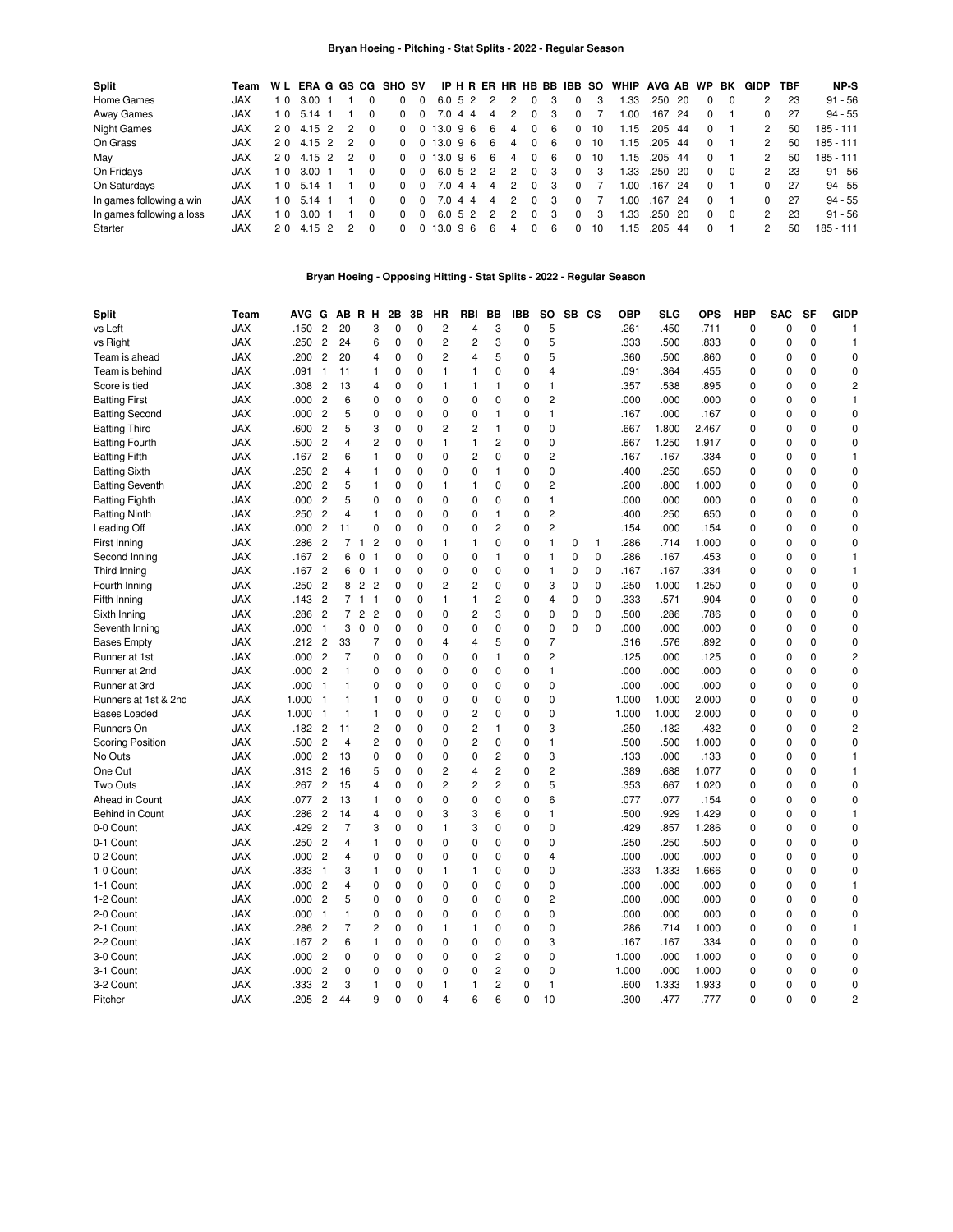| # Player             | Team B     |   | <b>AVG</b> | G   | AВ   | R   | н   | ΤВ  | 2B | 3В | HR             | RBI | <b>BBIBB</b> |          | SO. | SB.          | <b>CS</b>    | <b>OBP</b> | <b>SLG</b> | <b>OPS</b> |      |              |          | <b>PA SAC SF HBP GIDP</b> |              | Е        |
|----------------------|------------|---|------------|-----|------|-----|-----|-----|----|----|----------------|-----|--------------|----------|-----|--------------|--------------|------------|------------|------------|------|--------------|----------|---------------------------|--------------|----------|
| 21 Aranda, J         | <b>DUR</b> |   | .333       | 35  | 138  | 24  | 46  | 69  | 9  |    | 4              | 24  | 15           | $\Omega$ | 32  |              | 0            | .401       | .500       | .901       | 157  | 0            |          |                           |              | 6        |
| 22 Boldt, R          | <b>DUR</b> |   | .248       | 28  | 113  | 17  | 28  | 45  | 6  |    | 3              | 15  | 6            | 0        | 36  | 4            |              | .292       | .398       | .690       | 120  | <sup>0</sup> | $\Omega$ |                           | 2            |          |
| 13 Cardenas, R       | DUR        | R | 170        | 29  | 106  | 13  | 18  | 30  | 5  |    |                | 11  | 10           | 0        | 38  | 4            | 2            | .239       | .283       | .522       | 117  | 0            |          | 0                         | 2            | 2        |
| 9 Gray, T            | <b>DUR</b> |   | .168       | 29  | 101  | 15  | 17  | 39  |    | 0  |                | 17  | 6            | $\Omega$ | 46  | 2            |              | .241       | .386       | .627       | 112  | 0            |          | 4                         | 2            | 4        |
| 17 Haley, J          | <b>DUR</b> | R | .228       | 27  | 92   | 15  | 21  | 41  | 3  |    | 5              | 11  | 10           | 0        | 34  | 3            | 0            | .317       | .446       | .763       | 104  | 0            | $\Omega$ | 2                         | 3            | 3        |
| 7 Hudson, J          | <b>DUR</b> | R | .136       | 8   | 22   |     | з   |     |    |    |                |     | 0            | 0        | 12  | <sup>0</sup> | ŋ            | 136        | .318       | .454       | 22   | <sup>0</sup> | $\Omega$ | <sup>0</sup>              |              |          |
| 60 Lowe, J           | <b>DUR</b> |   | .244       | 12  | 45   |     |     | 27  | 4  | 0  | 4              | 17  | 5            | 0        | 23  | 2            | 0            | .314       | .600       | .914       | 51   | 0            |          |                           |              | $\Omega$ |
| 3 Mastrobuoni, M DUR |            |   | .300       | 33  | 120  | 16  | 36  | 53  | 9  |    | 2              | 21  | 18           | $\Omega$ | 28  | 5            | 2            | .391       | .442       | .833       | 138  | <sup>0</sup> | $\Omega$ | <sup>0</sup>              | 0            | $\Omega$ |
| 6 Pinto, R           | <b>DUR</b> | R | .263       | 21  | 76   | 9   | 20  | 35  | 6  | 0  | 3              | 9   | 12           | 0        | 25  |              | 0            | .364       | .461       | .825       | 88   | 0            | $\Omega$ | <sup>0</sup>              |              |          |
| 11 Proctor, F        | <b>DUR</b> |   | .235       | -31 | 102  | 9   | 24  | 32  | 2  | 0  | $\overline{2}$ | 13  | 18           | $\Omega$ | 39  |              | 2            | .352       | .314       | .666       | 122  | <sup>0</sup> |          |                           |              | 5        |
| 16 Rodríguez, D      | <b>DUR</b> | R | .293       | 12  | 41   | 6   | 12  | 17  | 2  | O  |                | 5   | 2            | 0        | 12  | <sup>0</sup> | <sup>0</sup> | .326       | .415       | .741       | 43   | <sup>0</sup> | $\Omega$ | <sup>0</sup>              | <sup>0</sup> | $\Omega$ |
| 5 Stevenson, C       | <b>DUR</b> |   | .244       | -27 | 78   | 14  | 19  | 26  |    |    |                | 5.  | 20           | 0        | 21  |              |              | .398       | .333       | .731       | 99   |              | $\Omega$ | 0                         |              | $\Omega$ |
|                      | <b>DUR</b> |   | .246       | 37  | 1230 | 181 | 303 | 504 | 64 | 10 | 39             | 170 | 151          | 0        | 395 | 38           | 16           | .333       | .410       | .743       | 1404 |              | 9        | 13                        | 20           | -32      |
|                      | <b>OPP</b> |   | .262       | 37  | 1245 | 193 | 326 | 576 | 69 | 5. | 57             | 180 | 143          |          | 302 | 42           | 8            | .344       | .463       | .807       | 1422 | 2            | 11       | 19                        | 33           |          |

# **Durham Bulls Pitching - 2022 - Regular Season - Active Roster**

| # Player            | Team       |   | w  |    | <b>ERA</b> | G  |    | <b>GS CG SHO</b> |   | <b>GF HLD</b> |    | <b>SV SVO</b> |              | IP    | н              | R   | ER  |    | HR HB        | <b>BBIBB</b> |              | <b>SO</b> | AVG WP BK GIDP |    |              |              | <b>TBF</b> |
|---------------------|------------|---|----|----|------------|----|----|------------------|---|---------------|----|---------------|--------------|-------|----------------|-----|-----|----|--------------|--------------|--------------|-----------|----------------|----|--------------|--------------|------------|
| 33 Armstrong, S DUR |            | R | 0  |    | 6.00       | З  |    | ი                |   | ი             |    |               | 0            | 3.0   | 3              | 2   | 2   | ი  | O            |              | $\Omega$     | 4         | .250           | n  | 0            | 0            | 12         |
| 24 Bard, L          | <b>DUR</b> | R | 0  |    | 5.19       | 9  |    | O                |   | 3             |    | ŋ             | <sup>0</sup> | 8.2   |                | 5   | 5   | 3  |              |              | 0            | 9         | .219           |    |              | <sup>0</sup> | 35         |
| 23 Blair, S         | <b>DUR</b> | R | 0  |    | 9.69       | 12 | n  | O                |   | 2             |    | 0             | <sup>0</sup> | 13.0  | 19             | 15  | 14  |    | 5            | 9            | O            | 8         | .333           |    | 2            |              | 72         |
| 39 Bowden, B        | ABO        |   | O  |    | .22<br>8   |    |    | n                |   | 2             |    | 0             | 0            | 7.2   | 6              |     |     |    | n            | 6            |              | 11        | .222           | 3  |              | <sup>n</sup> | 34         |
| 39 Bowden, B        | <b>DUR</b> |   | 3  |    | .50        | 5  |    | O                |   | ი             |    | ŋ             |              | 6.0   | 5              |     |     |    | O            | 5            |              | 8         | 227            |    |              | $\Omega$     | 28         |
| 39 Bowden, B        | 2 Teams L  |   | 3  | ი  | 5.27       | 12 |    | O                |   | 2             |    | 0             |              | 13.2  | 11             | 8   |     |    | ŋ            | 11           |              | 19        | 224            | 3  | <sup>0</sup> | 0            | 62         |
| 45 De Horta, A      | <b>DUR</b> | R | 0  |    | .78<br>8   | 10 |    | 0                |   |               |    | ŋ             | <sup>0</sup> | 13.1  | 15             | 13  | 13  | 2  | 2            | 12           |              | 15        | 273            | 2  | <sup>0</sup> | 2            | 69         |
| 32 Erwin, Z         | <b>DUR</b> |   |    | 2  | .12<br>-5. | 11 |    | O                |   |               |    | ŋ             | 0            | 19.1  | 20             | 12  | 11  |    | ŋ            | 10           | $\Omega$     | 14        | 267            | 5  | <sup>0</sup> | 3            | 85         |
| 65 Faucher, C       | <b>DUR</b> | R |    |    | 4.08       | 12 |    | 0                |   | 3             |    | 0             | 0            | 17.2  | 20             | 9   | 8   | 5  | 0            |              |              | 18        | 290            |    |              |              | 76         |
| 66 Fleming, J       | <b>DUR</b> |   |    | n  | .80        |    |    | ი                |   | n             |    | n             | <sup>n</sup> | 5.0   | 3              |     |     |    | n            |              | O            | 5         | 188            | O. | <sup>0</sup> |              | 17         |
| 55 Guerra, J        | <b>DUR</b> | R | 0  | 0  | 2.25       |    |    | O                |   |               |    | n             | $\Omega$     | 4.0   | 3              |     |     |    | n            |              | 0            | 2         | 214            |    |              |              | 16         |
| 50 Herget, K        | <b>DUR</b> | R |    | ი  | 0.00       |    |    | 0                |   | ი             |    | ŋ             | 0            | 5.0   | $\overline{2}$ | 0   |     |    |              |              | 0            | 4         | 133            |    | n            | 2            | 16         |
| 7 Hudson, J         | <b>DUR</b> | R | 0  | 0  | 0.00       |    |    |                  |   | 2             |    | 0             | $\Omega$     | 2.0   | 3              | 3   |     |    | 0            |              | 0            | 0         | .375           |    | <sup>0</sup> |              |            |
| 35 Knight, D        | <b>DUR</b> | R | 0  | O  | 17         | 11 |    | O                |   |               |    | 5             | 5            | 15.1  |                | 3   | 2   | 2  | 0            | 8            |              | 20        | .130           |    | 0            | 0            | 62         |
| 31 McGee, E         | <b>DUR</b> | R | 2  | 3  | 7.12       | 8  |    |                  |   | ი             |    | ი             | 0            | 30.1  | 41             | 24  | 24  | 8  |              | 5            |              | 29        | .311           | 2  | 0            |              | 138        |
| 30 Moats, D         | <b>DUR</b> |   |    |    | 4.50       | 12 |    | O                |   | 3             |    | ŋ             | O            | 14.0  | 17             |     |     |    | O            | 5            |              | 14        | .309           |    | <sup>0</sup> | <sup>0</sup> | 62         |
| 34 Muller, C        | <b>DUR</b> | R | 2  |    | 6.14       | 11 |    | n                |   | 2             |    | n             | з            | 14.2  | 11             | 10  | 10  | 2  |              |              |              | 17        | 208            | 2  | <sup>0</sup> |              | 63         |
| 14 Ogando, C        | <b>DUR</b> | R | 0  | O. | 3.98       | 11 |    | 0                |   | 2             |    | 0             | <sup>n</sup> | 20.1  | 17             | 12  | 9   | 3  | 2            |              |              | 19        | .233           |    |              |              | 83         |
| 58 Peguero, J       | <b>DUR</b> | R | 0  | n  | 3.71       | 13 |    | O                |   | 2             |    | 0             | <sup>0</sup> | 17.0  | 18             | 9   |     | 2  | <sup>0</sup> | 13           | <sup>0</sup> | 18        | .265           | 3  | 2            |              | 82         |
| 29 Romero. T        | <b>DUR</b> | R |    |    | 3.28       | 6  |    |                  |   | ი             |    | 0             | 0            | 24.2  | 22             | 11  | 9   | 6  | 0            |              | <sup>0</sup> | 19        | .229           |    |              | $\Omega$     | 104        |
| 12 Sanders, P       | <b>DUR</b> | R | 0  | ი  | .35        | Δ  |    |                  |   | 0             |    | 0             | <sup>0</sup> | 6.2   | Δ              |     |     |    | ŋ            |              | 0            | 9         | .167           |    | 0            | <sup>0</sup> | 24         |
| 27 Sterner, J       | <b>DUR</b> | R |    |    | 0.16.20    | 4  | O  | O                |   | ი             |    | n             |              | 5.0   | 10             | 9   | 9   |    |              |              | O            |           | .435           | 3  | $\Omega$     |              | 32         |
|                     | <b>DUR</b> |   | 17 | 20 | 4.86       | 37 | 37 | 0                |   | 37            | 16 | 6             | 13           | 320.1 | 326            | 193 | 173 | 57 | 19           | 143          |              | 302       | .262           | 24 | 6            | 33           | 1422       |
|                     | OPP        |   | 20 | 17 | 4.63       | 37 | 37 | 0                | 4 | 37            | 25 | 10            | 13           | 322.1 | 303            | 181 | 166 | 39 | 13           | 151          | 0            | 395       | .246           | 21 |              | 20           | 1404       |

# **Durham Bulls Hitting - 2022 - Regular Season - Active Roster - Vs Left**

| # Player         | Team       | в | AVG  | G  | AB R | н              | ΤВ  | 2В           | 3В       | HR.      | RBI            | <b>BB IBB</b> |              | SO SB CS       | OBP  | <b>SLG</b> | <b>OPS</b> | PA  | SAC SF   |          | HBP          | <b>GIDP</b> |
|------------------|------------|---|------|----|------|----------------|-----|--------------|----------|----------|----------------|---------------|--------------|----------------|------|------------|------------|-----|----------|----------|--------------|-------------|
| 21 Aranda, J     | <b>DUR</b> |   | .282 | 20 | 39   | 11             | 16  | 3            |          | $\Omega$ | 6              | 3             | $\Omega$     | 9              | .333 | .410       | .743       | 42  | 0        |          |              | 3           |
| 22 Boldt, R      | <b>DUR</b> |   | .176 | 18 | 34   | 6              | 10  |              |          |          | 2              | 0             | 0            | 14             | .176 | .294       | .470       | 34  | 0        | 0        |              |             |
| 13 Cardenas, R   | <b>DUR</b> | R | .167 | 18 | 30   | 5              | 10  | 0            |          |          | 4              | 4             | $\Omega$     | 13             | .257 | .333       | .590       | 35  | 0        |          | 0            |             |
| 9 Gray, T        | <b>DUR</b> |   | .097 | 17 | 31   | 3              | 6   |              |          |          | 4              |               |              | 19             | .176 | .194       | .370       | 34  | 0        | 0        | 2            |             |
| 17 Haley, J      | <b>DUR</b> | R | .194 | 20 | 36   |                | 13  | 0            | $\Omega$ | 2        | 3              | 4             | $\Omega$     | 11             | .293 | .361       | .654       | 41  | 0        | $\Omega$ |              | 2           |
| 7 Hudson, J      | <b>DUR</b> | R | .167 | 4  | 6    |                | 4   | 0            | $\Omega$ |          |                | 0             | $\Omega$     | $\overline{2}$ | .167 | .667       | .834       | 6   | 0        | $\Omega$ | $\Omega$     | 0           |
| 60 Lowe, J       | <b>DUR</b> |   | .400 | 5  | 10   | 4              | 9   |              | -0       |          | 4              | 2             | 0            | 5              | .500 | .900       | .400       | 12  | 0        | 0        |              | 0           |
| 3 Mastrobuoni, M | <b>DUR</b> |   | .270 | 21 | 37   | 10             | 17  |              | $\Omega$ | 2        | 6              | 3             | $\Omega$     | 10             | .325 | .459       | .784       | 40  | $\Omega$ | 0        | <sup>0</sup> | $\Omega$    |
| 6 Pinto, R       | <b>DUR</b> | R | .615 | 8  | 13   | 8              | 10  |              | $\Omega$ | 0        | 2              | 3             | <sup>0</sup> | $\overline{2}$ | .688 | .769       | .457       | 16  | 0        | 0        |              | 0           |
| 11 Proctor, F    | <b>DUR</b> |   | .143 | 21 | 35   | 5              | 8   | $\Omega$     | $\Omega$ |          | 4              | 5             | $\Omega$     | 18             | .250 | .229       | .479       | 40  | $\Omega$ | $\Omega$ | 0            | 0           |
| 16 Rodríguez, D  | <b>DUR</b> | R | .176 | 8  | 17   | 3              | 3   | <sup>0</sup> | $\Omega$ | 0        | 0              | 0             | $\Omega$     | 6              | .176 | .176       | .352       | 17  | 0        | $\Omega$ | $\Omega$     | 0           |
| 5 Stevenson, C   | <b>DUR</b> |   | .087 | 16 | 23   | $\overline{2}$ | 2   | $\Omega$     | $\Omega$ | 0        | $\overline{2}$ | 3             | $\Omega$     | 10             | .192 | .087       | .279       | 27  |          | 0        |              | 0           |
|                  | <b>DUR</b> |   | .218 | 29 | 377  | 82             | 144 | 15           | 4        | 13       | 43             | 38            | 0            | 132            | .295 | .382       | .677       | 421 |          |          | 4            | 8           |
|                  | <b>OPP</b> |   | .237 | 37 | 518  | 123            | 213 | 29           | 2        | 19       | 69             | 58            | 0            | 139            | .317 | .411       | .728       |     |          | 4        | 4            | 13          |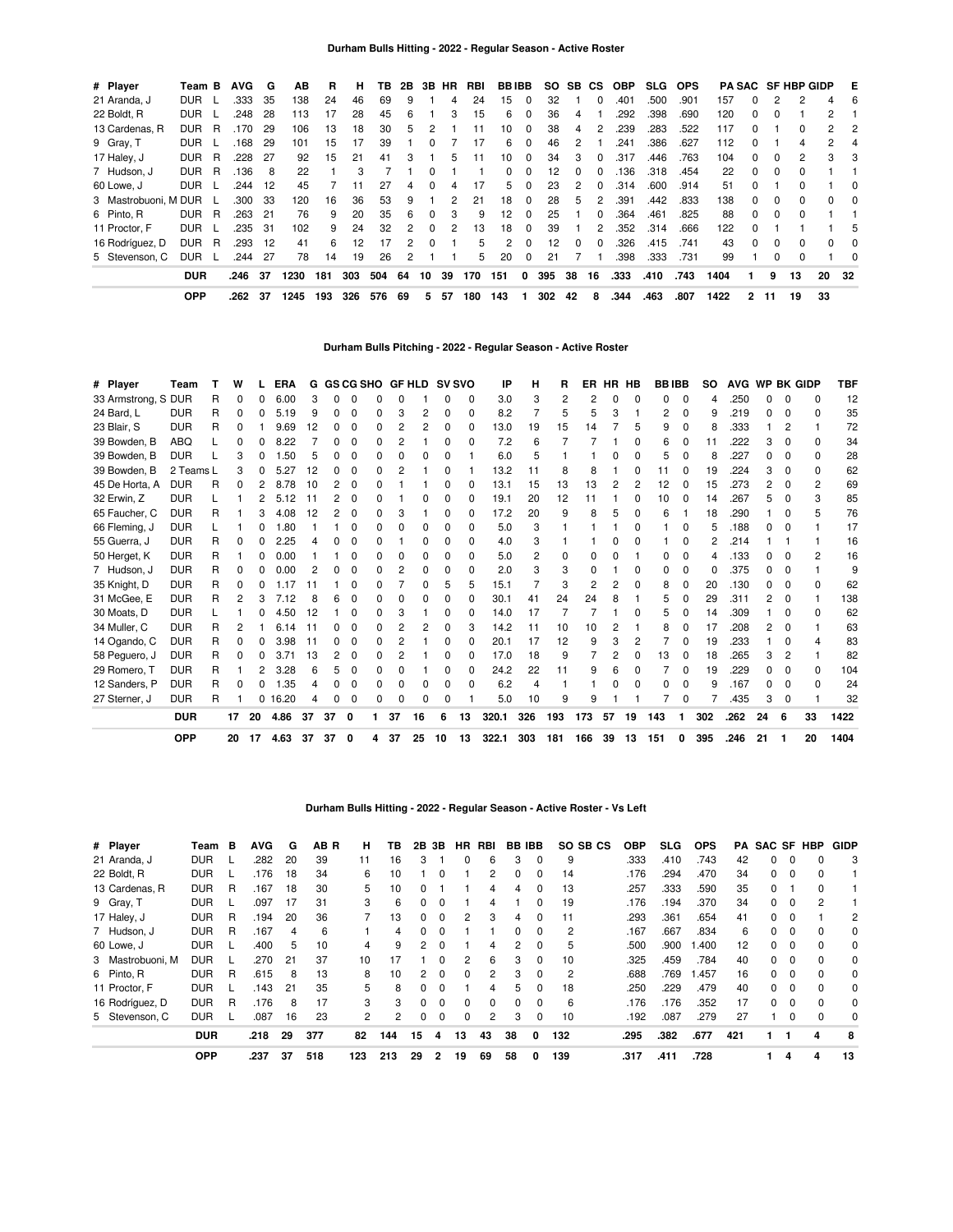### **Durham Bulls Opposing Hitting - 2022 - Regular Season - Active Roster - Vs Left**

| # Player        | Team       |   | <b>AVG</b> | AB R | н   | ΤВ  | 2Β | 3В | HR | <b>RBI</b> |    | <b>BB IBB</b> |              | SO SB CS | <b>OBP</b> | <b>SLG</b> | <b>OPS</b> | PA  | <b>SAC</b> |   | SF HBP | <b>GIDP</b>  |
|-----------------|------------|---|------------|------|-----|-----|----|----|----|------------|----|---------------|--------------|----------|------------|------------|------------|-----|------------|---|--------|--------------|
| 33 Armstrong, S | <b>DUR</b> | R | .286       |      | 2   | 3   |    | ი  |    |            | 0  | $\Omega$      | 2            |          | .286       | .429       | .715       |     | n          | ŋ |        | <sup>0</sup> |
| 24 Bard, L      | <b>DUR</b> | R | .111       | 18   |     | 5   |    |    |    | 3          | n  | <sup>0</sup>  | 6            |          | .111       | .278       | .389       | 18  |            |   |        |              |
| 23 Blair, S     | <b>DUR</b> | R | .273       | 22   | 6   | 13  |    |    |    |            | 4  | <sup>0</sup>  | 3            |          | .429       | .591       | 1.020      | 28  | O.         |   |        |              |
| 39 Bowden, B    | ABQ        |   | .300       | 10   | 3   | 4   |    |    |    |            |    |               |              |          | .417       | .400       | .817       | 12  | O.         |   |        |              |
| 39 Bowden, B    | <b>DUR</b> |   | .167       | 12   | 2   | 3   |    | ი  |    |            |    |               |              |          | .214       | .250       | .464       | 14  | 0          |   |        | n            |
| 39 Bowden, B    | 2 Teams    |   | .227       | 22   | 5   |     |    |    |    | 2          | 3  |               | 8            |          | .308       | .318       | .626       | 26  | n          |   |        |              |
| 45 De Horta, A  | <b>DUR</b> | R | .316       | 19   | 6   | 12  |    |    |    |            | 4  | 0             |              |          | .458       | .632       | 1.090      | 24  | 0          |   |        |              |
| 32 Erwin, Z     | <b>DUR</b> |   | .138       | 29   |     |     |    |    |    | 6          | 4  | U             | 10           |          | .242       | .241       | .483       | 33  |            |   |        |              |
| 65 Faucher, C   | <b>DUR</b> | R | .276       | 29   | 8   | 17  |    | ŋ  | 2  | 3          | 2  | $\Omega$      | 10           |          | .323       | .586       | .909       | 31  | n.         |   |        |              |
| 66 Fleming, J   | <b>DUR</b> |   | .333       | 3    |     |     |    |    |    | n          |    | <sup>0</sup>  |              |          | .500       | .333       | .833       |     |            |   |        |              |
| 55 Guerra, J    | <b>DUR</b> | R | .000       | 5    |     | 0   |    | 0  | n. | 0          |    | <sup>0</sup>  | 0            |          | .167       | .000       | .167       | 6   | O.         |   |        | <sup>0</sup> |
| 50 Herget, K    | <b>DUR</b> | R | .000       |      |     | ŋ   |    |    |    | 0          | n  | U             |              |          | .000       | .000       | .000       |     | n          |   |        |              |
| 7 Hudson, J     | <b>DUR</b> | R | .400       | 5    |     | 5   |    | ŋ  |    | 2          | 0  | <sup>0</sup>  | <sup>0</sup> |          | .400       | 000.1      | 1.400      | 5   | n          |   |        | <sup>0</sup> |
| 35 Knight, D    | <b>DUR</b> | R | .115       | 26   | 3   | 5   |    |    |    | ŋ          | 4  | <sup>0</sup>  | 11           |          | .233       | .192       | .425       | 30  | O.         |   |        | n            |
| 31 McGee, E     | <b>DUR</b> | R | .292       | 65   | 19  | 36  |    |    |    | 12         |    | n             | 14           |          | .303       | .554       | .857       | 66  | O.         |   |        |              |
| 30 Moats, D     | <b>DUR</b> |   | .318       | 22   |     | 11  |    |    |    |            | 2  |               | 6            |          | .360       | .500       | .860       | 25  | n          |   |        |              |
| 34 Muller, C    | <b>DUR</b> | R | .222       | 18   |     |     |    |    |    | 3          | 5  | <sup>0</sup>  | 5            |          | .391       | .389       | .780       | 23  | O.         |   |        |              |
| 14 Ogando, C    | <b>DUR</b> | R | .194       | 31   | 6   | 8   |    |    |    | 2          | 3  | n             | 10           |          | .265       | .258       | .523       | 34  | O.         |   |        | O            |
| 58 Peguero, J   | <b>DUR</b> | R | .222       | 27   | 6   | 9   |    | o  |    | 3          |    | 0             | 8            |          | .382       | .333       | .715       | 34  | 0          |   |        |              |
| 29 Romero, T    | <b>DUR</b> | R | .316       | 38   | 12  | 21  |    |    | 2  | 3          | 2  |               | 9            |          | .350       | .553       | .903       | 40  | 0          |   |        | O            |
| 12 Sanders, P   | <b>DUR</b> | R | .111       | 9    |     |     |    |    |    | ŋ          |    |               | 3            |          | .111       | .111       | .222       | 9   |            |   |        |              |
| 27 Sterner, J   | <b>DUR</b> | R | .143       |      |     | 2   |    |    |    | 2          |    |               | 3            |          | .333       | .286       | .619       | 9   | 0          |   |        |              |
|                 | <b>DUR</b> |   | .237       | 518  | 123 | 213 | 29 |    | 19 | 69         | 58 |               | 139          |          | .317       | .411       | .728       | 585 |            | 4 | 4      | 13           |

**Durham Bulls Hitting - 2022 - Regular Season - Active Roster - Vs Right**

| # Player         | Team       | в | <b>AVG</b> | G   | AB R | н   | ΤВ  | 2Β     | 3Β       | HR | RBI | BB           | IBB          | SO SB CS | OBP  | SLG. | <b>OPS</b> | PA  | <b>SAC SF</b> |          | HBP      | GIDP     |
|------------------|------------|---|------------|-----|------|-----|-----|--------|----------|----|-----|--------------|--------------|----------|------|------|------------|-----|---------------|----------|----------|----------|
| 21 Aranda, J     | <b>DUR</b> |   | .354       | 34  | 99   | 35  | 53  | 6      | $\Omega$ | 4  | 18  | 12           | 0            | 23       | .426 | .535 | .961       | 115 | 0             |          |          |          |
| 22 Boldt, R      | <b>DUR</b> |   | .278       | 28  | 79   | 22  | 35  | 5      |          | 2  | 13  | 6            | 0            | 22       | .337 | .443 | .780       | 86  | 0             | $\Omega$ |          |          |
| 13 Cardenas, R   | <b>DUR</b> | R | .171       | 29  | 76   | 13  | 20  | 5.     |          |    |     | 6            | 0            | 25       | .232 | .263 | .495       | 82  | 0             | $\Omega$ | 0        |          |
| 9 Gray, T        | <b>DUR</b> |   | .200       | 27  | 70   | 14  | 33  |        | $\Omega$ | 6  | 13  | 5            | 0            | 27       | .269 | .471 | .740       | 78  | 0             |          | 2        |          |
| 17 Haley, J      | <b>DUR</b> | R | 250        | 24  | 56   | 14  | 28  | 3      |          | 3  | 8   | 6            | 0            | 23       | .333 | .500 | .833       | 63  | 0             | $\Omega$ |          |          |
| 7 Hudson, J      | <b>DUR</b> | R | .125       | 6   | 16   | 2   | 3   |        | $\Omega$ | 0  | 0   | 0            | 0            | 10       | .125 | .188 | .313       | 16  | 0             | $\Omega$ | 0        |          |
| 60 Lowe, J       | <b>DUR</b> |   | .200       | 11  | 35   | 7   | 18  | 2      | $\Omega$ | 3  | 13  | 3            | 0            | 18       | .256 | .514 | .770       | 39  | 0             |          | 0        |          |
| 3 Mastrobuoni, M | <b>DUR</b> |   | .313       | 32  | 83   | 26  | 36  | 8      |          | 0  | 15  | 15           | 0            | 18       | .418 | .434 | .852       | 98  | 0             | $\Omega$ | 0        | 0        |
| 6 Pinto, R       | <b>DUR</b> | R | .190       | 21  | 63   | 12  | 25  | 4      | $\Omega$ | 3  |     | 9            | <sup>0</sup> | 23       | .292 | .397 | .689       | 72  | 0             | $\Omega$ | $\Omega$ |          |
| 11 Proctor, F    | <b>DUR</b> |   | .284       | -31 | 67   | 19  | 24  | 2      | $\Omega$ |    | 9   | 13           | 0            | 21       | .402 | .358 | .760       | 82  | 0             |          |          |          |
| 16 Rodríguez, D  | <b>DUR</b> | R | 375        | 11  | 24   | 9   | 14  | $^{2}$ | $\Omega$ |    | 5   | $\mathbf{2}$ | 0            | 6        | .423 | .583 | .006       | 26  | 0             | $\Omega$ | 0        | $\Omega$ |
| 5 Stevenson, C   | <b>DUR</b> |   | .309       | 26  | 55   | 17  | 24  | 2      |          |    | 3   | 17           | 0            | 11       | .472 | .436 | .908       | 72  | 0             | 0        | 0        |          |
|                  | <b>DUR</b> |   | .259       | 37  | 853  | 221 | 360 | 49     | 6        | 26 | 127 | 113          | 0            | 263      | .349 | .422 | .771       | 983 | 0             | 8        | 9        | 12       |
|                  | <b>OPP</b> |   | .279       | 37  | 727  | 203 | 363 | 40     | 3        | 38 | 111 | 85           |              | 163      | .363 | .499 | .862       |     |               |          | 15       | 20       |

#### **Durham Bulls Opposing Hitting - 2022 - Regular Season - Active Roster - Vs Right**

| # Player        | Team       |   | AVG  | AB R | н   | ΤВ  | 2Β | 3В | <b>HR</b>    | RBI | BB. | <b>IBB</b>  | SO. | SB CS | OBP  | <b>SLG</b> | <b>OPS</b> | РA  | <b>SAC</b> | <b>SF</b> | HBP | <b>GIDP</b> |
|-----------------|------------|---|------|------|-----|-----|----|----|--------------|-----|-----|-------------|-----|-------|------|------------|------------|-----|------------|-----------|-----|-------------|
| 33 Armstrong, S | <b>DUR</b> | R | .200 | 5    |     | 2   |    | 0  | $\Omega$     |     | 0   | $\mathbf 0$ | 2   |       | .200 | .400       | .600       | 5   | 0          | O         |     |             |
| 24 Bard, L      | <b>DUR</b> | R | .357 | 14   | 5   | 11  |    |    | 2            |     | 2   | 0           | 3   |       | .471 | .786       | .257       | 17  | 0          |           |     |             |
| 23 Blair, S     | <b>DUR</b> | R | .371 | 35   | 13  | 29  |    |    | 5            |     | 5   | 0           | 5   |       | .477 | .829       | 1.306      | 44  | 0          |           |     |             |
| 39 Bowden, B    | ABQ        |   | .176 | 17   | 3   | 9   |    |    |              |     |     | 0           |     |       | .318 | .529       | .847       | 22  |            |           |     |             |
| 39 Bowden, B    | <b>DUR</b> |   | .300 | 10   | 3   | 3   |    |    | $\Omega$     | 2   |     | $\Omega$    | 4   |       | .500 | .300       | .800       | 14  | O.         |           |     | O           |
| 39 Bowden, B    | 2 Teams    |   | .222 | 27   | 6   | 12  |    |    |              | 5   | 8   | 0           | 11  |       | .389 | .444       | .833       | 36  | o          |           |     |             |
| 45 De Horta, A  | <b>DUR</b> | R | .250 | 36   | 9   | 14  |    | 0  |              |     | 8   | 0           | 8   |       | .400 | .389       | .789       | 45  | 0          |           |     |             |
| 32 Erwin, Z     | <b>DUR</b> |   | .348 | 46   | 16  | 23  |    | O  | <sup>0</sup> | 8   | 6   | O           |     |       | .423 | .500       | .923       | 52  | o          |           |     |             |
| 65 Faucher, C   | <b>DUR</b> | R | .300 | 40   | 12  | 23  |    |    |              | հ   |     |             |     |       | .364 | .575       | .939       | 45  | o          |           |     |             |
| 66 Fleming, J   | <b>DUR</b> |   | .154 | 13   | 2   | 5   |    |    |              |     |     | 0           |     |       | .154 | .385       | .539       | 13  | o          |           |     |             |
| 55 Guerra, J    | <b>DUR</b> | R | .333 | 9    |     |     |    |    | 0            |     |     | 0           |     |       | .333 | .444       | .777       | 10  | 0          |           |     |             |
| 50 Herget, K    | <b>DUR</b> | R | .250 | 8    |     | 2   |    | ŋ  | 0            | 0   | 0   | 0           |     |       | .333 | .250       | .583       | 9   | 0          | O         |     |             |
| 7 Hudson, J     | <b>DUR</b> | R | .333 | 3    |     | 2   |    |    | 0            |     |     | 0           | 0   |       | .250 | .667       | .917       |     |            |           |     |             |
| 35 Knight, D    | <b>DUR</b> | R | .143 | 28   |     | 11  |    |    | 2            | 2   |     | $\Omega$    | 9   |       | .250 | .393       | .643       | 32  | 0          |           |     |             |
| 31 McGee, E     | <b>DUR</b> | R | .328 | 67   | 22  | 37  | 3  |    | Δ            | 9   |     | O           | 15  |       | .375 | .552       | .927       | 72  | o          |           |     |             |
| 30 Moats, D     | <b>DUR</b> |   | .303 | 33   | 10  | 12  |    | 0  | 0            | 4   | 3   | 0           | 8   |       | .351 | .364       | .715       | 37  | 0          |           |     |             |
| 34 Muller, C    | <b>DUR</b> | R | .200 | 35   |     | 15  |    |    | 2            | 9   | 3   | O           | 12  |       | .275 | .429       | .704       | 40  |            |           |     |             |
| 14 Ogando, C    | <b>DUR</b> | R | .262 | 42   | 11  | 21  |    |    | 3            | 9   | 4   | 0           | 9   |       | .347 | .500       | .847       | 49  | 0          |           |     |             |
| 58 Peguero, J   | <b>DUR</b> | R | .293 | 41   | 12  | 17  | n  |    |              | հ   | 6   | 0           | 10  |       | .375 | .415       | .790       | 48  | U          |           |     |             |
| 29 Romero, T    | <b>DUR</b> | R | .172 | 58   | 10  | 23  |    |    |              |     | 5   | 0           | 10  |       | .238 | .397       | .635       | 64  |            |           |     |             |
| 12 Sanders, P   | <b>DUR</b> | R | .200 | 15   | 3   | 4   |    |    | O            |     |     | 0           | 6   |       | .200 | .267       | .467       | 15  | 0          |           |     |             |
| 27 Sterner, J   | <b>DUR</b> | R | .563 | 16   | 9   | 15  | 3  | 0  |              |     | 6   | 0           | 4   |       | .652 | .938       | 1.590      | 23  | 0          |           |     |             |
|                 | <b>DUR</b> |   | .279 | 727  | 203 | 363 | 40 | з  | 38           | 111 | 85  |             | 163 |       | .363 | .499       | .862       | 837 |            | 7         | 15  | 20          |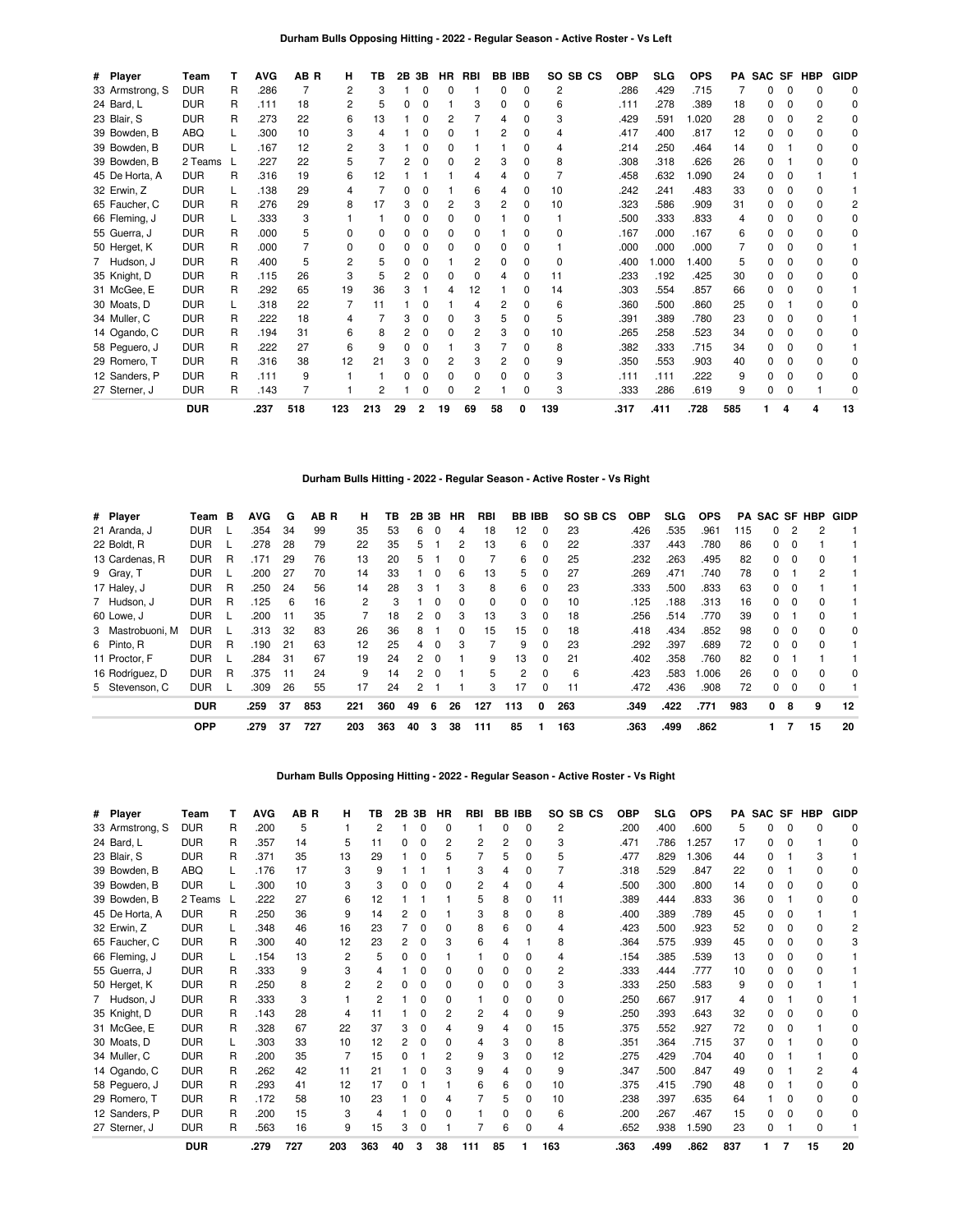| # Player         | Team       | в        | <b>AVG</b> | G | AB  | R              | н  | ΤВ  | 2В | 3В       | HR.      | RBI | BB IBB       |              | SO SB CS     |          |              | <b>OBP</b> | <b>SLG</b> | <b>OPS</b> | PA  |              |          | <b>SAC SF HBP</b> | <b>GIDP</b> |
|------------------|------------|----------|------------|---|-----|----------------|----|-----|----|----------|----------|-----|--------------|--------------|--------------|----------|--------------|------------|------------|------------|-----|--------------|----------|-------------------|-------------|
| 21 Aranda, J     | <b>DUR</b> |          | .087       | 6 | 23  |                | 2  | 3   |    |          |          |     | 3            |              | 8            | $\Omega$ | $\Omega$     | .192       | .130       | .322       | 26  | <sup>0</sup> |          |                   |             |
| 22 Boldt, R      | <b>DUR</b> |          | .304       | 6 | 23  | 5              |    | 9   | 0  |          | 0        | 3   | 2            | $\Omega$     | 8            |          | $\Omega$     | .360       | .391       | .751       | 25  | $\Omega$     | 0        |                   | 2           |
| 13 Cardenas, R   | <b>DUR</b> | R        | .278       | 5 | 18  | 4              | 5  | 12  | 0  | 2        |          | 6   |              | <sup>0</sup> | <sup>0</sup> |          | <sup>n</sup> | .300       | .667       | .967       | 20  | $\Omega$     |          | 0                 | 2           |
| 9 Gray, T        | <b>DUR</b> |          | .238       | 6 | 21  | 4              | 5  | 11  | U  |          | 2        | 5   | 2            |              | 8            |          |              | .304       | .524       | .828       | 23  | 0            | 0        |                   | 0           |
| 17 Haley, J      | <b>DUR</b> | R        | .200       | 6 | 20  | 4              | 4  | 5   |    | 0        | 0        | 2   | 2            | 0            | 9            |          | $\Omega$     | .304       | 250        | .554       | 23  | $\Omega$     | $\Omega$ |                   | 2           |
| 7 Hudson, J      | <b>DUR</b> | <b>R</b> | .000       |   | 4   | $\Omega$       | 0  | 0   | 0  | $\Omega$ | 0        | 0   | <sup>0</sup> | $\Omega$     | 3            | $\Omega$ | $\Omega$     | .000       | .000       | .000       | 4   | 0            | 0        | 0                 |             |
| 60 Lowe, J       | <b>DUR</b> |          | .000       |   | 5   | O              | 0  | 0   |    |          | 0        | 0   | 0            |              | 2            |          |              | .000       | .000       | .000       | 5   | <sup>0</sup> | $\Omega$ |                   |             |
| 3 Mastrobuoni, M | DUR        |          | .217       | 6 | 23  |                | 5  |     | 2  | $\Omega$ | 0        | 3   | 2            | $\Omega$     | 6            | $\Omega$ | $\Omega$     | .280       | .304       | .584       | 25  | 0            | $\Omega$ |                   | 0           |
| 6 Pinto, R       | <b>DUR</b> | <b>R</b> | .300       | 6 | 20  | 3              | 6  |     |    |          | 0        |     | 5            |              |              | $\Omega$ | $\Omega$     | .440       | .350       | .790       | 25  | $\Omega$     | $\Omega$ | <sup>0</sup>      | $\Omega$    |
| 11 Proctor, F    | <b>DUR</b> |          | .222       |   | 18  |                | 4  | 4   |    |          | 0        |     | 3            |              |              |          |              | .333       | .222       | .555       | 21  | 0            | $\Omega$ |                   | 0           |
| 16 Rodríguez, D  | <b>DUR</b> | R        | .250       |   | 4   | <sup>0</sup>   |    | 2   |    | $\Omega$ | $\Omega$ | 2   | $\Omega$     | $\Omega$     | $\Omega$     | $\Omega$ | $\Omega$     | .250       | .500       | .750       | 4   | $\Omega$     | $\Omega$ | <sup>0</sup>      | 0           |
| 5 Stevenson, C   | <b>DUR</b> |          | .444       | 4 | 9   | $\overline{c}$ | 4  |     |    |          | 0        |     | 5            | 0            |              | 0        |              | .643       | .778       | .421       | 14  | 0            | $\Omega$ |                   | 0           |
|                  | <b>DUR</b> |          | .234       |   | 222 | 34             | 52 | 87  | 9  | 4        | 6        | 33  | 30           | 0            | 70           | 5        | 2            | .325       | .392       | .717       | 255 | 0            | 2        |                   | 9           |
|                  | <b>OPP</b> |          | .307       |   | 257 | 51             | 79 | 135 | 20 | 0        | 12       | 47  | 31           | 0            | 56           | 8        |              | .385       | .525       | .910       | 297 | 0            | 4        | 4                 | 8           |

# **Durham Bulls Pitching - 2022 - Regular Season - Active Roster - Vs. Jacksonville**

| # Player       | Team       |    | w |              | ERA   |   |              |              | G GS CG SHO GF HLD SV SVO |          |   |          |              | IP   | н  | R            | ER | HR | HB           | BB IBB |              | <b>SO</b> | <b>AVG</b> | <b>WP</b>    | BK       | <b>GIDP</b>  | TBF |
|----------------|------------|----|---|--------------|-------|---|--------------|--------------|---------------------------|----------|---|----------|--------------|------|----|--------------|----|----|--------------|--------|--------------|-----------|------------|--------------|----------|--------------|-----|
| 24 Bard, L     | <b>DUR</b> | R  | 0 |              | 0.00  |   | ŋ            |              |                           |          |   |          | 0            | 1.0  | 2  |              |    |    |              | n      | 0            | 2         | .400       | <sup>0</sup> | $\Omega$ |              | 5   |
| 23 Blair, S    | <b>DUR</b> | R  |   |              | 4.50  |   | 0            |              |                           |          |   | $\Omega$ | 0            | 4.0  |    |              |    |    |              |        | 0            |           | .286       | <sup>0</sup> | 2        |              | 17  |
| 45 De Horta, A | <b>DUR</b> | R. |   |              | 14.73 |   |              |              |                           |          |   | $\Omega$ | 0            | 3.2  | 5  |              |    |    |              |        | 0            |           | .313       |              |          |              | 21  |
| 32 Erwin, Z    | <b>DUR</b> |    |   |              | 10.80 |   |              |              |                           |          |   | O        | 0            | 5.0  | 9  | 6            |    |    |              | 2      | <sup>0</sup> |           | .391       |              |          | 2            | 25  |
| 65 Faucher, C  | <b>DUR</b> |    |   |              | 50. ا |   | O            |              |                           |          |   | 0        |              | 6.0  | 6  | 2            |    |    |              |        | <sup>0</sup> | 6         | .261       |              |          |              | 24  |
| 55 Guerra, J   | <b>DUR</b> | R  |   |              | 0.00  |   | o            |              |                           |          |   | 0        |              | 1.0  |    |              |    |    |              |        | 0            |           | .000       |              |          | <sup>0</sup> | 4   |
| 7 Hudson, J    | <b>DUR</b> | R  | 0 |              | 0.00  |   | 0            | 0            |                           |          |   | 0        |              | 1.0  | 2  | 3            |    |    |              |        | 0            | 0         | .400       | <sup>0</sup> |          | <sup>0</sup> | 6   |
| 31 McGee, E    | <b>DUR</b> | R  | 0 | 0            | 9.00  |   |              |              | <sup>o</sup>              | -0       |   | 0        | 0            | 4.0  | 8  |              |    |    |              |        |              |           | .421       | 0            |          | 0            | 19  |
| 30 Moats, D    | <b>DUR</b> |    | 0 |              | 7.36  | 2 |              | 0            | <sup>n</sup>              |          | 0 | 0        | 0            | 3.2  | 5  | 3            | 3  |    |              |        | 0            | 2         | .333       | 0            | $\Omega$ | 0            | 17  |
| 34 Muller, C   | <b>DUR</b> | R  | 0 |              | 24.00 | 2 | 0            | 0            | 0                         | $\Omega$ |   | 0        |              | 3.0  | 8  | 8            | 8  |    |              | 2      | 0            |           | .500       | 0            | $\Omega$ |              | 18  |
| 14 Ogando, C   | <b>DUR</b> | R. | 0 | $\Omega$     | 6.75  |   | <sup>0</sup> | 0            | <sup>0</sup>              | $\Omega$ | 0 | $\Omega$ | <sup>0</sup> | 2.2  | 3  | 2            |    |    | <sup>0</sup> | 3      | $\Omega$     | 2         | .300       | $\Omega$     | $\Omega$ |              | 13  |
| 58 Peguero, J  | <b>DUR</b> | R. | 0 | $\Omega$     | 2.25  | 3 | <sup>0</sup> | 0            | <sup>0</sup>              |          | 0 | $\Omega$ | 0            | 4.0  |    |              |    | 0  | $\Omega$     | 3      | 0            | 3         | .250       | <sup>0</sup> | $\Omega$ | $\Omega$     | 19  |
| 29 Romero, T   | <b>DUR</b> | R  |   | <sup>n</sup> | 0.00  |   |              | <sup>0</sup> | <sup>o</sup>              | $\Omega$ | 0 | $\Omega$ | 0            | 5.0  | 3  | <sup>0</sup> |    |    |              |        | 0            | 5         | .167       | <sup>n</sup> | $\Omega$ | $\Omega$     | 19  |
| 27 Sterner, J  | <b>DUR</b> | R  |   |              | 15.75 | 3 | 0            | 0            | 0                         | $\Omega$ |   | 0        |              | 4.0  | 8  |              |    |    |              | 6      | 0            |           | .444       | 3            | $\Omega$ |              | 25  |
|                | <b>DUR</b> |    | 3 | 4            | 6.71  | 7 | 7            | 0            | 0                         |          | 2 |          | 3            | 63.0 | 79 | 51           | 47 | 12 | 4            | 31     | 0            | 56        | .307       | 8            | 3        | 8            | 297 |
|                | <b>OPP</b> |    | 4 | 3            | 4.87  |   |              | 0            |                           |          |   | 0        |              | 61.0 | 52 | 34           | 33 | 6  |              | 30     | 0            | 70        | .234       | 3            | 0        | 9            | 255 |

### **Durham Bulls Hitting - 2022 - Regular Season - Active Roster - Home Games**

| # Player         | Team       | в | <b>AVG</b> | G  | ΑВ  | R   | н   | тв  | 2Β            | 3Β       | ΗR       | RBI | BB. | <b>IBB</b>   | SO. | <b>SBCS</b>    |          | OBP  | <b>SLG</b>       | <b>OPS</b> | PА  | SAC SF   |          | HBP      | <b>GIDP</b> |
|------------------|------------|---|------------|----|-----|-----|-----|-----|---------------|----------|----------|-----|-----|--------------|-----|----------------|----------|------|------------------|------------|-----|----------|----------|----------|-------------|
| 21 Aranda, J     | <b>DUR</b> |   | .295       | 16 | 61  | 11  | 18  | 24  | 3             |          |          |     |     | 0            | 18  | $\Omega$       | 0        | .377 | .393             | .770       | 69  | 0        | 0        |          | 2           |
| 22 Boldt, R      | DUR        |   | .295       | 15 | 61  | 9   | 18  | 31  | $\mathcal{P}$ |          | 3        | 9   | 3   | 0            | 20  | 2              | $\Omega$ | .338 | .508             | .846       | 65  | 0        | 0        |          | 2           |
| 13 Cardenas, R   | <b>DUR</b> | R | .128       | 13 | 47  | 4   | 6   | 11  |               |          |          | 4   | 5.  | 0            | 19  | 3              |          | .208 | .234             | .442       | 53  | 0        |          | 0        | 2           |
| 9 Gray, T        | <b>DUR</b> |   | .143       | 15 | 49  |     |     | 16  | 0             | 0        | 3        | 5   | 4   | $\Omega$     | 23  | $\overline{2}$ | $\Omega$ | .222 | .327             | .549       | 54  | 0        | 0        |          |             |
| 17 Haley, J      | <b>DUR</b> | R | .186       | 13 | 43  | 5   | 8   | 15  |               |          | 2        | 4   | 4   | 0            | 17  | $\mathcal{P}$  | $\Omega$ | 271  | .349             | .620       | 48  | 0        | 0        |          |             |
| 7 Hudson, J      | <b>DUR</b> | R | .167       | 3  | 12  |     | 2   | 6   |               |          |          |     | 0   | 0            | 6   | $\Omega$       | $\Omega$ | .167 | .500             | .667       | 12  | 0        | 0        | 0        |             |
| 60 Lowe, J       | <b>DUR</b> |   | 474        | 5  | 19  | 3   | 9   | 19  | 4             | $\Omega$ | 2        | 12  | 2   | $\Omega$     | 6   | $\overline{2}$ | $\Omega$ | .500 | 000 <sub>1</sub> | .500       | 22  | $\Omega$ |          | $\Omega$ | $\Omega$    |
| 3 Mastrobuoni, M | <b>DUR</b> |   | .339       | 16 | 59  | 9   | 20  | 31  | 6             |          |          | 10  | 9   | $\Omega$     | 14  | 3              | $\Omega$ | .426 | .525             | .951       | 68  | 0        | 0        | 0        | 0           |
| 6 Pinto, R       | <b>DUR</b> | R | .289       | 10 | 38  | 3   | 11  | 18  |               | $\Omega$ |          | 4   | 4   | $\Omega$     | 16  | $\Omega$       | $\Omega$ | .357 | .474             | .831       | 42  | 0        | 0        | $\Omega$ |             |
| 11 Proctor, F    | <b>DUR</b> |   | .189       | 16 | 53  | 6   | 10  | 13  | $\Omega$      | $\Omega$ |          | 3   | 6   | $\Omega$     | 24  |                | $\Omega$ | .271 | .245             | .516       | 59  | 0        | $\Omega$ | $\Omega$ |             |
| 16 Rodríguez, D  | <b>DUR</b> | R | .250       |    | 24  |     | 6   |     |               |          | $\Omega$ | 2   |     | <sup>0</sup> | 8   | <sup>0</sup>   | $\Omega$ | .280 | .292             | .572       | 25  | 0        | 0        | 0        | $\Omega$    |
| 5 Stevenson, C   | <b>DUR</b> |   | .350       | 13 | 40  | 6   | 14  | 18  | 2             |          | $\Omega$ | 3   | 8   | $\Omega$     | 10  | $\overline{2}$ |          | .458 | .450             | .908       | 48  | 0        | 0        | 0        |             |
|                  | <b>DUR</b> |   | .257       | 18 | 595 | 81  | 153 | 251 | 28            | 5        | 20       | 77  | 65  | 0            | 201 | 18             | - 6      | .334 | .422             | .756       | 670 | 0        | 4        | 6        | 13          |
|                  | <b>OPP</b> |   | .293       | 18 | 652 | 114 | 191 | 351 | 43            | 0        | 39       | 107 | 70  | 0            | 158 | 18             | 6        | .367 | .538             | .905       |     | 0        |          | 10       | 18          |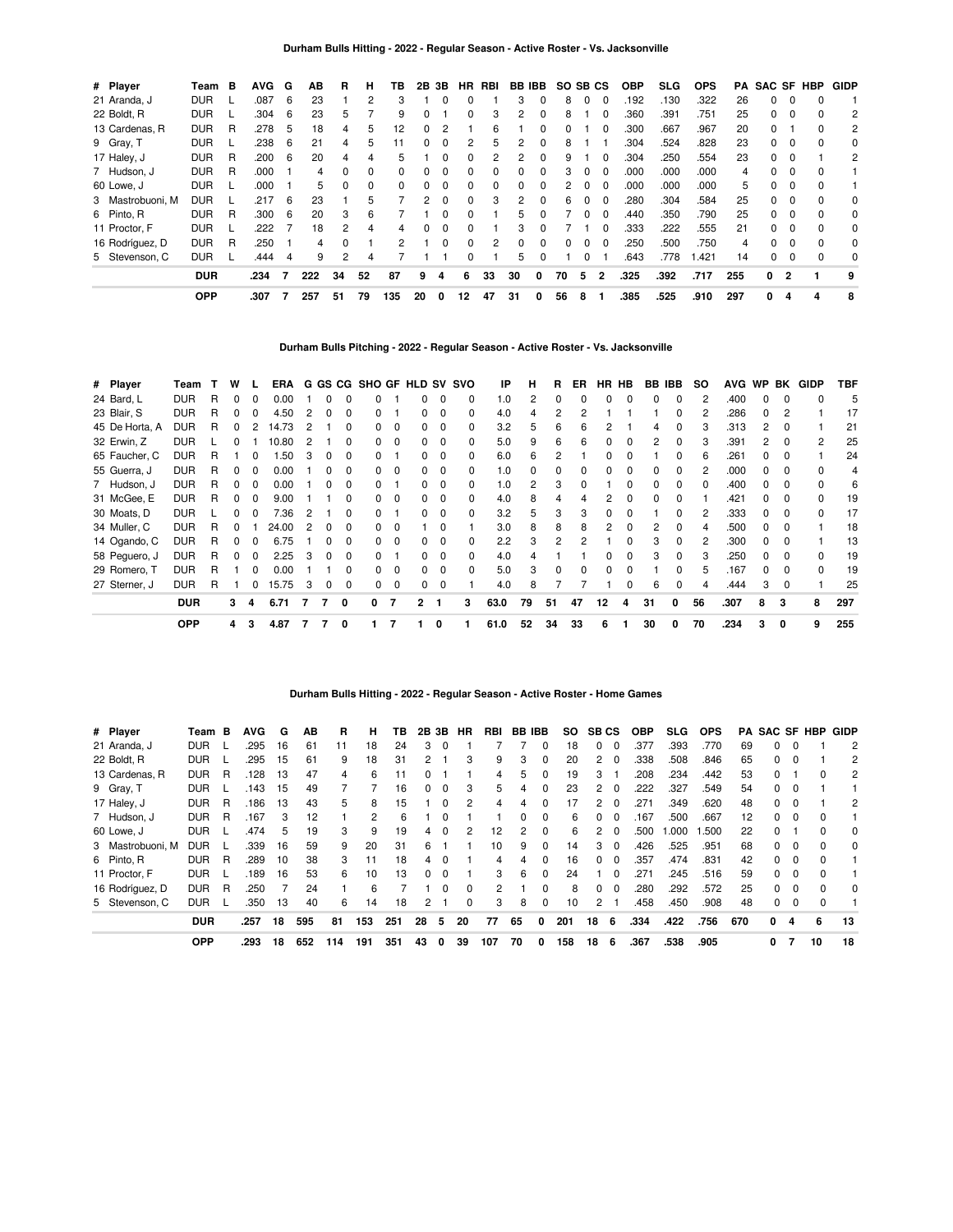| # Player        | Team       |    | W            |    | <b>ERA</b> | G  |    |   | <b>GS CG SHO</b> | <b>GF HLD SV SVO</b> |              |              |              | ΙP    | н              | R   | ER  | <b>HR</b> | HB | <b>BBIBB</b> |              | so  | <b>AVG</b> | <b>WP</b> |              | <b>BK GIDP</b> | <b>TBF</b> |
|-----------------|------------|----|--------------|----|------------|----|----|---|------------------|----------------------|--------------|--------------|--------------|-------|----------------|-----|-----|-----------|----|--------------|--------------|-----|------------|-----------|--------------|----------------|------------|
| 33 Armstrong, S | <b>DUR</b> | R  | $\Omega$     |    | 6.00       |    |    |   |                  |                      |              | O            | 0            | 3.0   | 3              | 2   | 2   | O         |    | ი            | 0            | 4   | .250       | ი         |              |                | 12         |
| 24 Bard, L      | <b>DUR</b> | R. | 0            |    | 3.60       |    |    |   |                  |                      | 0            | $\Omega$     | 0            | 5.0   |                | 2   | 2   |           |    |              | 0            | 6   | .250       | O.        | o            | n              | 20         |
| 23 Blair, S     | <b>DUR</b> | R  | 0            | 0  | 10.80      |    | 0  | C | 0                |                      |              | $\Omega$     | 0            | 6.2   | 8              | 8   |     | 5         |    | 6            | 0            | 2   | .296       | 0         | 2            |                | 38         |
| 39 Bowden, B    | ABQ        |    |              |    | 12.27      |    | o  |   |                  |                      |              | <sup>0</sup> | 0            | 3.2   | 2              | 5   |     |           |    | 5            | 0            | 6   | .167       | 2         |              |                | 18         |
| 39 Bowden, B    | <b>DUR</b> |    |              | n  | 2.25       |    | O  |   | 0                | O                    | <sup>0</sup> | $\Omega$     | 0            | 4.0   |                |     |     | 0         |    | 3            | 0            | 6   | .250       | 0         |              | 0              | 19         |
| 39 Bowden, B    | 2 Teams    |    |              |    | 7.04       |    |    |   | n                |                      |              | $\Omega$     | 0            | 7.2   | 6              | 6   |     |           |    | 8            | <sup>0</sup> | 12  | .214       | 2         | <sup>0</sup> |                | 37         |
| 45 De Horta, A  | <b>DUR</b> | R  | 0            | 2  | 11.57      |    |    |   |                  | n                    | n.           | $\Omega$     | 0            | 7.0   | 10             | 9   | 9   | 2         |    | 9            | <sup>0</sup> |     | .333       | 2         | <sup>0</sup> |                | 40         |
| 32 Erwin, Z     | <b>DUR</b> |    | 0            |    | 6.75       |    |    |   | n                |                      | n.           | <sup>0</sup> | <sup>0</sup> | 8.0   | 9              | 6   | հ   | n         |    | 3            | 0            |     | .281       |           | <sup>0</sup> |                | 35         |
| 65 Faucher, C   | <b>DUR</b> | R  |              |    | 3.72       |    | n  |   | o                |                      |              | 0            | <sup>0</sup> | 9.2   | 13             | 5   |     |           |    |              | 0            |     | .325       | 0         | 0            |                | 41         |
| 66 Fleming, J   | <b>DUR</b> |    |              |    | .80        |    |    |   |                  |                      | n.           | <sup>0</sup> | <sup>0</sup> | 5.0   | 3              |     |     |           |    |              | <sup>0</sup> |     | .188       | n         | <sup>0</sup> |                | 17         |
| 55 Guerra, J    | <b>DUR</b> | R  | $\Omega$     |    | 3.00       |    |    |   |                  |                      | 0            | $\Omega$     | <sup>0</sup> | 3.0   | 3              |     |     | 0         |    |              | 0            |     | .273       |           |              |                | 12         |
| 50 Herget, K    | <b>DUR</b> | R  |              | n  | 0.00       |    |    |   |                  |                      | <sup>0</sup> | $\Omega$     | <sup>0</sup> | 5.0   | 2              | n   | n   | n         |    |              | 0            |     | .133       |           | ŋ            |                | 16         |
| 7 Hudson, J     | <b>DUR</b> | R  |              |    | 0.00       |    |    |   |                  |                      | 0            | $\Omega$     | n            | 2.0   |                |     |     |           |    |              | 0            |     | .375       |           | ŋ            |                |            |
| 35 Knight, D    | <b>DUR</b> | R  | 0            |    | 0.00       |    |    |   |                  |                      | 0            |              |              | 5.1   |                |     |     |           |    | 2            | 0            |     | .190       | O.        | 0            |                | 23         |
| 31 McGee, E     | <b>DUR</b> | R  |              |    | 8.79       |    |    |   |                  |                      | <sup>0</sup> | $\Omega$     | 0            | 14.1  | 27             | 14  | 14  |           |    |              | ŋ            | 12  | .403       |           |              |                | 71         |
| 30 Moats, D     | <b>DUR</b> |    |              |    | 5.63       |    |    | O | 0                | 3                    |              | $\Omega$     | 0            | 8.0   | 9              | 5   | 5   |           |    |              | 0            | 9   | .290       |           | 0            |                | 37         |
| 34 Muller, C    | <b>DUR</b> | R  |              |    | 9.82       |    |    |   |                  |                      |              | <sup>0</sup> |              | 7.1   |                | 8   |     |           |    |              | 0            | 10  | .276       |           | <sup>0</sup> |                | 33         |
| 14 Ogando, C    | <b>DUR</b> | R  | 0            |    | 5.23       |    | n  |   |                  |                      |              | <sup>0</sup> | 0            | 10.1  | 9              |     | 6   | 3         |    |              | 0            | 13  | .231       |           | 0            |                | 43         |
| 58 Peguero, J   | <b>DUR</b> | R  | <sup>0</sup> |    | 4.50       |    |    |   |                  |                      | n.           | <sup>0</sup> | <sup>0</sup> | 8.0   | 11             |     |     |           |    | 3            | <sup>0</sup> | 8   | .324       | n         | 2            |                | 37         |
| 29 Romero, T    | <b>DUR</b> | R  | 0            |    | 6.75       |    |    |   | o                | O                    |              | 0            | 0            | 8.0   | 11             | 6   | 6   |           |    | 3            | <sup>0</sup> |     | .314       | n         | 0            | <sup>0</sup>   | 38         |
| 12 Sanders, P   | <b>DUR</b> | R  | 0            | 0  | 0.00       |    |    |   |                  | O                    | 0            | 0            | <sup>0</sup> | 3.0   | $\overline{c}$ | 0   | n   | o         |    | n            | 0            |     | .182       | n         | 0            | 0              | 11         |
| 27 Sterner, J   | <b>DUR</b> | R  |              | 0  | 9.64       |    | 0  |   | 0                | O                    | 0            | 0            |              | 4.2   | 6              | 5   | 5   | n         |    | 6            | 0            |     | .333       |           |              |                | 26         |
|                 | <b>DUR</b> |    |              | 11 | 5.83       | 18 | 18 | O |                  | 18                   |              |              |              | 162.0 | 191            | 114 | 105 | 39        | 10 | 70           |              | 158 | .293       |           |              | 18             | 739        |

**Durham Bulls Hitting - 2022 - Regular Season - Active Roster - Away Games**

| # Player         | Team       | в | <b>AVG</b> | G  | AВ  | R   | н   | ГΒ  | 2Β | 3Β       | HR.      | <b>RBI</b> | BB. | IBB | SO. | <b>SB</b>    | СS           | OBP  | <b>SLG</b> | <b>OPS</b> | PА  |              |          | SAC SF HBP   | GIDP     |
|------------------|------------|---|------------|----|-----|-----|-----|-----|----|----------|----------|------------|-----|-----|-----|--------------|--------------|------|------------|------------|-----|--------------|----------|--------------|----------|
| 21 Aranda, J     | DUR        |   | .364       | 19 | 77  | 13  | 28  | 45  | 6  |          | з        | 17         | 8   | 0   | 14  |              | <sup>0</sup> | .420 | .584       | 1.004      | 88  |              |          |              | 2        |
| 22 Boldt, R      | DUR        |   | .192       | 13 | 52  | 8   | 10  | 14  | 4  | 0        | $\Omega$ | 6          | 3   | 0   | 16  | 2            |              | 236  | .269       | .505       | 55  | 0            | $\Omega$ | 0            | 0        |
| 13 Cardenas, R   | <b>DUR</b> | R | .203       | 16 | 59  | 9   | 12  | 19  | 5  |          |          |            | 5   | 0   | 19  |              |              | .266 | .322       | .588       | 64  | 0            | $\Omega$ | 0            | 0        |
| 9 Gray, T        | DUR        |   | .192       | 14 | 52  | 8   | 10  | 23  |    | $\Omega$ |          | 12         | 2   | 0   | 23  | 0            |              | 259  | .442       | .701       | 58  | 0            |          | 3            |          |
| 17 Haley, J      | DUR        | R | .265       | 14 | 49  | 10  | 13  | 26  | 2  |          | 3        |            | 6   | 0   | 17  |              |              | .357 | .531       | .888       | 56  | 0            | 0        |              |          |
| 7 Hudson, J      | DUR        | R | .100       | 3  | 10  | 0   |     |     |    |          | 0        | 0          | 0   | 0   | 6   | 0            | 0            | .100 | .100       | .200       | 10  |              | 0        |              | 0        |
| 60 Lowe, J       | <b>DUR</b> |   | .077       |    | 26  | 4   | 2   | 8   |    | $\Omega$ |          | 5          | 3   | 0   | 17  | $\Omega$     | $\Omega$     | 172  | .308       | .480       | 29  | 0            | 0        | 0            |          |
| 3 Mastrobuoni. M | DUR        |   | .262       | 17 | 61  |     | 16  | 22  | 3  | $\Omega$ |          |            | 9   | 0   | 14  | 2            | 2            | .357 | .361       | .718       | 70  | 0            | $\Omega$ | <sup>0</sup> | $\Omega$ |
| 6 Pinto, R       | DUR        | R | .237       | 11 | 38  | 6   | 9   | 17  | 2  | $\Omega$ | 2        | 5          | 8   | 0   | 9   |              | 0            | .370 | .447       | .817       | 46  |              | 0        |              | 0        |
| 11 Proctor, F    | DUR        |   | .286       | 15 | 49  | 3   | 14  | 19  |    |          |          | 10         | 12  | 0   | 15  | $\Omega$     | 2            | .429 | .388       | .817       | 63  | <sup>0</sup> |          |              | 0        |
| 16 Rodríguez, D  | <b>DUR</b> | R | .353       | 5  | 17  | 5   | 6   | 10  |    | $\Omega$ |          | 3          |     | 0   | 4   | <sup>0</sup> | <sup>0</sup> | .389 | .588       | .977       | 18  | <sup>0</sup> | $\Omega$ | <sup>0</sup> | 0        |
| 5 Stevenson, C   | <b>DUR</b> |   | .132       | 14 | 38  | 8   | 5   | 8   |    |          |          | 2          | 12  | 0   | 11  | 5.           | 0            | .340 | .211       | .551       | 51  |              | 0        |              | 0        |
|                  | <b>DUR</b> |   | .236       | 19 | 635 | 100 | 150 | 253 | 36 | 5        | 19       | 93         | 86  | 0   | 194 | 20           | 10           | .332 | .398       | .730       | 734 |              | 5        |              | 7        |
|                  | <b>OPP</b> |   | .228       | 19 | 593 | 79  | 135 | 225 | 26 | 5        | 18       | 73         | 73  |     | 144 | 24           | 2            | .320 | .379       | .699       |     | 2            | 4        | 9            | 15       |

### **Durham Bulls Pitching - 2022 - Regular Season - Active Roster - Away Games**

| # Player           | Team       |    | w  |              | <b>ERA</b> | G  |    |          | GS CG SHO |    | <b>GF HLD SV SVO</b> |   |              | ΙP    | н   | R. | ER | HR HB | <b>BBIBB</b> |   | so  | <b>AVG</b> | <b>WP</b> |          | <b>BK GIDP</b> | TBF |
|--------------------|------------|----|----|--------------|------------|----|----|----------|-----------|----|----------------------|---|--------------|-------|-----|----|----|-------|--------------|---|-----|------------|-----------|----------|----------------|-----|
| 24 Bard, L         | <b>DUR</b> | R  |    |              | 7.36       | 4  |    |          |           |    |                      |   | <sup>0</sup> | 3.2   | 2   |    |    |       |              | n | 3   | .167       |           |          |                | 15  |
| 23 Blair, S        | <b>DUR</b> | R  |    |              | 8.53       | 6  |    |          |           |    |                      |   |              | 6.1   |     |    | 6  |       |              |   | 6   | .367       |           | 0        |                | 34  |
| 39 Bowden, B       | <b>ABQ</b> |    |    |              | 4.50       |    |    | O        |           |    | n                    |   |              | 4.0   |     |    |    |       |              |   | 5   | .267       |           | n        |                | 16  |
| 39 Bowden, B       | <b>DUR</b> |    |    | 0            | 0.00       |    |    | 0        |           | 0  | 0                    |   |              | 2.0   |     |    |    |       |              |   |     | .167       |           |          |                | 9   |
| 39 Bowden, B       | 2 Teams L  |    | 2  | 0            | 3.00       | 5. |    | O        |           |    | 0                    |   |              | 6.0   | 5   |    |    |       |              |   |     | 238        |           |          |                | 25  |
| 45 De Horta, A DUR |            | R  |    |              | 5.68       |    |    | O        |           |    |                      |   |              | 6.1   |     |    |    |       |              |   | 9   | .200       |           |          |                | 29  |
| 32 Erwin, Z        | <b>DUR</b> |    |    |              | 3.97       |    |    |          |           |    |                      |   |              | 11.1  |     |    |    |       |              |   | 6   | .256       |           |          |                | 50  |
| 65 Faucher, C      | <b>DUR</b> | R  |    |              | 4.50       |    |    | $\Omega$ |           | з  |                      |   |              | 8.0   |     |    |    |       |              |   |     | 241        |           |          |                | 35  |
| 55 Guerra, J       | <b>DUR</b> | R  |    |              | 0.00       |    |    | O        |           |    |                      |   |              | 1.0   |     |    |    |       |              |   | 2   | .000       |           |          |                | 4   |
| 35 Knight, D       | <b>DUR</b> | R  |    |              | .80        |    |    |          |           |    |                      |   |              | 10.0  | з   |    |    |       |              |   | 13  | .091       |           |          |                | 39  |
| 31 McGee, E        | <b>DUR</b> | R. |    |              | 5.63       |    |    | O        |           |    | O.                   |   |              | 16.0  | 14  | 10 | 10 |       |              |   | 17  | 215        |           |          |                | 67  |
| 30 Moats, D        | <b>DUR</b> |    |    | 0            | 3.00       | 5. |    | 0        |           | O. | 0                    | 0 |              | 6.0   | 8   |    |    |       |              |   | 5   | .333       | 0         | O        |                | 25  |
| 34 Muller, C       | <b>DUR</b> | R. |    | <sup>0</sup> | 2.45       | 6  |    | O        |           |    |                      |   |              | 7.1   | з   |    |    |       |              |   |     | .125       |           | $\Omega$ |                | 30  |
| 14 Ogando, C       | <b>DUR</b> | R  |    |              | 2.70       |    |    |          |           |    |                      |   |              | 10.0  | 8   |    | з  |       |              |   | 6   | .235       |           |          |                | 40  |
| 58 Peguero, J      | <b>DUR</b> | R. |    |              | 3.00       |    |    | n        |           |    |                      |   |              | 9.0   |     |    |    |       | 10           |   | 10  | .206       |           |          |                | 45  |
| 29 Romero, T       | <b>DUR</b> | R  |    |              | .62        |    |    | $\Omega$ |           |    |                      |   |              | 16.2  | 11  |    | з  |       |              |   | 12  | .180       |           |          |                | 66  |
| 12 Sanders, P      | <b>DUR</b> | R  |    |              | 2.45       |    |    |          |           |    |                      |   |              | 3.2   |     |    |    |       |              |   |     | .154       |           |          |                | 13  |
| 27 Sterner, J      | <b>DUR</b> | R  | 0  | $\Omega$     | 108.00     |    |    |          |           |    |                      |   |              | 0.1   |     |    |    |       |              |   | 0   | .800       |           |          |                | 6   |
|                    | <b>DUR</b> |    | 10 | 9            | 3.87       | 19 | 19 |          |           | 19 |                      |   | 8            | 158.1 | 135 | 79 | 68 | 18    | 73           |   | 144 | .228       | 13        |          | 15             | 683 |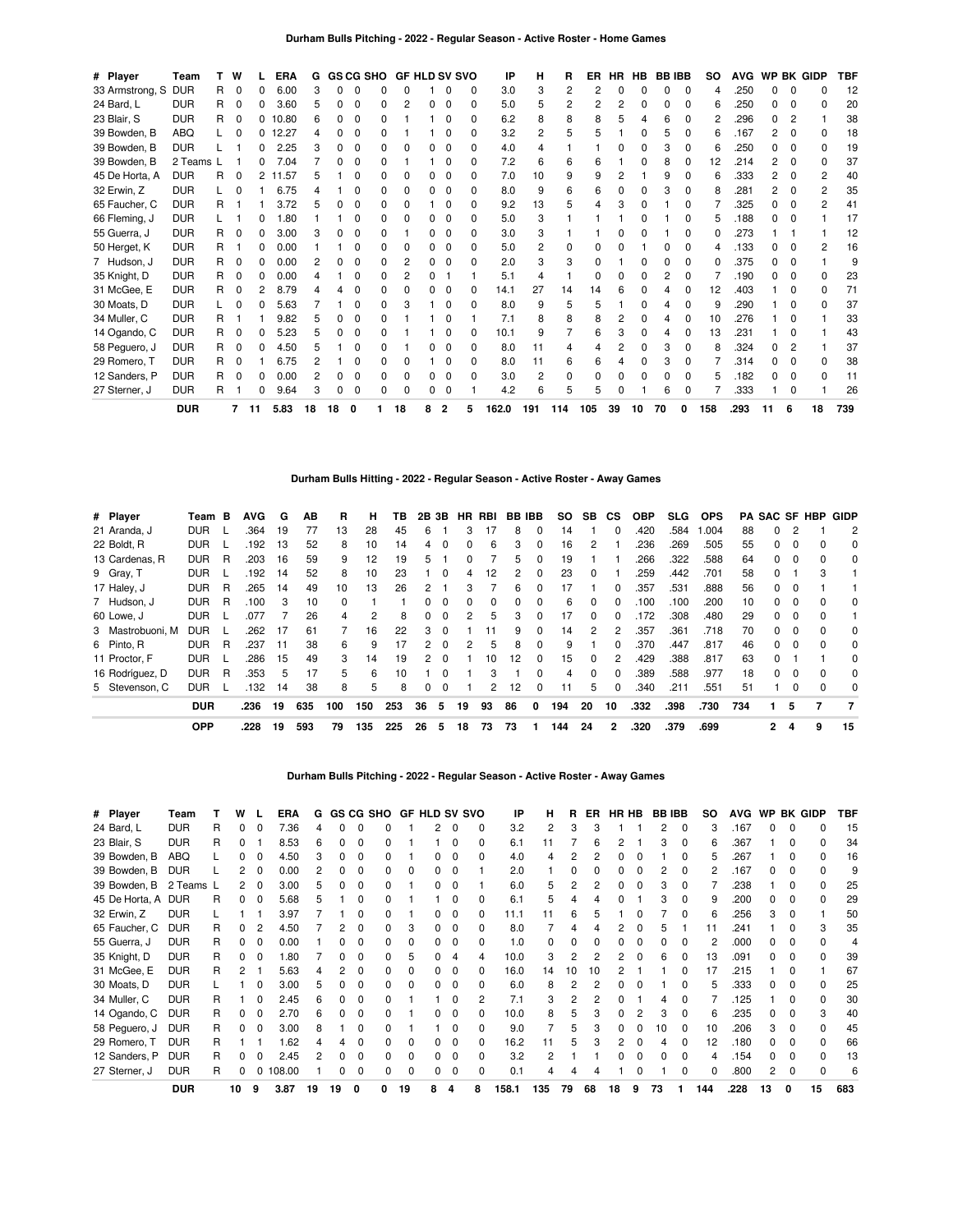| # Player         | Team       | в | AVG G AB R H TB 2B 3B HR |                |    |                      |    |   |   |              | RBI          | BB           | IBB          | SO. | SB.          | <b>CS</b> | <b>OBP</b> | <b>SLG</b> | <b>OPS</b> | РA  | <b>SAC</b> | SF           | HBP | GIDP E         |                |
|------------------|------------|---|--------------------------|----------------|----|----------------------|----|---|---|--------------|--------------|--------------|--------------|-----|--------------|-----------|------------|------------|------------|-----|------------|--------------|-----|----------------|----------------|
| 21 Aranda, J     | <b>DUR</b> |   | .368 5                   |                | 19 | 3                    |    |   |   |              |              | 6            | 0            | 5   | 0            |           | .538       | .368       | .906       | 26  | $\Omega$   | $\Omega$     |     |                | $0\quad 0$     |
| 22 Boldt, R      | <b>DUR</b> |   | .143                     | 5              | 21 | 3<br>3               |    | 0 | 0 |              | 0            | $\Omega$     | $\Omega$     | 9   |              |           | 182        | .143       | 325        | 22  | $\Omega$   | 0            |     | ი ი            |                |
| Bruján, V        | <b>DUR</b> | S | .250                     | -5             | 20 | 4<br>-5              | 9  |   |   |              | 0            |              | $\Omega$     |     |              |           | .318       | .450       | .768       | 22  | $\Omega$   |              | 0   |                | $0\quad 0$     |
| 13 Cardenas, R   | <b>DUR</b> | R | .056                     | - 5            | 18 |                      |    |   |   |              | 3            | 2            | $\Omega$     |     |              |           | 150        | .167       | .317       | 20  | $\Omega$   |              | 0   |                | $0\quad 0$     |
| 9 Gray, T        | <b>DUR</b> |   | .294                     | -5             | 17 | 5<br>5               | 14 |   | O | 3            | 6            |              | $\Omega$     |     |              |           | .368       | .824       | 1.192      | 19  | $\Omega$   |              |     |                | $0\quad 0$     |
| 17 Haley, J      | <b>DUR</b> | R | .368 5                   |                | 19 | -5                   | 14 |   |   | 2            | 5            |              | 0            |     |              |           | .429       | .737       | 1.166      | -21 | $\Omega$   |              |     |                | $0\quad 0$     |
| 65 Hiott, G      | <b>DUR</b> |   | .000                     |                | 3  | $\Omega$<br>$\Omega$ | ŋ  |   |   |              | <sup>0</sup> |              | $\Omega$     |     | 0            |           | .250       | .000       | .250       | 4   | $\Omega$   |              | 0   |                | $0\quad 0$     |
| 7 Hudson, J      | <b>DUR</b> | R | .111                     | -5             | 18 |                      | 6  |   |   |              |              | <sup>0</sup> | $\Omega$     | 9   |              |           | .111       | .333       | .444       | 18  | 0          | <sup>0</sup> | 0   |                | - റ            |
| 66 Hulsizer, N   | <b>DUR</b> | R | .176                     | -5             | 17 | $\Omega$             |    |   |   |              | <sup>0</sup> |              | $\Omega$     | 9   |              |           | 222        | .235       | .457       | 18  | 0          | <sup>0</sup> | 0   |                | $\bigcirc$     |
| 1 Lopez, J       | <b>DUR</b> | R | .000                     | -3             |    | 4 0<br>$\Omega$      | ŋ  |   |   | <sup>o</sup> | <sup>0</sup> | $\Omega$     | $\Omega$     |     | <sup>0</sup> |           | 200        | .000       | .200       | 5   | 0          | $\Omega$     |     |                | $0\quad 0$     |
| 60 Lowe, J       | <b>DUR</b> |   | .350                     | -5             | 20 | 2                    | 14 | Δ | O |              | 9            | 2            | $\Omega$     |     |              |           | 391        | .700       | 1.091      | 23  | $\Omega$   |              | 0   |                | $\overline{0}$ |
| 3 Mastrobuoni, M | <b>DUR</b> |   | .412                     | .5             | 17 |                      | 14 |   |   |              |              |              |              |     |              |           | 583        | .824       | .407       | 24  | 0          | $\Omega$     | 0   |                | $0\quad 0$     |
| 37 Paredes, I    | <b>DUR</b> | R | .294                     | 5              | 17 | 3<br>-5              | 9  |   |   |              | 3            | 3            | $\Omega$     |     |              |           | .409       | .529       | .938       | 22  | $\Omega$   |              |     |                | 0 <sub>0</sub> |
| 6 Pinto, R       | <b>DUR</b> | R | .200                     | 5              | 20 | 4                    | 9  |   |   |              | 3            | 3            | <sup>0</sup> | 10  |              |           | 304        | .450       | .754       | 23  | $\Omega$   | $\Omega$     | 0   |                | 10             |
| 11 Proctor, F    | <b>DUR</b> |   | .313                     | -5             | 16 | 5<br>5               | 8  |   |   |              |              |              |              | 8   |              |           | .476       | .500       | .976       | 21  | O.         |              | 0   |                | 0 <sub>0</sub> |
| 60 Raley, L      | <b>DUR</b> |   | .000                     | $\overline{2}$ | 6  | $\Omega$<br>$\Omega$ | ŋ  |   |   |              | <sup>0</sup> | $\Omega$     | 0            |     |              |           | .000       | .000       | .000       | 6   | $\Omega$   | <sup>0</sup> | 0   | 0 <sub>0</sub> |                |
| 16 Rodríguez, D  | <b>DUR</b> | R | .133                     | 5              | 15 |                      | 2  |   | n |              | <sup>0</sup> |              | $\Omega$     |     |              |           | .188       | .133       | .321       | 16  | 0          | <sup>0</sup> | 0   | 0 <sub>0</sub> |                |
| 5 Stevenson, C   | <b>DUR</b> |   | .200                     | 5              | 20 | 3<br>4               |    |   |   |              |              | 2            | 0            | 8   | 0            |           | 273        | .350       | .623       | 22  | 0          | $\Omega$     | O   | 0 <sub>0</sub> |                |

### **Durham Bulls Pitching - Last 5 Games - Regular Season - All Players**

| Player          | Team       | т | W L            | ERA      | G              | GS                                      | CG.          | <b>SHO</b>   | GF           | <b>HLD</b> | sv       | svo | IP   | н  | R  | ER             | HR | HВ             | BВ           | IBB      | <b>SO</b> | <b>AVG</b> | WP           | BK       | <b>GIDP</b>    | TBF |
|-----------------|------------|---|----------------|----------|----------------|-----------------------------------------|--------------|--------------|--------------|------------|----------|-----|------|----|----|----------------|----|----------------|--------------|----------|-----------|------------|--------------|----------|----------------|-----|
| 33 Armstrong, S | <b>DUR</b> | R | 0 <sub>0</sub> | 6.00     | -3             | 0                                       | $\Omega$     | <sup>0</sup> | $\Omega$     |            | $\Omega$ | 0   | 3.0  | 3  | 2  | 2              | 0  | n              | O            | $\Omega$ | Δ         | .250       | 0            | $\Omega$ | n              | 12  |
| 24 Bard, L      | <b>DUR</b> | R | 0 <sub>0</sub> | 3.60, 5  |                | 0                                       | 0            | <sup>0</sup> |              |            | ŋ        | 0   | 5.0  | 4  | 2  | 2              | 2  | O              |              | 0        | 5         | .222       | 0            | O        | O              | 18  |
| 23 Blair, S     | <b>DUR</b> | R | 0 <sub>0</sub> | 12.27    | -5             | n                                       | $\Omega$     | <sup>0</sup> | $\Omega$     | 2          | $\Omega$ | 0   | 3.2  | 4  | 5  | 5              | 3  |                | 4            | $\Omega$ |           | .250       | 0            | $\Omega$ | $\Omega$       | 21  |
| 39 Bowden, B    | <b>DUR</b> |   | 3 <sub>0</sub> | 1.50 5   |                | 0                                       | <sup>0</sup> | <sup>0</sup> | <sup>0</sup> | $\Omega$   | 0        |     | 6.0  |    |    |                | 0  | $\Omega$       | 5            | 0        | 8         | .227       | 0            | O        | 0              | 28  |
| 37 Brigden, T   | <b>DUR</b> | R | 0 <sub>0</sub> | $0.00$ 1 |                | n                                       | <sup>0</sup> | <sup>0</sup> | 0            |            | 0        | 0   | 3.0  |    | 0  | O              | 0  | $\Omega$       | O            | 0        | 2         | .100       | O            | O        | $\Omega$       | 10  |
| 45 De Horta, A  | <b>DUR</b> | R | 0 <sub>0</sub> | 9.45     | - 5            |                                         | <sup>0</sup> | <sup>0</sup> | 0            | 0          | 0        | 0   | 6.2  | 9  |    | 7              | 0  | $\Omega$       | հ            | 0        | 9         | .310       | 0            | O        |                | 35  |
| 44 Dugger, R    | <b>DUR</b> | R | 0 <sub>2</sub> | 3.94     | 5              | 5                                       | $\Omega$     | <sup>0</sup> | <sup>0</sup> | 0          | ŋ        | 0   | 16.0 | 13 | 9  |                | 2  | $\overline{2}$ | 7            | 0        | 13        | .220       | 0            |          | 2              | 68  |
| 32 Erwin, Z     | <b>DUR</b> |   | 1 <sub>0</sub> | 0.00     | - 5            | 0                                       | 0            | O            |              | 0          | 0        | O   | 8.1  | 5  |    | 0              | ŋ  | $\Omega$       | 3            | 0        | 5         | .179       | 0            | O        |                | 31  |
| 65 Faucher, C   | <b>DUR</b> | R | 0 <sub>2</sub> | 3.00, 5  |                | 0                                       | 0            | 0            | 2            |            | 0        | 0   | 6.0  | 8  | 2  | 2              |    | $\Omega$       | 2            |          |           | .348       | 0            | 0        | 3              | 25  |
| 66 Fleming, J   | <b>DUR</b> |   | 1 <sub>0</sub> | $1.80$ 1 |                |                                         | 0            |              | $\Omega$     | 0          | 0        | 0   | 5.0  | 3  |    |                |    | $\Omega$       |              | 0        | 5         | .188       | 0            | 0        |                | 17  |
| 15 Garza Jr., R | <b>DUR</b> | R | 2 <sub>1</sub> | 1.17     | -5             | 2                                       | $\Omega$     | <sup>0</sup> | 2            | $\Omega$   | 0        | 0   | 7.2  | з  |    |                | 0  | $\Omega$       | O            | $\Omega$ | 3         | .120       | 0            | $\Omega$ | $\overline{2}$ | 25  |
| 12 Gau, C       | <b>DUR</b> | R | 0 <sub>1</sub> | 5.40     | -5             | n                                       | $\Omega$     | <sup>0</sup> | 2            | 0          | 0        |     | 6.2  | 9  | Δ  | Δ              | 2  | $\Omega$       | 5            | 0        | 4         | 346        | ŋ            | O        |                | 32  |
| 55 Guerra, J    | <b>DUR</b> | R | 0 <sub>0</sub> | 2.25     | $\overline{4}$ | 0                                       | <sup>0</sup> | O            |              | 0          | 0        | O   | 4.0  | З  |    |                | 0  | n              |              | 0        | 2         | .214       |              |          |                | 16  |
| 50 Herget, K    | <b>DUR</b> | R | 10             | $0.00$ 1 |                |                                         | $\Omega$     | <sup>0</sup> | <sup>0</sup> | $\Omega$   | 0        | 0   | 5.0  |    | 0  | $\Omega$       | 0  |                | O            | $\Omega$ | 4         | .133       | 0            | $\Omega$ | 2              | 16  |
| 26 Hogan, M     | <b>DUR</b> | R | 0 <sub>1</sub> | 9.22, 5  |                | 4                                       | <sup>0</sup> |              | 0            | 0          | ŋ        | O   | 13.2 | 21 | 14 | -14            | 4  | 2              | 10           | 0        | 12        | .356       | <sup>0</sup> | O        | O              | 73  |
| 7 Hudson, J     | <b>DUR</b> | R | 0 <sub>0</sub> | 0.002    |                | n                                       | <sup>0</sup> | <sup>0</sup> | 2            | 0          | 0        | 0   | 2.0  | 3  | 3  | 0              |    | $\Omega$       | O            | 0        | O         | .375       | <sup>0</sup> | O        |                | 9   |
| 35 Knight, D    | <b>DUR</b> | R | 0 <sub>0</sub> | 2.16     | -5             |                                         | 0            | 0            | 3            | 0          | 3        | 3   | 8.1  | 6  | 2  | 2              | 2  | $\Omega$       | 4            | 0        |           | .194       | 0            | 0        | O              | 35  |
| 36 Labosky, J   | <b>DUR</b> | R | 1 <sub>0</sub> | 6.00     | - 1            | n                                       | $\Omega$     | <sup>0</sup> | $\Omega$     | 0          | 0        | 0   | 3.0  | 3  | 2  | 2              |    | $\Omega$       | <sup>0</sup> | 0        | 2         | .273       | O            | O        |                | 11  |
| 31 McGee, E     | <b>DUR</b> | R | 2 <sub>2</sub> | 6.20, 5  |                | 5                                       | $\Omega$     | $\Omega$     | $\Omega$     | $\Omega$   | 0        | 0   | 20.1 | 26 | 14 | 14             | 6  | $\Omega$       | 5            | 0        | 19        | .295       |              | O        |                | 93  |
| 30 Moats, D     | <b>DUR</b> |   | 0 <sub>0</sub> | 4.15     | -5             | 0                                       | <sup>0</sup> | <sup>0</sup> | 2            |            | 0        | O   | 4.1  | 4  | 2  | $\overline{2}$ |    | $\Omega$       | 3            | 0        |           | .250       |              | O        | 0              | 20  |
| 34 Muller, C    | <b>DUR</b> | R | 1 <sub>0</sub> | 2.57     | -5             | n                                       | $\Omega$     | <sup>0</sup> | 2            | $\Omega$   | 0        | 0   | 7.0  |    | 2  | $\overline{2}$ | 0  | O              | 6            | 0        | 10        | .045       |              | $\Omega$ | $\Omega$       | 28  |
| 14 Ogando, C    | <b>DUR</b> | R | 0 <sub>0</sub> | 5.87     | -5             | 0                                       | 0            | O            |              |            | 0        | 0   | 7.2  |    | 8  | 5              |    |                | 2            | 0        | 10        | .241       |              | $\Omega$ | O              | 33  |
| 58 Peguero, J   | <b>DUR</b> | R | 0 <sub>0</sub> | 2.00, 5  |                | 2                                       | 0            | <sup>0</sup> | <sup>0</sup> | 0          | ŋ        | 0   | 9.0  | 8  | 4  | 2              |    | $\Omega$       | 5            | 0        | 10        | .242       | 0            |          |                | 39  |
| 39 Poche, C     | <b>DUR</b> |   | 0 <sub>0</sub> | 0.005    |                | n                                       | <sup>0</sup> | <sup>0</sup> | 3            | $\Omega$   |          |     | 5.0  |    | 0  | O              | 0  | $\Omega$       |              | 0        | 9         | .063       | 0            | $\Omega$ | 0              | 17  |
| 29 Romero, T    | <b>DUR</b> | R | 1 <sub>2</sub> | 3.86     | -5             | 4                                       | <sup>0</sup> | <sup>0</sup> | $\Omega$     |            | 0        | 0   | 21.0 | 21 | 11 | 9              | 6  | $\Omega$       | 5            | 0        | 16        | .250       | <sup>0</sup> | O        | $\Omega$       | 90  |
| 12 Sanders, P   | <b>DUR</b> | R | 0 <sub>0</sub> | 1.35     | - 4            | n                                       | <sup>0</sup> | <sup>0</sup> | <sup>0</sup> | 0          | 0        | 0   | 6.2  |    |    |                | ŋ  | $\Omega$       | O            | 0        | 9         | .167       | O            | O        | $\Omega$       | 24  |
| 27 Sterner, J   | <b>DUR</b> | R | 10             |          |                | 0                                       | 0            | <sup>0</sup> | 0            | 0          | 0        |     | 5.0  | 10 | 9  | 9              |    |                |              | 0        |           | .435       | 3            | O        |                | 32  |
| 66 Thompson, R  | <b>DUR</b> | R | 0 <sub>0</sub> |          |                | በ                                       | $\Omega$     | <sup>0</sup> | $\Omega$     | 0          | 0        | 0   | 1.0  |    | 0  | 0              | 0  | $\Omega$       |              | 0        |           | .333       | 0            | 0        |                | 4   |
| 27 Yarbrough, R | <b>DUR</b> |   | 0 <sub>0</sub> |          |                | 2                                       | $\Omega$     |              | <sup>0</sup> | 0          | ŋ        | O   | 3.0  | 5  | 4  |                | ŋ  | $\Omega$       | 6            | 0        | Δ         | .333       | 0            | $\Omega$ | O              | 21  |
| 36 Zombro, T    | <b>DUR</b> | R | 0 <sub>0</sub> |          |                |                                         | $\Omega$     | n            | n            | 0          | U        | O   | 2.0  |    | 3  |                |    |                |              |          |           | 500        |              | $\Omega$ | $\Omega$       | 13  |
|                 |            |   |                |          |                | 16.20 4<br>$0.00$ 1<br>3.002<br>13.50 2 |              |              |              |            |          |     |      |    |    |                |    |                |              |          |           |            |              |          |                |     |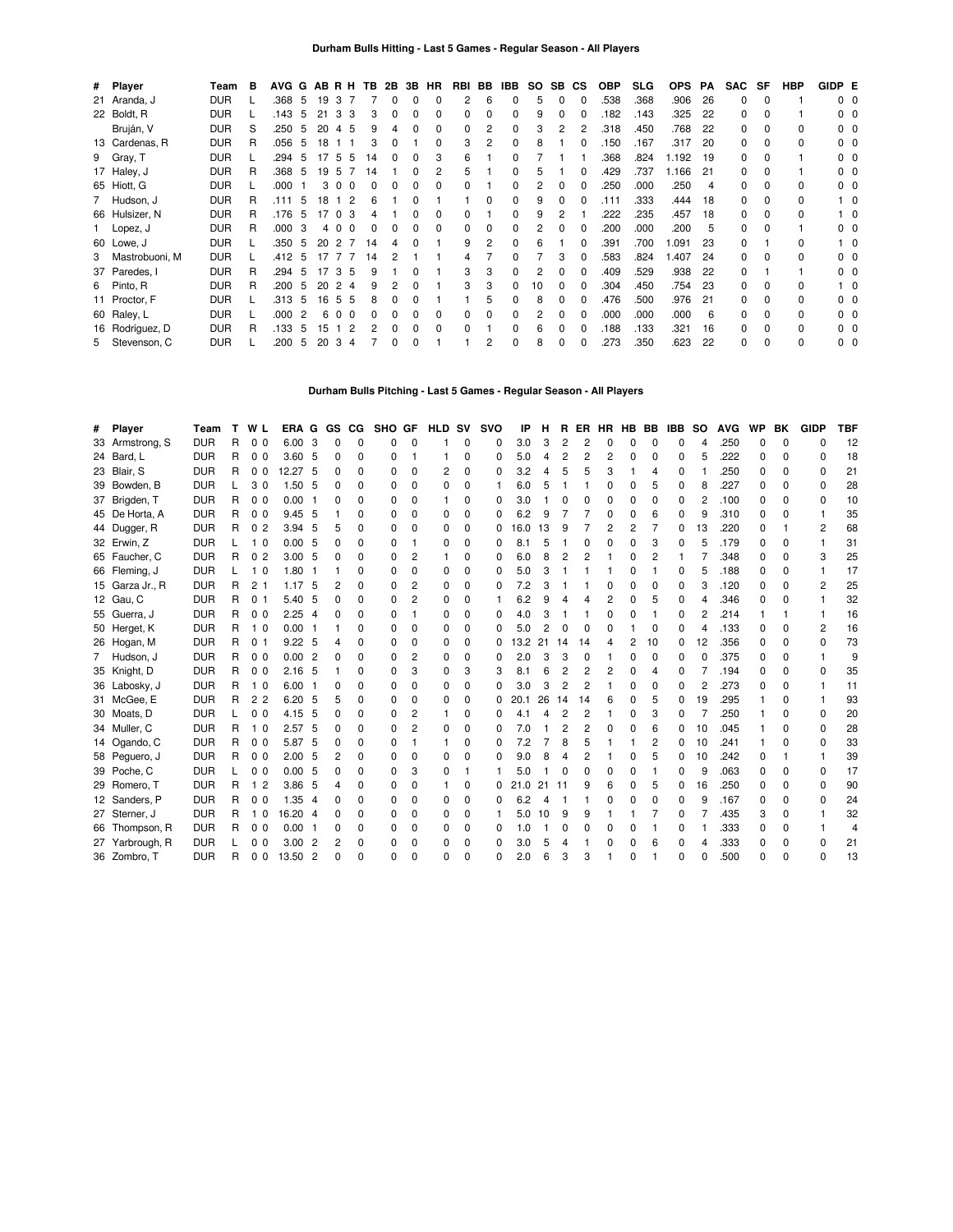| # Player         | Team       | в | AVG. | G  | AB R |            | н        | TB. | 2B | 3B | <b>HR</b> | RBI | BB       | IBB | SO. | SB. | СS | <b>OBP</b> | <b>SLG</b> | <b>OPS</b> | PA | <b>SAC</b>   | SF       | <b>HBP</b>     | GIDP E         |                   |
|------------------|------------|---|------|----|------|------------|----------|-----|----|----|-----------|-----|----------|-----|-----|-----|----|------------|------------|------------|----|--------------|----------|----------------|----------------|-------------------|
| 21 Aranda, J     | <b>DUR</b> |   | .325 | 10 | 40   | 8          | 13       | 20  |    |    |           | 5   | 8        | 0   | 10  | 0   | 0  | .460       | .500       | .960       | 50 | 0            | $\Omega$ | $\overline{c}$ |                | $0\quad 0$        |
| 22 Boldt, R      | <b>DUR</b> |   | .184 | 10 | 38   | -6         |          | 10  | 3  | 0  | 0         |     |          | 0   | 13  |     | 0  | .225       | .263       | .488       | 40 | 0            | $\Omega$ |                |                | $0\quad 0$        |
| Bruján, V        | <b>DUR</b> | S | .263 | 10 | 38   | -6         | 10       | 17  | 5  |    |           | 2   | 5        |     |     | 3   | 5  | .349       | .447       | .796       | 43 | 0            |          | 0              |                | $^{\circ}$ 0      |
| 13 Cardenas, R   | <b>DUR</b> | R | .108 | 10 | 37   | 2          | 4        | 8   |    |    | 0         | 4   | 2        |     | 15  |     |    | .154       | .216       | .370       | 39 | 0            |          | <sup>0</sup>   |                | 0 <sub>0</sub>    |
| 9 Gray, T        | <b>DUR</b> |   | .171 | 10 | 35   | -5         | 6        | 15  |    |    | 3         | 6   | 2        |     |     |     |    | .237       | .429       | .666       | 38 | 0            |          |                |                | $1\quad$ $\Omega$ |
| 17 Haley, J      | <b>DUR</b> | R | .294 | 10 | 34   | -6         | 10       | 20  |    |    |           | 6   | 2        |     | 13  |     |    | .351       | .588       | .939       | 37 | 0            |          |                |                | 0 <sub>0</sub>    |
| 65 Hiott, G      | <b>DUR</b> |   | .000 |    | 3    |            |          |     |    |    |           |     |          |     |     |     |    | .250       | .000       | .250       | 4  | 0            |          | <sup>0</sup>   |                | 0 <sub>0</sub>    |
| 7 Hudson, J      | <b>DUR</b> | R | .136 | 6  | 22   |            |          |     |    |    |           |     | 0        | 0   | 12  |     |    | .136       | .318       | .454       | 22 | 0            |          | 0              |                | 1 0               |
| 66 Hulsizer, N   | <b>DUR</b> | R | .179 | 9  | 28   | 5          | 5        |     |    |    |           |     | 5        | 0   | 14  |     |    | .303       | .321       | .624       | 33 | 0            | $\Omega$ | <sup>0</sup>   |                | 1 0               |
| 1 Lopez, J       | <b>DUR</b> | R | .000 | 3  | 4    |            |          |     |    |    |           |     | 0        | 0   |     | 0   |    | .200       | .000       | .200       | 5  | <sup>0</sup> | 0        |                |                | $0\quad 0$        |
| 60 Lowe, J       | <b>DUR</b> |   | .289 | 10 | 38   |            |          | 27  |    |    |           | 17  | 5        |     |     |     |    | 364        | .711       | .075       | 44 | 0            |          | 0              |                | _ റ               |
| 3 Mastrobuoni, M | <b>DUR</b> |   | .344 | 10 | 32   |            | 11       | 18  |    |    |           | 8   | 9        | O   | 10  | З   |    | .488       | .563       | .051       | 41 | O.           |          | 0              |                | $0\quad 0$        |
| 37 Paredes. I    | <b>DUR</b> | R | .194 | 10 | 36   | Δ          |          |     |    |    |           | 3   | 4        |     | 6   |     |    | .302       | .306       | .608       | 43 | O.           |          | $\overline{c}$ |                | 0 <sub>0</sub>    |
| 6 Pinto, R       | <b>DUR</b> | R | .250 | 10 | 40   | 6          | 10       | 23  |    |    | з         | 8   | 4        |     | 12  |     |    | .318       | .575       | .893       | 44 | O.           |          | 0              |                | $1\quad$ 0        |
| 11 Proctor, F    | <b>DUR</b> |   | 242  | 10 | 33   |            | 8        | 14  |    |    |           |     |          |     | 13  |     |    | 390        | .424       | .814       | 41 | 0            |          |                |                | 0 <sub>0</sub>    |
| 60 Raley, L      | <b>DUR</b> |   | .000 |    | 6    |            | $\Omega$ |     |    |    |           |     | $\Omega$ |     |     | O   |    | .000       | .000       | .000       | 6  | 0            |          | <sup>0</sup>   |                | 0 <sub>0</sub>    |
| 16 Rodríguez, D  | <b>DUR</b> | R | .303 | 10 | 33   | $\epsilon$ | 10       | 14  |    |    |           | 3   | 2        |     |     | O   |    | .343       | .424       | .767       | 35 | 0            |          | 0              | 0 <sub>0</sub> |                   |
| 5 Stevenson, C   | <b>DUR</b> |   | .250 | 10 | 32   | 4          | 8        | 12  |    |    |           |     |          |     | 12  | 3   | 0  | .333       | .375       | .708       | 36 | 0            | O        | 0              |                | 0 <sub>0</sub>    |

#### **Durham Bulls Pitching - Last 10 Games - Regular Season - All Players**

| # | Player          | Team       |    | W L            | ERA       | G              | GS CG          |          | <b>SHO</b> | GF           | <b>HLD</b> | sv       | <b>SVO</b> | IP       | н              | R   | ER             | HR         |                |                | HB BB IBB | so | <b>AVG</b> | WP           | ВK           | <b>GIDP</b>    | TBF |
|---|-----------------|------------|----|----------------|-----------|----------------|----------------|----------|------------|--------------|------------|----------|------------|----------|----------------|-----|----------------|------------|----------------|----------------|-----------|----|------------|--------------|--------------|----------------|-----|
|   | 33 Armstrong, S | <b>DUR</b> | R. | 0 <sub>0</sub> | 6.00      | 3              | $\Omega$       | O        | 0          | O            |            | 0        | 0          | 3.0      | 3              | 2   | 2              | $\sqrt{ }$ | O              | 0              | 0         |    | .250       | $\Omega$     | $\Omega$     | O              | 12  |
|   | 24 Bard, L      | <b>DUR</b> | R  | 0 <sub>0</sub> | 5.19      | 9              | 0              | ŋ        | 0          | З            | 2          | 0        | 0          | 8.2      | 7              | 5   | 5              | 3          |                | 2              | 0         | 9  | .219       | 0            | O            | O              | 35  |
|   | 23 Blair, S     | <b>DUR</b> | R  | 0 <sub>0</sub> | 8.25      | 10             | 0              | 0        | 0          |              | 2          | 0        | 0          | 12.0     | 13             | -11 | 11             |            | 5              | 6              | 0         | 5  | .271       | 0            | 2            |                | 60  |
|   | 39 Bowden, B    | 2 Teams    |    | 30             | 6.75 10   |                | 0              | 0        | 0          |              |            | 0        |            | 10.2     | -11            | 8   | 8              |            | 0              | 10             | 0         | 15 | .275       | 2            | <sup>0</sup> | 0              | 52  |
|   | 37 Brigden, T   | <b>DUR</b> | R  | 0 <sub>0</sub> | 0.00      |                | 0              | 0        | 0          | O            |            | 0        | 0          | 3.0      |                | 0   | $\Omega$       | 0          | 0              | $\Omega$       | 0         | 2  | .100       | 0            | $\Omega$     | 0              | 10  |
|   | 45 De Horta, A  | <b>DUR</b> | R  | 0 <sub>2</sub> | 8.78 10   |                | 2              | ŋ        | 0          |              |            | 0        | 0          | 13.1     | 15 13          |     | 13             | 2          | $\overline{c}$ | 12             | 0         | 15 | .273       | 2            | <sup>0</sup> | 2              | 69  |
|   | 44 Dugger, R    | <b>DUR</b> | R  | 0 <sub>2</sub> | 3.94      | 5              | 5              | $\Omega$ | 0          |              | $\Omega$   | $\Omega$ | 0          | 16.0     | 13             | 9   |                | 2          | 2              | $\overline{7}$ | 0         | 13 | .220       | O            |              | $\overline{c}$ | 68  |
|   | 32 Erwin, Z     | <b>DUR</b> |    | 1 <sub>2</sub> | 5.50 10   |                | 2              | 0        | 0          |              | $\Omega$   | 0        | 0          | 18.0     | 20             | 12  | 11             |            | 0              | 10             | 0         | 12 | .282       | 5            | U            | 3              | 81  |
|   | 65 Faucher, C   | <b>DUR</b> | R  | 1 <sub>2</sub> | $3.14$ 10 |                | $\Omega$       | $\Omega$ | 0          | З            | 1          | $\Omega$ | 0          | 14.1     | 17             | 6   | 5              | 3          | 0              | 4              |           | 15 | .304       | 0            | <sup>0</sup> | 4              | 60  |
|   | 66 Fleming, J   | <b>DUR</b> |    | 1 <sub>0</sub> | 1.80      |                |                | ŋ        | 0          | O            | 0          | 0        | 0          | 5.0      | 3              | -1  |                |            | 0              |                | 0         | 5  | .188       | 0            | <sup>0</sup> |                | 17  |
|   | 15 Garza Jr., R | <b>DUR</b> | R  | 2 <sub>2</sub> | 2.77      | 8              | 2              | ŋ        | 0          |              | $\Omega$   | 0        |            | 13.0     | 10             | 5   | 4              |            | n              |                | 0         | 8  | .217       | <sup>0</sup> | <sup>0</sup> | 4              | 47  |
|   | 12 Gau, C       | <b>DUR</b> | R  | 0 <sub>1</sub> | 5.06      | 8              | $\Omega$       | 0        | 0          | 2            |            | 0        |            | 10.2     | 14             | 6   | 6              | 2          |                | 9              | $\Omega$  | 8  | .326       | O            | n            |                | 54  |
|   | 55 Guerra, J    | <b>DUR</b> | R  | 0 <sub>0</sub> | 2.25      | $\overline{4}$ | $\Omega$       | $\Omega$ | 0          |              | 0          | $\Omega$ | 0          | 4.0      | 3              | 1   |                | $\Omega$   | 0              |                | 0         | 2  | .214       |              |              |                | 16  |
|   | 50 Herget, K    | <b>DUR</b> | R  | 1 <sub>0</sub> | 0.00      |                |                | 0        | 0          | <sup>0</sup> | $\Omega$   | $\Omega$ | 0          | 5.0      | $\overline{2}$ | 0   | 0              | $\Omega$   |                | $\Omega$       | $\Omega$  | 4  | .133       | 0            | $\Omega$     | 2              | 16  |
|   | 26 Hogan, M     | <b>DUR</b> | R  | 0 <sub>1</sub> | 8.15      | 6              | 5              | 0        | 0          | O            | 0          | 0        | 0          | 17.2     | 25             | 16  | 16             | 5          | 2              | 10             | 0         | 14 | .338       |              | <sup>0</sup> | O              | 88  |
|   | 7 Hudson, J     | <b>DUR</b> | R  | 0 <sub>0</sub> | 0.00      | 2              | 0              | 0        | 0          |              | $\Omega$   | $\Omega$ | 0          | 2.0      | 3              | 3   | 0              |            | 0              | $\Omega$       | 0         | C  | .375       | 0            | 0            |                | 9   |
|   | 35 Knight, D    | <b>DUR</b> | R  | 0 <sub>0</sub> | 1.26      | 10             |                | 0        | 0          |              | $\Omega$   | 5        | 5          | 14.1     |                | 3   | 2              | 2          | 0              |                | 0         | 18 | .137       | 0            | <sup>0</sup> | O              | 58  |
|   | 36 Labosky, J   | <b>DUR</b> | R  | 1 <sub>0</sub> | 6.00      |                | 0              | 0        | 0          | 0            | 0          | 0        | 0          | 3.0      | 3              | 2   | $\overline{2}$ |            | 0              | 0              | 0         | 2  | .273       | 0            | <sup>0</sup> |                | 11  |
|   | 31 McGee. E     | <b>DUR</b> | R  | 2 <sub>3</sub> | 7.12      | 8              | 6              | $\Omega$ | 0          | 0            | $\Omega$   | $\Omega$ | 0          | 30.1     | 41             | 24  | 24             | 8          |                | 5              | 0         | 29 | .311       | 2            | 0            |                | 138 |
|   | 30 Moats, D     | <b>DUR</b> |    | 1 <sub>0</sub> | 5.73 10   |                |                | 0        | 0          | 3            |            | 0        | 0          | 11.0     | 14             | 7   | 7              |            | 0              | 5              | 0         | 13 | .318       |              | <sup>0</sup> | O              | 51  |
|   | 34 Muller, C    | <b>DUR</b> | R  | 11             | 6.92 10   |                | 0              | ŋ        | 0          | 2            | 2          | 0        | 2          | 13.0     | 10             | 10  | 10             | 2          |                | 8              | 0         | 16 | .213       | 2            | <sup>0</sup> |                | 57  |
|   | 14 Ogando, C    | <b>DUR</b> | R  | 0 <sub>0</sub> | 3.93 10   |                | 0              | 0        | 0          |              |            | 0        | 0          | 18<br>.1 | 14 11          |     | 8              | 3          | 2              | 7              | 0         | 19 | .215       |              | <sup>0</sup> | 3              | 75  |
|   | 58 Peguero, J   | <b>DUR</b> | R  | 0 <sub>0</sub> | 3.68 10   |                | 2              | 0        | 0          |              | 0          | 0        | 0          | 14.2 15  |                | 8   | 6              | 2          | 0              | 10             | 0         | 16 | .259       |              |              |                | 69  |
|   | 39 Poche, C     | <b>DUR</b> |    | 0 <sub>0</sub> | 0.00      | 6              | $\Omega$       | $\Omega$ | 0          | 3            |            |          |            | 6.0      | -1             | 0   | 0              | $\Omega$   | 0              | 2              | 0         | 11 | .053       |              | 0            | 0              | 21  |
|   | 29 Romero, T    | <b>DUR</b> | R  | 1 <sub>2</sub> | 3.28      | 6              | 5              | 0        | 0          | O            |            | 0        | 0          | 24.2 22  |                | 11  | 9              | 6          | 0              |                | 0         | 19 | .229       | 0            | <sup>0</sup> | 0              | 104 |
|   | 12 Sanders, P   | <b>DUR</b> | R  | 0 <sub>0</sub> | 1.35      | 4              | 0              | ŋ        | 0          | O            | 0          | 0        | 0          | 6.2      | 4              | -1  |                | 0          | 0              | 0              | 0         | 9  | .167       | 0            | <sup>0</sup> | O              | 24  |
|   | 27 Sterner, J   | <b>DUR</b> | R  | 1 <sub>0</sub> | 16.20     | 4              | 0              | 0        | 0          | O            | 0          | 0        |            | 5.0      | 10             | 9   | 9              |            |                |                | 0         |    | .435       | 3            | <sup>0</sup> |                | 32  |
|   | 66 Thompson, R  | <b>DUR</b> | R  | 0 <sub>0</sub> | 0.00      |                | $\Omega$       | 0        | 0          | 0            | 0          | 0        | 0          | 1.0      |                | 0   | 0              | 0          | 0              |                | 0         |    | .333       | 0            | <sup>0</sup> |                | 4   |
|   | 27 Yarbrough, R | <b>DUR</b> |    | 0 <sub>0</sub> | 3.00      | $\overline{2}$ | $\overline{c}$ | 0        | 0          | 0            | $\Omega$   | $\Omega$ | 0          | 3.0      | 5              | 4   |                | 0          | 0              | 6              | 0         | Δ  | .333       | 0            | $\Omega$     | 0              | 21  |
|   | 36 Zombro, T    | <b>DUR</b> | R  | 0 <sub>0</sub> | 13.50     | 2              | <sup>0</sup>   | ŋ        | 0          |              | ŋ          | $\Omega$ | 0          | 2.0      | 6              | 3   | 3              |            | n              |                | ŋ         |    | .500       | n            | $\Omega$     | $\Omega$       | 13  |

### **Josh Fleming - Pitching - Game Log - 2022 - Regular Season**

|         | Date GM # Team Opp W L ERA G GS CG SHO SV SVO IP H R ER HR HB BB IBB SO WHIP AVG AB WP BK GIDP TBF |  |  |  |  |  |  |  |  |  |  |  |  |  | NP-S                                                                         |
|---------|----------------------------------------------------------------------------------------------------|--|--|--|--|--|--|--|--|--|--|--|--|--|------------------------------------------------------------------------------|
| 5/13/22 |                                                                                                    |  |  |  |  |  |  |  |  |  |  |  |  |  | DUR GWN 1 0 1.80 1 1 0 0 0 0 5.0 3 1 1 1 0 1 0 5 0.80 188 16 0 0 1 17 68 -46 |
| May     | <b>DUR</b>                                                                                         |  |  |  |  |  |  |  |  |  |  |  |  |  | 1 0 1.80 1 1 0 0 0 0 5.0 3 1 1 1 0 1 0 5 0.80 1.88 16 0 0 1 17 68-46         |
| Total   |                                                                                                    |  |  |  |  |  |  |  |  |  |  |  |  |  | DUR AAA 1 0 1.80 1 1 0 0 0 0 5.0 3 1 1 1 0 1 0 5 0.80 188 16 0 0 1 17 68-46  |